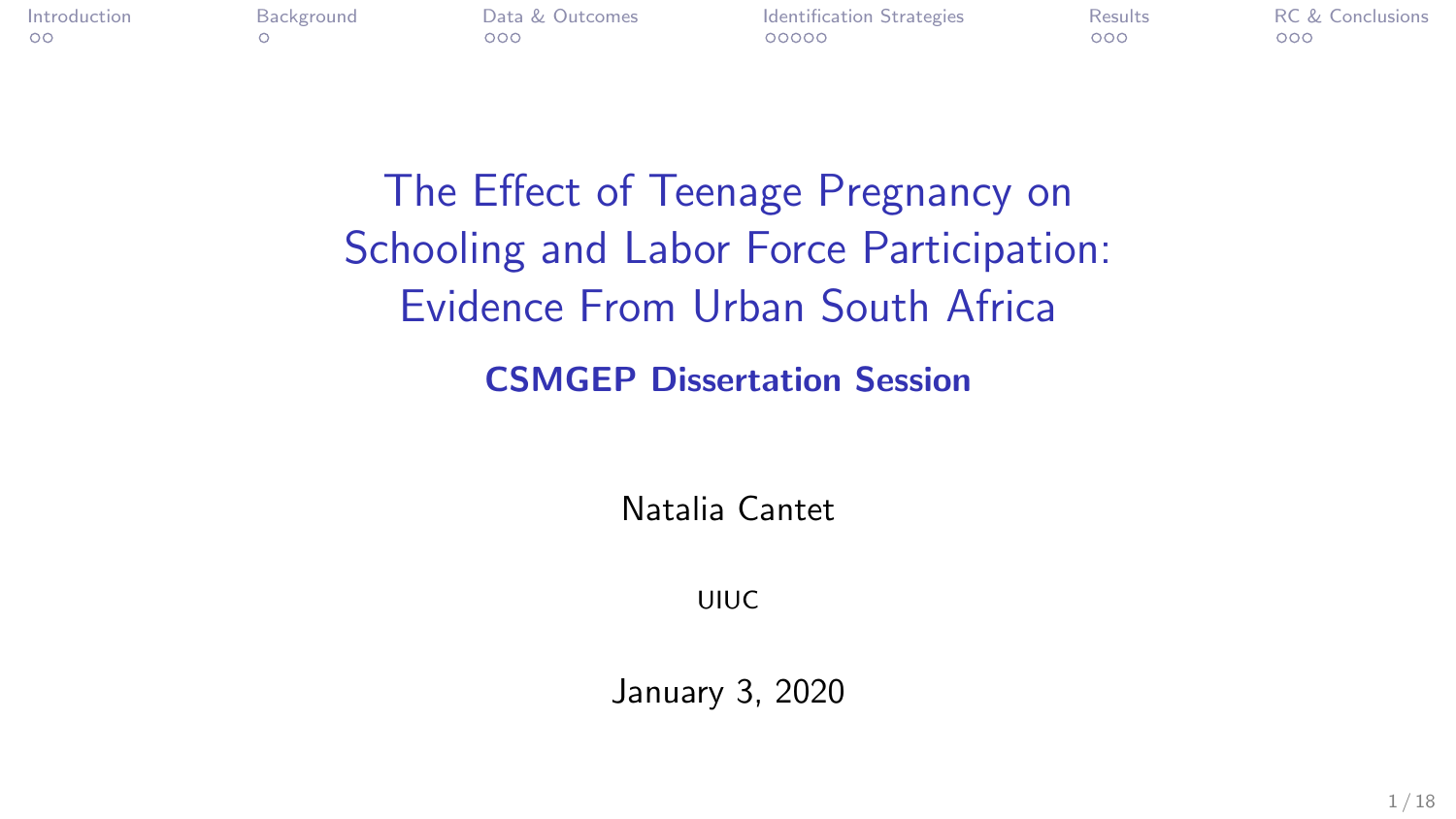<span id="page-1-0"></span>

| Introduction | Background | Data & Outcomes | Identification Strategies | Results | <b>RC &amp; Conclusions</b> |
|--------------|------------|-----------------|---------------------------|---------|-----------------------------|
| $\bullet$    |            | ာဝဝ             | 00000                     | 000     | 000 <sub>o</sub>            |

## Impact of Teenage Pregnancy

- $\blacktriangleright$  In South Africa, 35.1% of women aged 19 reported births (DHS, 1998)
- $\triangleright$  Concerns over adverse health, social, economic, and demographic effects of teenage pregnancy
- $\triangleright$  Research has focused on the consequences of teenage childbearing in the US and other high-income countries
- $\blacktriangleright$  Impact might be different in low and middle income countries:
	- 1. High youth unemployment rates (Statistics South Africa, 2012; Posel, 2004)
	- 2. Teenage pregnancy rates were high (DHS 1998)\*-
	- 3. High rates of grade repetition and drop out (Marteleto, Lam & Ranchhod, 2008)

Different **opportunity cost** of teenage pregnancy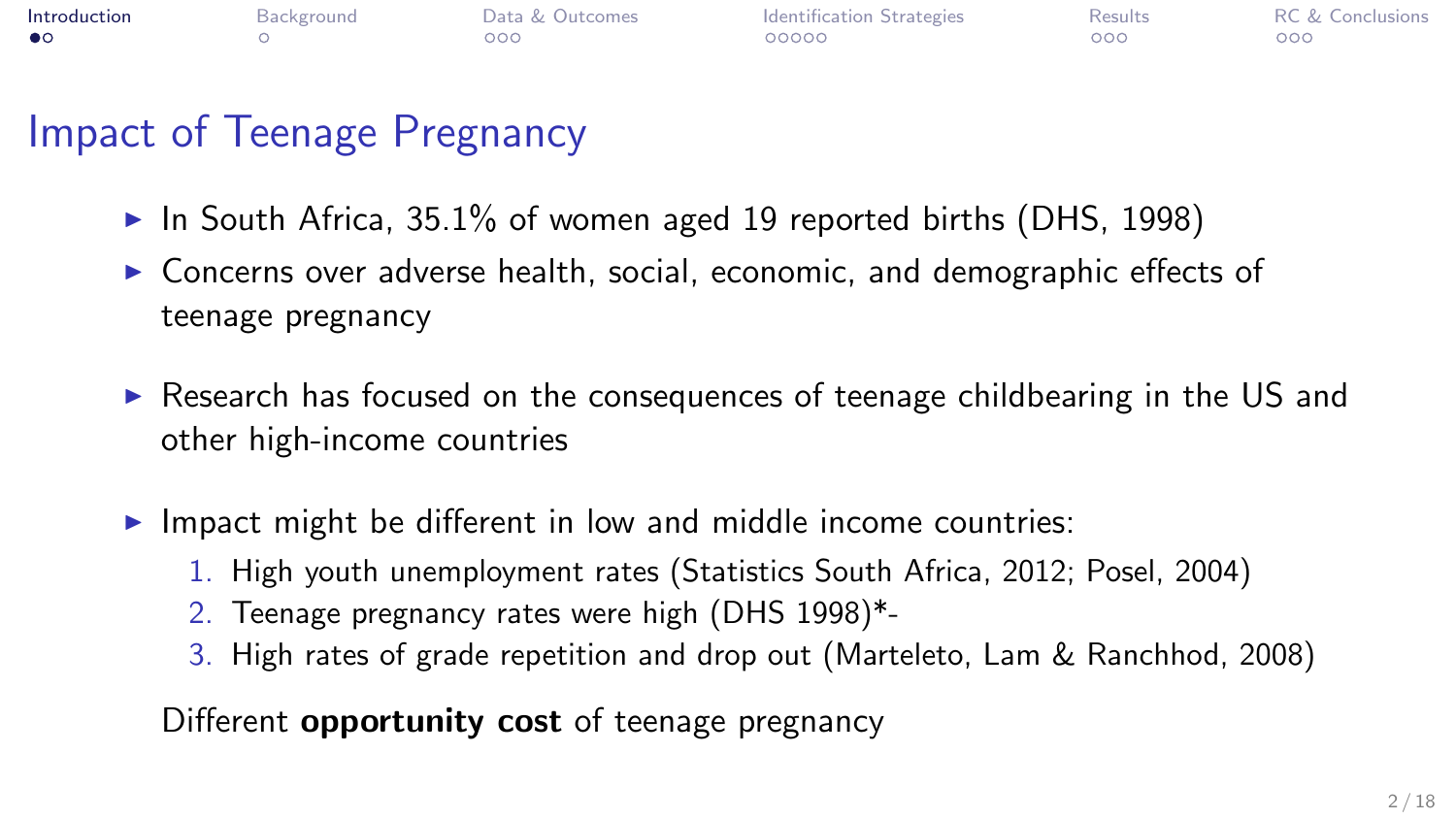| Introduction | Background | Data & Outcomes  | <b>Identification Strategies</b> | Results | <b>RC &amp; Conclusions</b> |
|--------------|------------|------------------|----------------------------------|---------|-----------------------------|
| 0●           |            | 000 <sub>o</sub> | 00000                            | 000     | 000 <sub>1</sub>            |
|              |            |                  |                                  |         |                             |

## This Paper

Research questions:

- 1. What is the impact of teenage pregnancy on education?
- 2. Does teenage pregnancy affect the women's labor force participation?

Main challenge: selection into motherhood

- $\blacktriangleright$  My methodology:
	- Instrument teenage pregnancy using teenage fertility
	- $\triangleright$  Account for unobservables using a Sibling Comparisons approach
- Interaction analysis for factors that attenuate the effects of early pregnancy
- ▶ Data: I use a panel from Cape Town, South Africa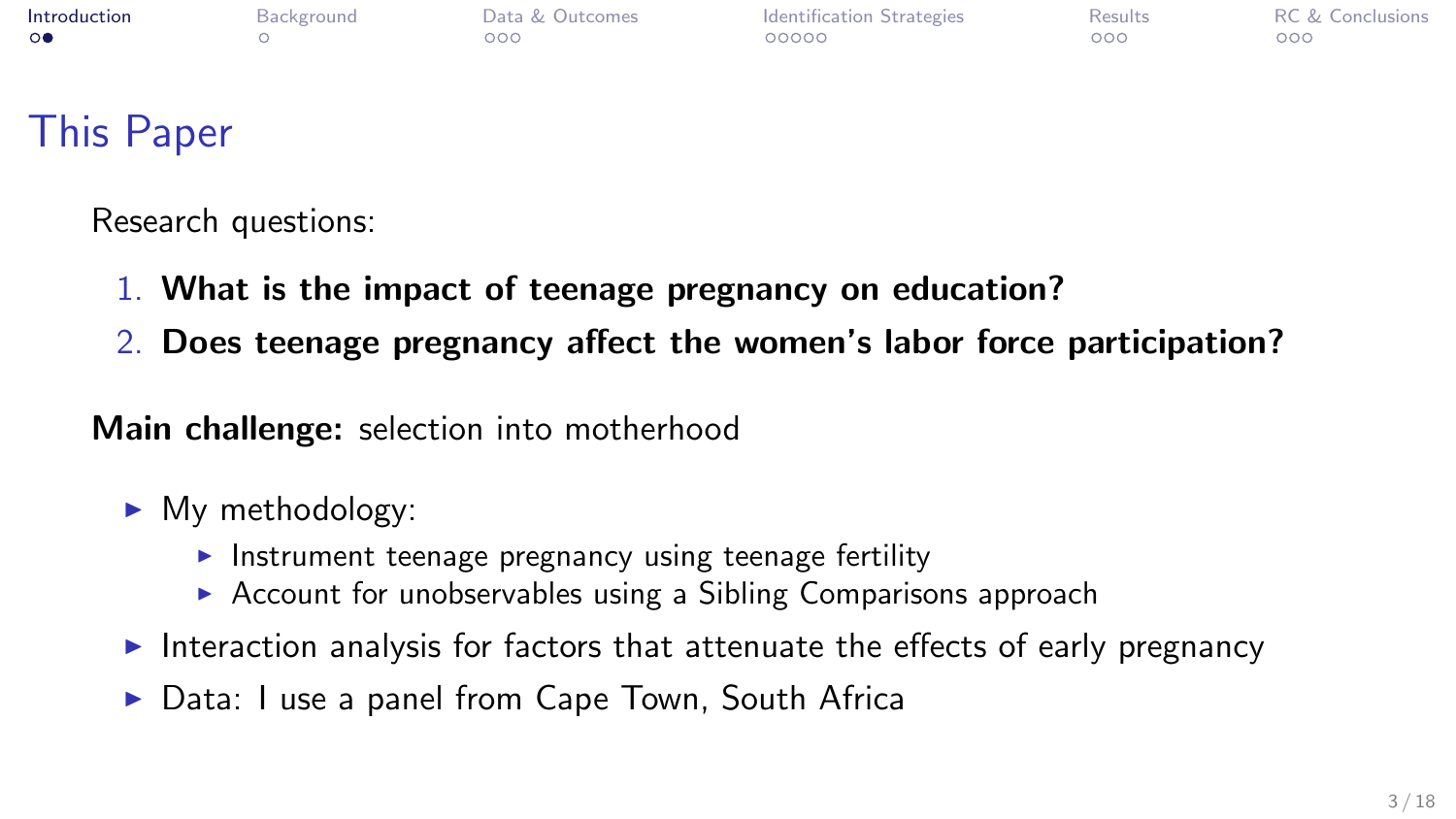<span id="page-3-0"></span>

| Introduction | Background | Data & Outcomes | <b>Identification Strategies</b> | <b>Results</b> | <b>RC &amp; Conclusions</b> |
|--------------|------------|-----------------|----------------------------------|----------------|-----------------------------|
|              |            | OOC             | 00000                            | 000            | 000                         |

# South African Youth

- <span id="page-3-1"></span>1. Youth unemployment rates high
	- $\triangleright$  Unemployment rate in 2003: 42% (Labour Force Survey, 2003)
	- $\triangleright$  Women less likely to participate in the labor market and more likely to be unemployed
- 2. Schooling:
	- $\triangleright$  Schooling is compulsory until grade 9, and spans 12 grades in total.
		- $\blacktriangleright$  Higher education is contingent on students siting for a matriculation exam
	- $\triangleright$  Grade repetition is high, especially for black and coloured population
- 3. Sexual behavior:
	- $\triangleright$  Most women become sexually active by age 18 (median age at first sex = 17.8)
	- $\geq$  25% of the 18 year old and 35.1% of 19 year old women reported births (DHS, 1998) [Distribution](#page-18-0)
	- $\geq 78\%$  of woman aged 20 reported that their last birth was unwanted or wanted later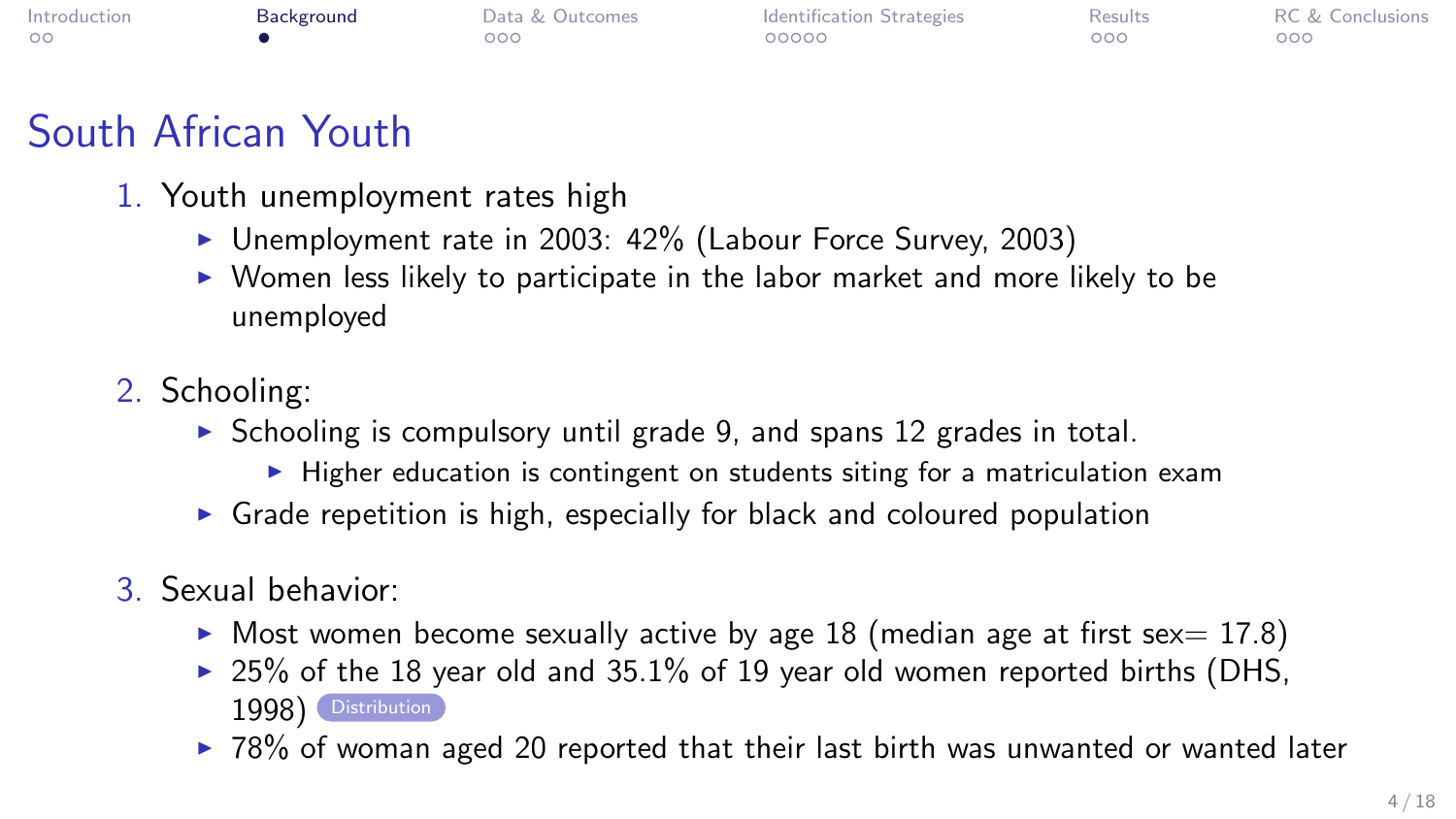<span id="page-4-0"></span>

| Introduction | Background | Data & Outcomes | <b>Identification Strategies</b> | Results | <b>RC &amp; Conclusions</b> |
|--------------|------------|-----------------|----------------------------------|---------|-----------------------------|
| $\circ$      |            | $\bullet$ 00    | 00000                            | 000     | 000                         |

## Data Sample

- <span id="page-4-1"></span> $\triangleright$  Cap Area Panel Study: woman aged 14-22 in 2002 living in Cape Town [CAPS](#page-22-0)
- Interviewed on education, labor participation, birth history and demographics:
	- $\blacktriangleright$  From the year of birth until last observed
- $\blacktriangleright$  Samples:
	- 1. Full sample: 1,741 women
		- Age at menarche: 10 and  $17$  [Qn](#page-24-0)
		- $\blacktriangleright$  Adult height
	- 2. Subsample: 418 of sisters
- $\blacktriangleright$  Two data structures: [Description](#page-0-0) [Data](#page-5-0)
	- 1. Panel
	- 2. Collapsed panel
- $\triangleright$  Both methodologies employed in both data-sets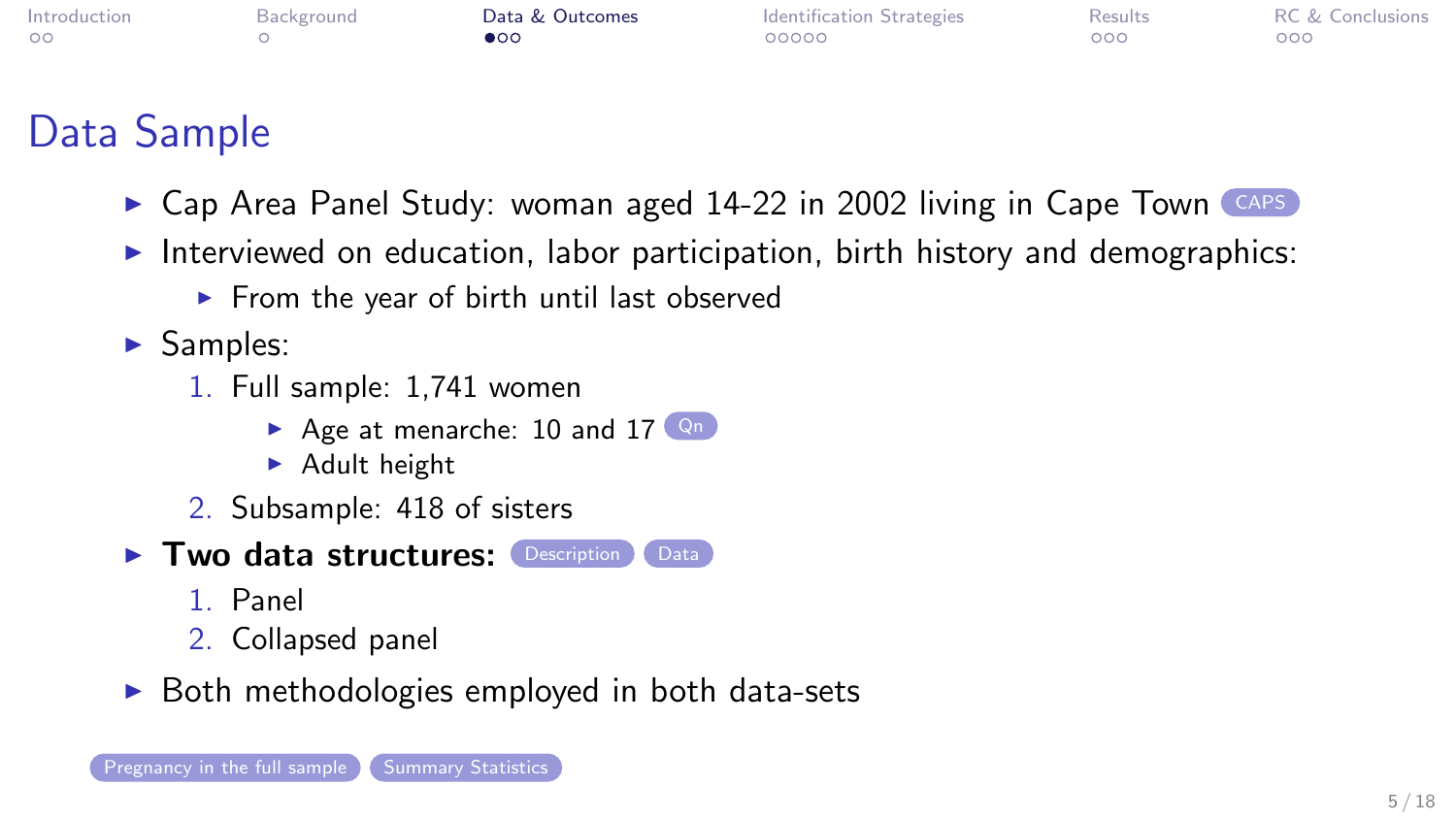| Introduction | Background | Data & Outcomes | <b>Identification Strategies</b> | Results | <b>RC &amp; Conclusions</b> |
|--------------|------------|-----------------|----------------------------------|---------|-----------------------------|
| $\circ$      |            | റ∎റ             | 00000                            | 000     | 000                         |
|              |            |                 |                                  |         |                             |

## Data Structure- Panel

#### <span id="page-5-0"></span>Observational unit: woman-year

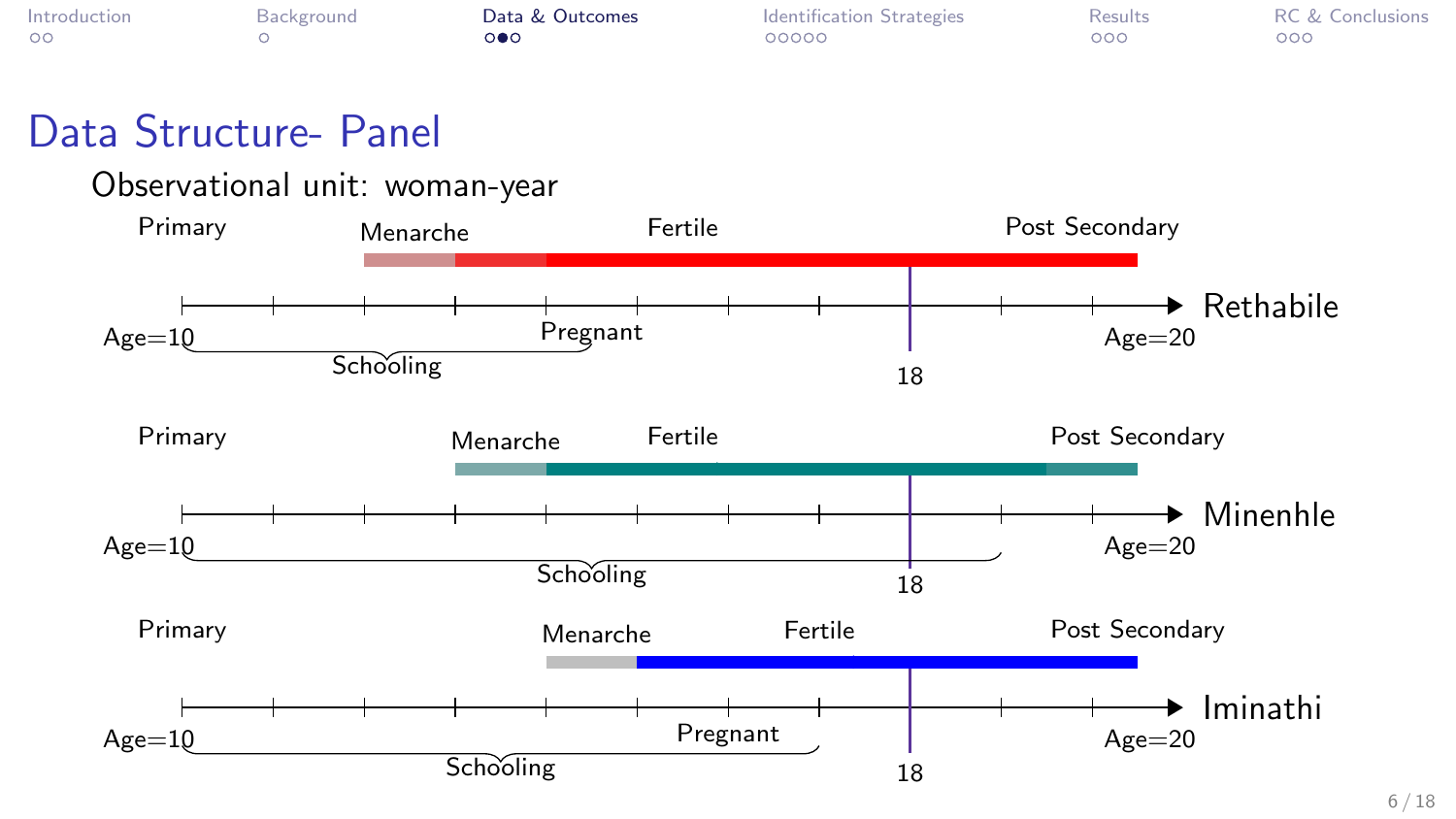| Introduction | Background | Data & Outcomes | <b>Identification Strategies</b> | <b>Results</b> | <b>RC &amp; Conclusions</b> |
|--------------|------------|-----------------|----------------------------------|----------------|-----------------------------|
|              |            | 000             | 00000                            | 000            | 000                         |

## Data Structure- Collapsed Panel

Observational unit: sampled woman

|                  | Age at   | Pregnant | Education  | Post Sec.  | Active at |
|------------------|----------|----------|------------|------------|-----------|
|                  | menarche | < 18     | Attainment | attainment | 19        |
|                  |          | 2)       | (3)        | (4)        | '5)       |
| <b>Rethabile</b> | 12       |          | 9 yrs      | No         |           |
| <b>Minenhle</b>  | 13       | No       | 13 yrs     |            | No        |
| Iminathi         | 14       |          | 8 yrs*     | N٥         |           |

\*Iminathi had repeated a 3 grades

- $\triangleright$  Overall educational attainment
- $\blacktriangleright$  Labor force participation at ages 19, 20, 21 and 22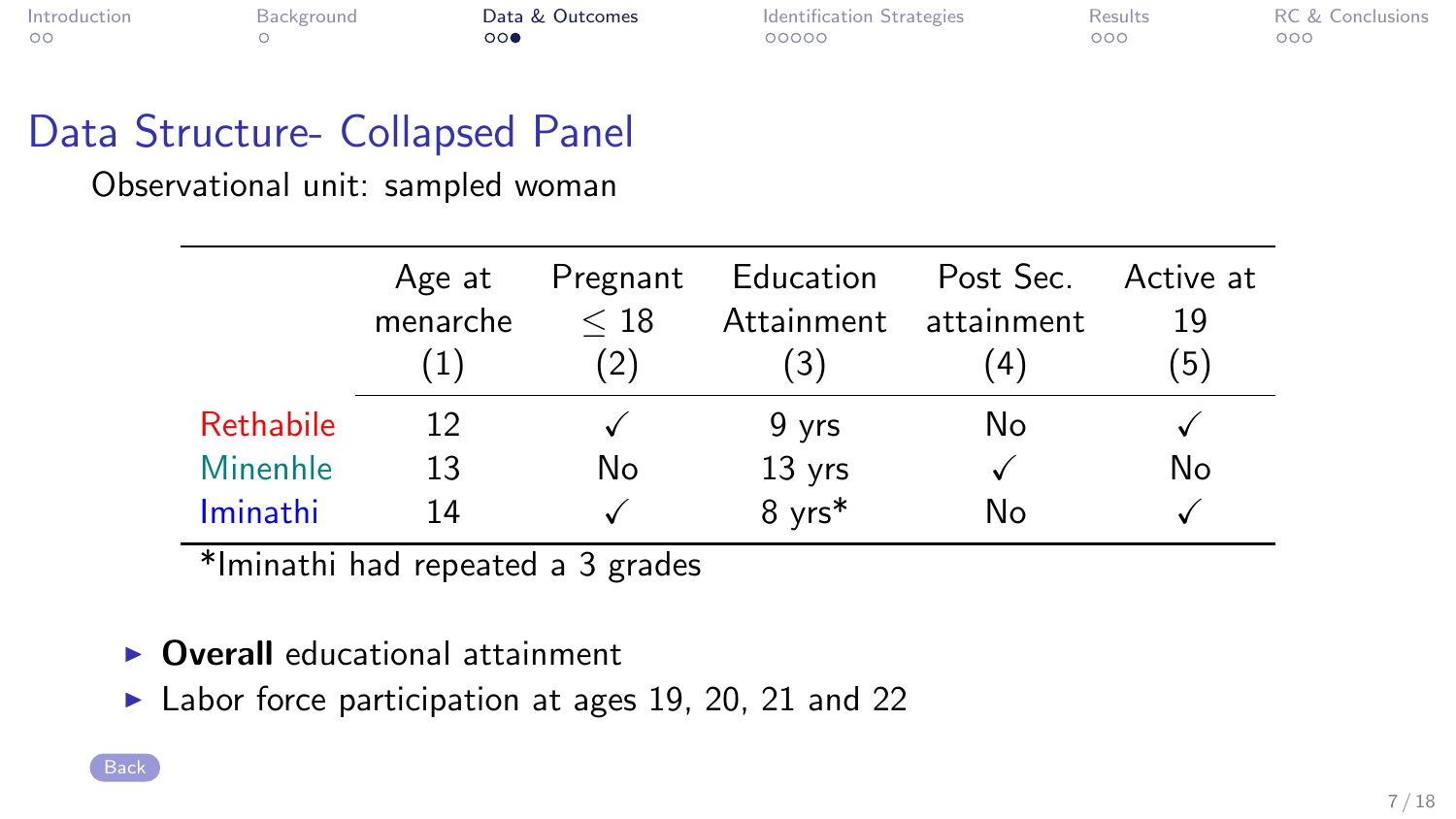<span id="page-7-0"></span>

| Introduction | Background | Data & Outcomes | Identification Strategies | Results | <b>RC &amp; Conclusions</b> |
|--------------|------------|-----------------|---------------------------|---------|-----------------------------|
| $\circ$      |            | 200             | $\bullet$ 0000            | OOC     | ೧೧೧                         |

#### Instrumental Variable Approach

1. In the panel:

First Stage : Pregnant<sub>icst</sub> =  $\sigma_1 + \sigma_2$ Post Menarche<sub>icst</sub> +  $\vartheta_i + \varsigma_t + \epsilon_{i\sigma}$ Second Stage : Outcome<sub>icst</sub> =  $\beta_1 + \beta_2 \overline{Pregnant_{icst}} + \vartheta_i + \varsigma_t + \varepsilon_{icst}$ <br>i=individual c=cohort s=sampling cluster t=time<br>e collapsed panel:

 $i=$ individual c $=$ cohort s $=$ sampling cluster t $=$ time

2. In the collapsed panel:

First Stage : Pregnant  $\leq 18_{i\text{cs}} = \sigma_1 + \sigma_2$  Fertile Years<sub>ics</sub>  $+\sigma_3 X_i + \vartheta_s + \lambda_c + \epsilon_{i\text{cs}}$ Second Stage : Outcome<sub>ics</sub> =  $\varphi_1 + \beta_2 \overline{Pregnant} \le 18_{ics} + \beta_3 X_i + \vartheta_s + \lambda_c + \upsilon_{ics}$ <br>Post Menarche =1 if age is  $\ge$  to the age at menarche<br>Fertile Years<sub>ics</sub> = 17 – Age at Menarche<sub>i</sub><br>K<sub>i</sub> is the set of individual controls

- $\triangleright$  Post Menarche =1 if age is  $\triangleright$  to the age at menarche
- $\triangleright$  Fertile Years<sub>ics</sub> = 17 Age at Menarche<sub>i</sub>
- $\blacktriangleright$   $X_i$  is the set of individual controls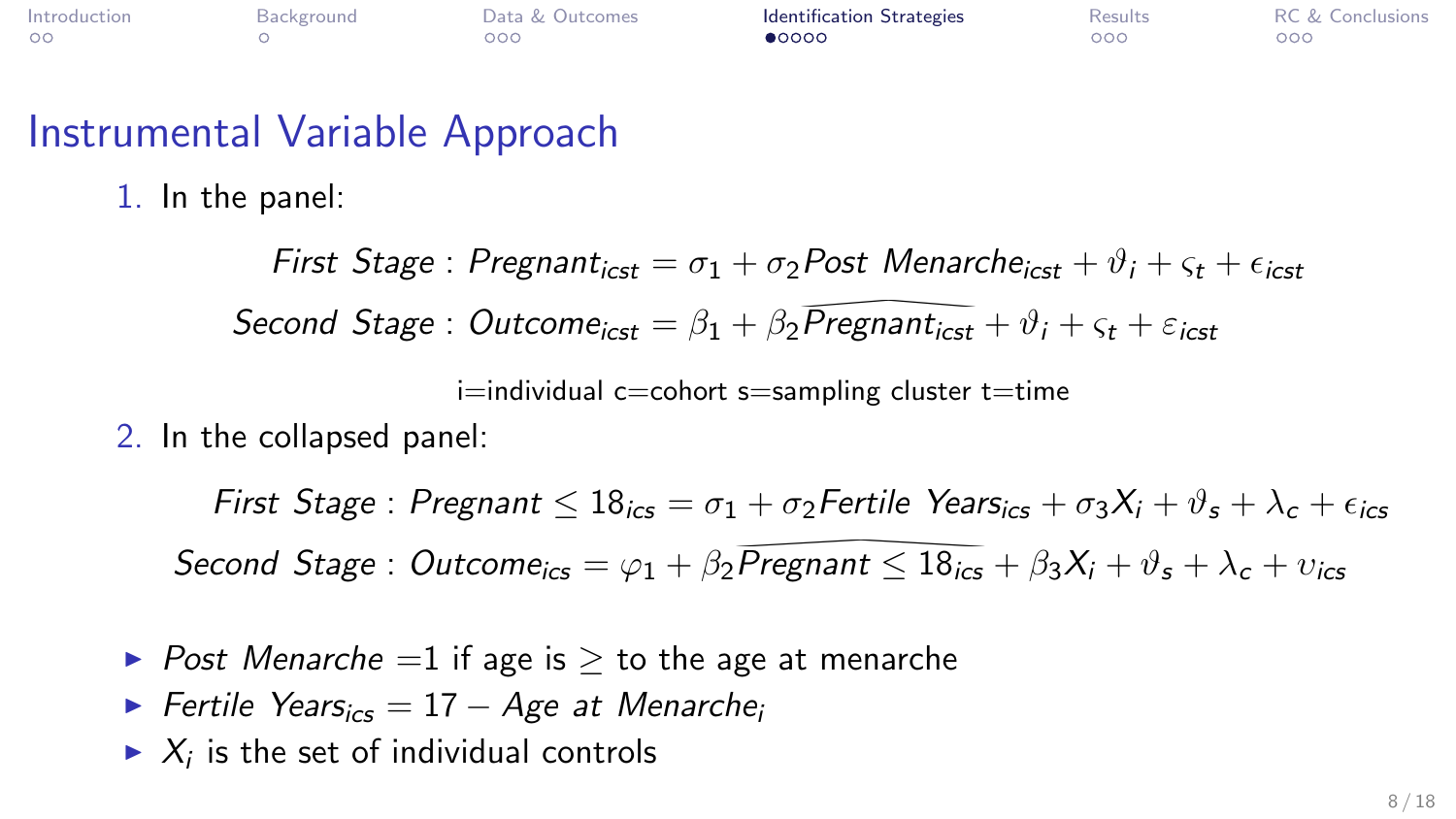| Introduction | Background | Data & Outcomes | <b>Identification Strategies</b> | Results | <b>RC &amp; Conclusions</b> |
|--------------|------------|-----------------|----------------------------------|---------|-----------------------------|
| $\sim$       |            | OOC             | ೧೦೧∩೦                            | 000     | ೧೧೧                         |

## Distribution of the Age at Menarche

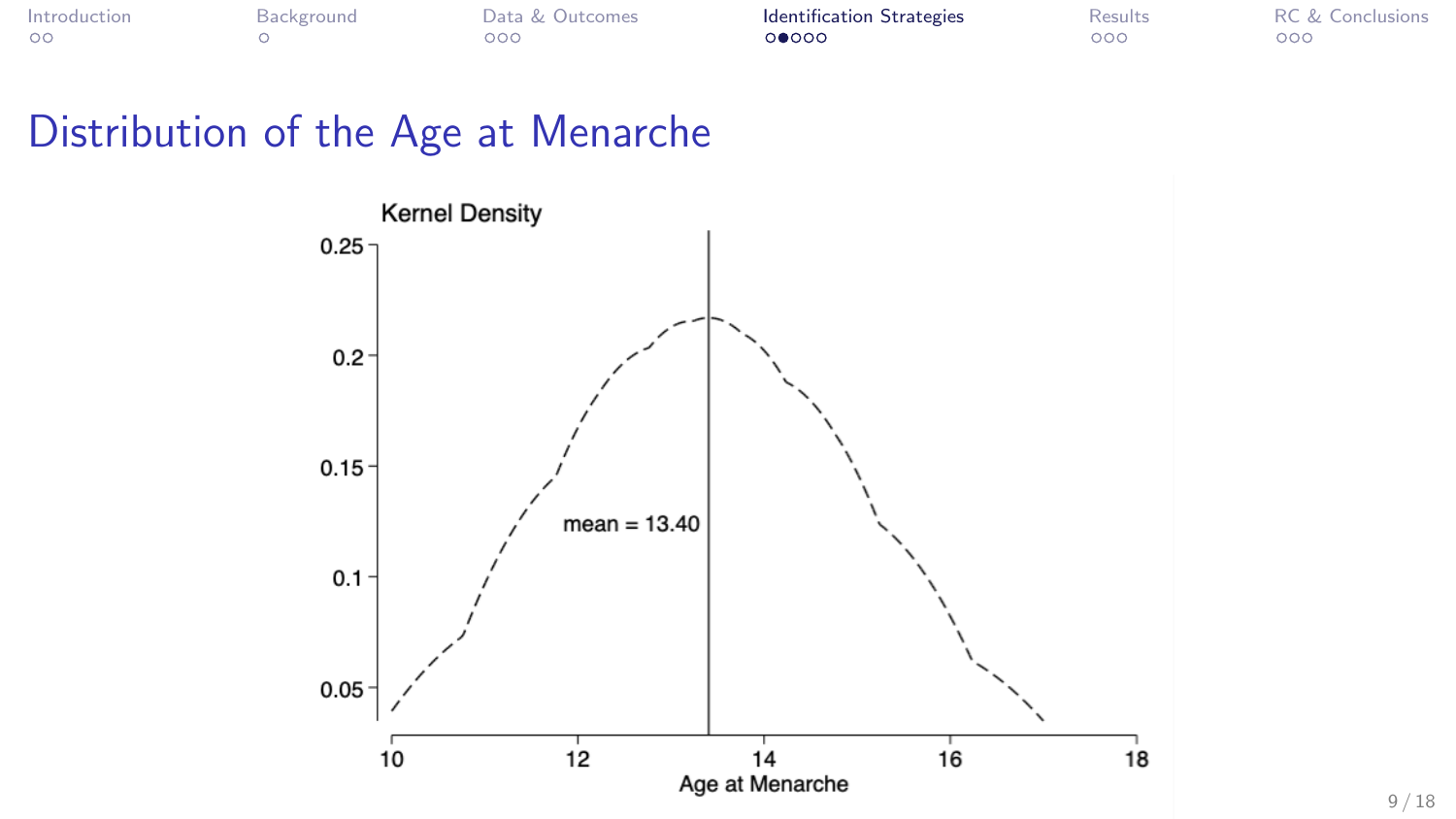| Introduction | Background | Data & Outcomes | <b>Identification Strategies</b> | Results | <b>RC &amp; Conclusions</b> |
|--------------|------------|-----------------|----------------------------------|---------|-----------------------------|
| $\circ$      |            | 000             | 00000                            | 000c    | $200^\circ$                 |

## Identification Assumptions

- <span id="page-9-0"></span>1. Is menarche exogenous?
	- **Random genetic component explain the age at first menstruation** (Jahanfar, Lye, and Krishnarajah, 2013, Srensen et al., 2013, Adair,2001)
	- $\triangleright$  Association between age at menarche and adult height [Graph](#page-32-0) Test whether characteristics are related to the age at menarche [Table](#page-33-0)
	- $\triangleright$  Other factors: environment [Graph](#page-35-0) , and recall bias Graph
- 2. Is menarche associated with different schooling levels? Unobservable factors don't influence the timing of menarche and later life outcomes.
	- $\blacktriangleright$  Event Study Analysis [Graph](#page-37-0)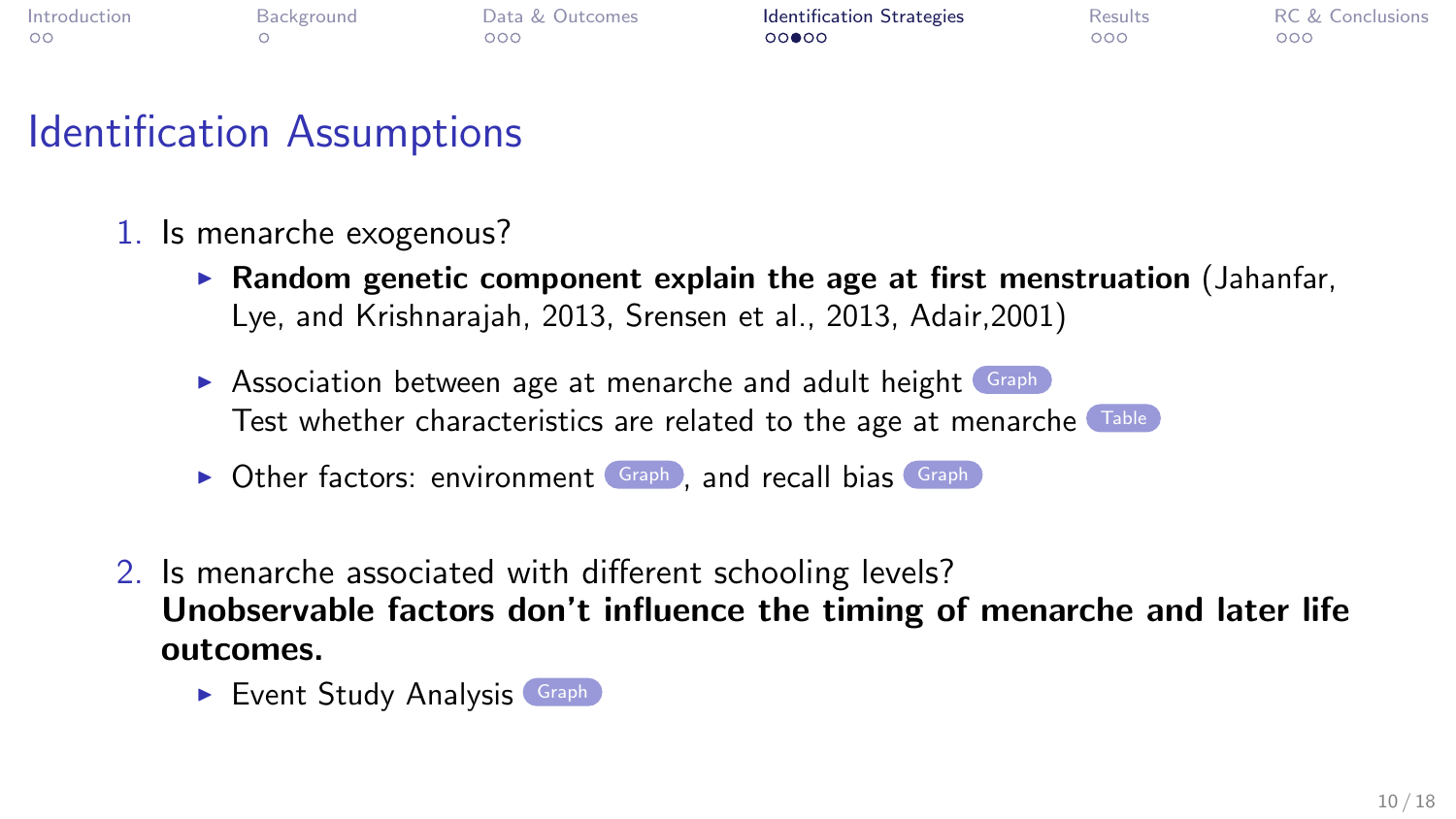| Introduction | Background | Data & Outcomes | <b>Identification Strategies</b> | Results | <b>RC &amp; Conclusions</b> |
|--------------|------------|-----------------|----------------------------------|---------|-----------------------------|
| $\circ$      |            | റററ             | 00000                            | 000     | 000                         |
|              |            |                 |                                  |         |                             |

# First Stage IV

|                     | <b>Panel Estimation</b><br>Pregnant <sub>itst</sub><br>(1) | <b>Static Estimation</b><br>Pregnant $\leq 18$ <sub>ics</sub><br>(2) |
|---------------------|------------------------------------------------------------|----------------------------------------------------------------------|
| Post Menarche       | $0.024***$<br>(0.002)                                      |                                                                      |
| Fertile years       |                                                            | $0.032***$<br>(0.007)                                                |
| Observations        | 15,170                                                     | 1,741                                                                |
| First-stage F stat. | 171.2                                                      | 17.61                                                                |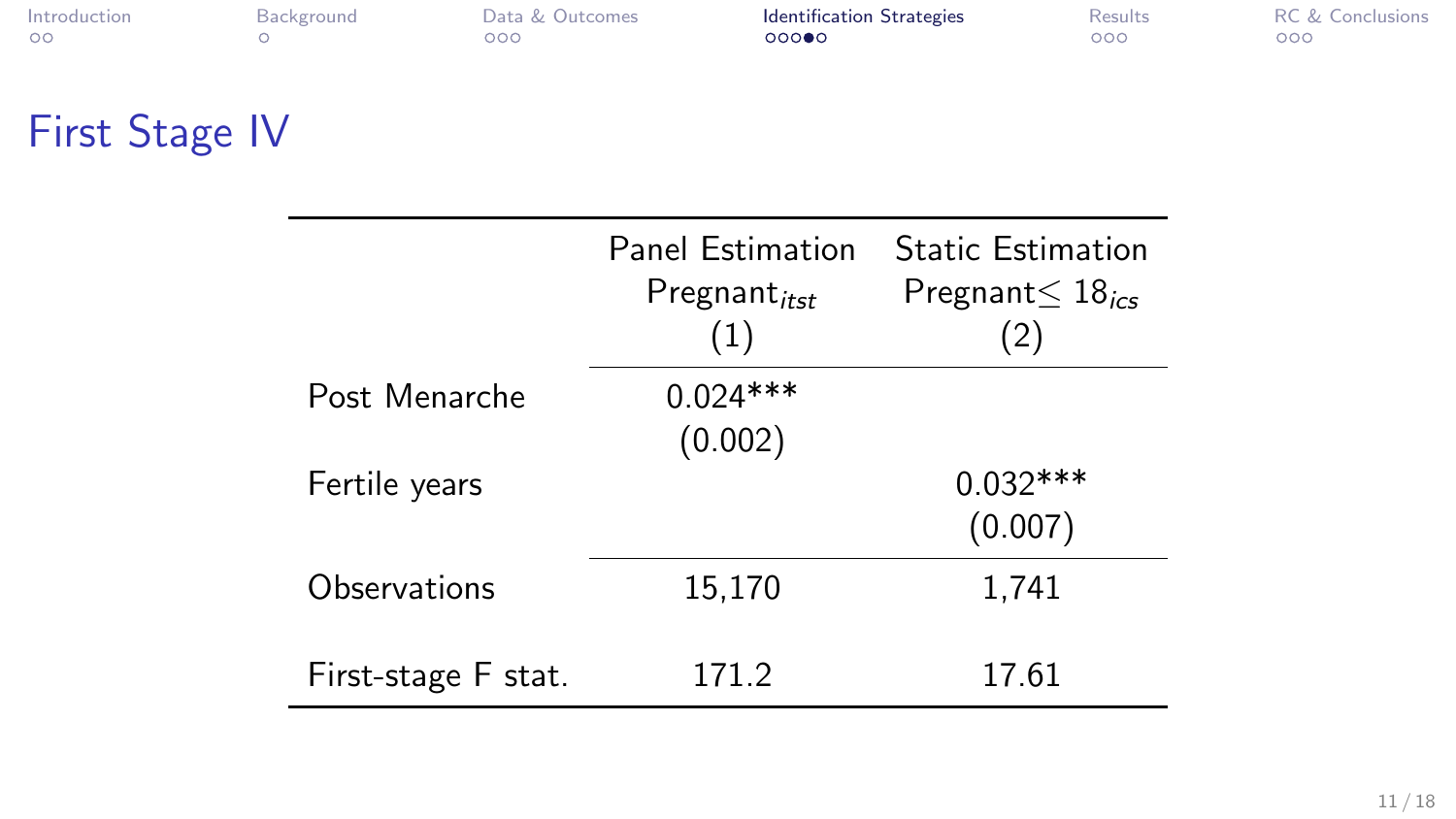| Introduction | Background | Data & Outcomes | <b>Identification Strategies</b> | <b>Results</b> | <b>RC &amp; Conclusions</b> |
|--------------|------------|-----------------|----------------------------------|----------------|-----------------------------|
| $\circ$      |            | 000             | 0000                             | 000            | 000                         |

## Empirical Approach

1. In the panel:

$$
Outcome_{icht} = \varphi + \varphi_2 Programt_{icht} + \varphi_3 X_i + \psi_h + \eta_t + v_{icht}
$$

 $i=$ individual c $=$ cohort h $=$ household t $=$ time

2. In the collapsed panel:

Outcome<sub>ich</sub> =  $\varphi_1 + \varphi_2$ Pregnant  $\leq 18_{ich} + \varphi_3 X_i + \psi_h + \varsigma_c + \upsilon_{ih}$ 

- $\blacktriangleright \psi_h$  Household fixed effects
- $\triangleright \varphi_2$  Coefficient of interest
- $\blacktriangleright$   $X_i$  is a set of individual level adult health controls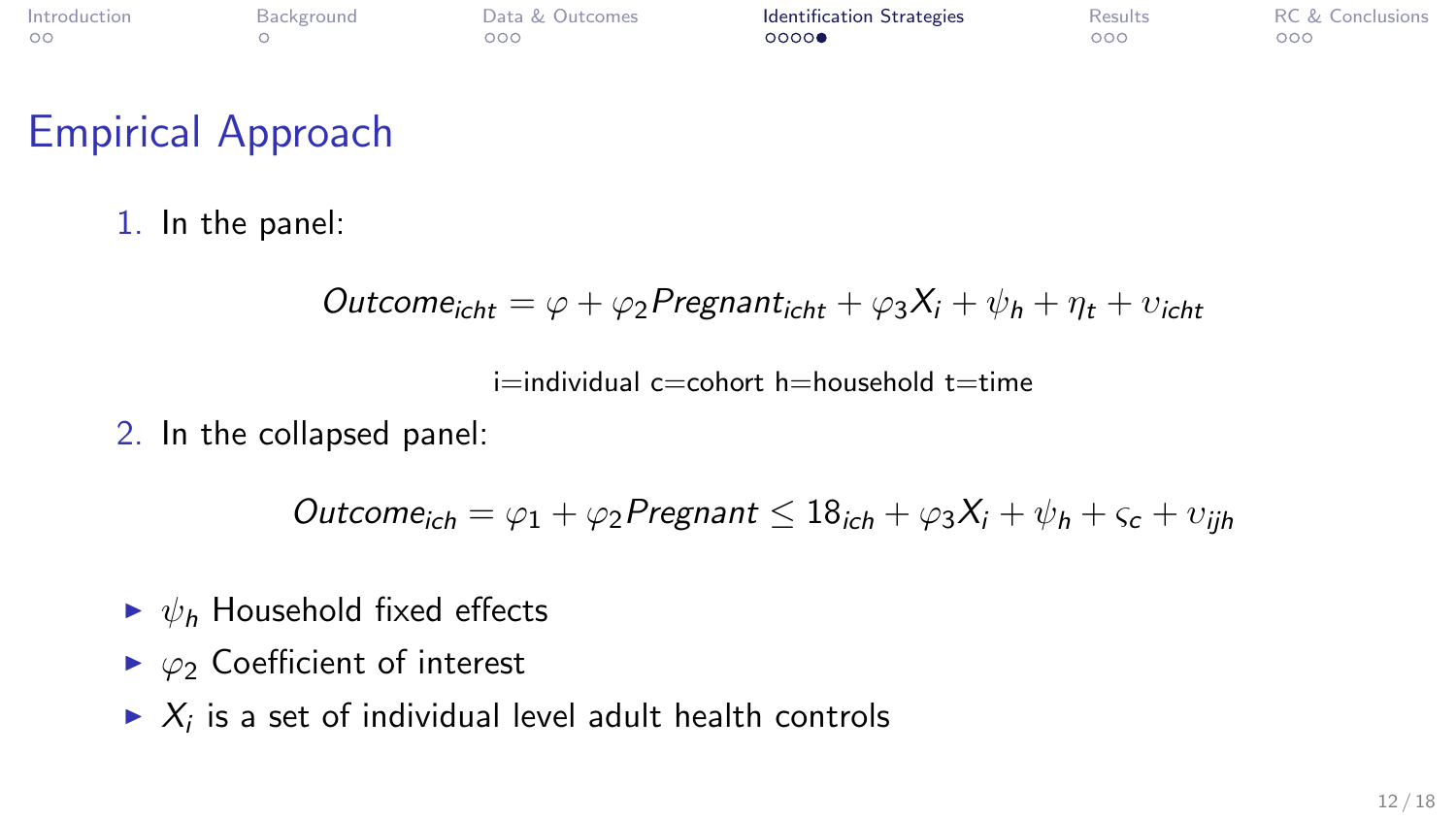<span id="page-12-0"></span>

| ntroduction |  |
|-------------|--|
| ററ          |  |

**Internal [Background](#page-3-0)** [Data & Outcomes](#page-4-0) [Identification Strategies](#page-7-0) **[Results](#page-12-0)** [RC & Conclusions](#page-15-0)<br>
Results RC & Conclusions<br>
Results RC & Conclusions

## School Progression Results

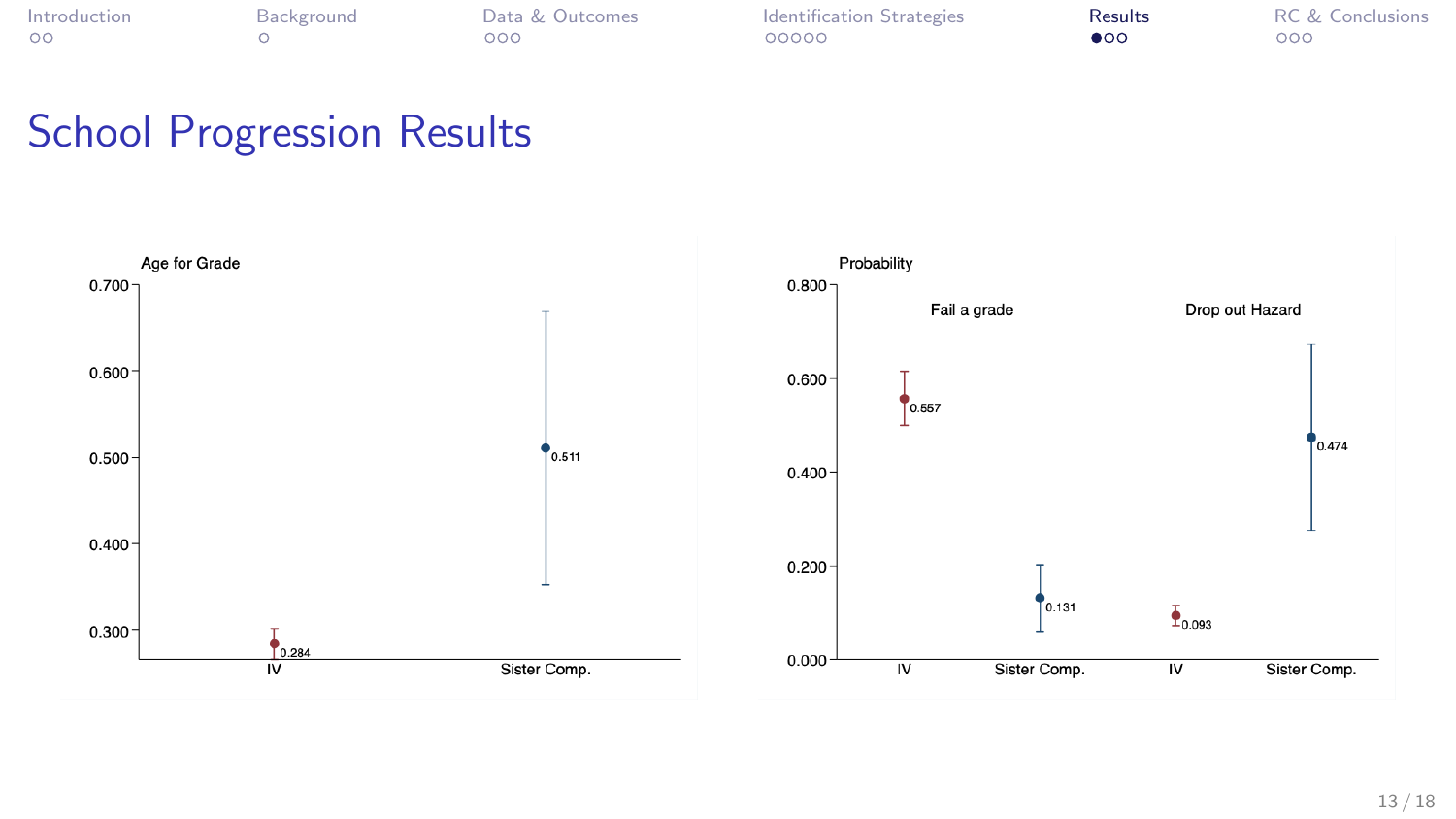| ntroduction | Backgr |
|-------------|--------|
| DС          |        |

[Introduction](#page-1-0) [Background](#page-3-0) [Data & Outcomes](#page-4-0) [Identification Strategies](#page-7-0) [Results](#page-12-0) [RC & Conclusions](#page-15-0)

#### School Attainment Results

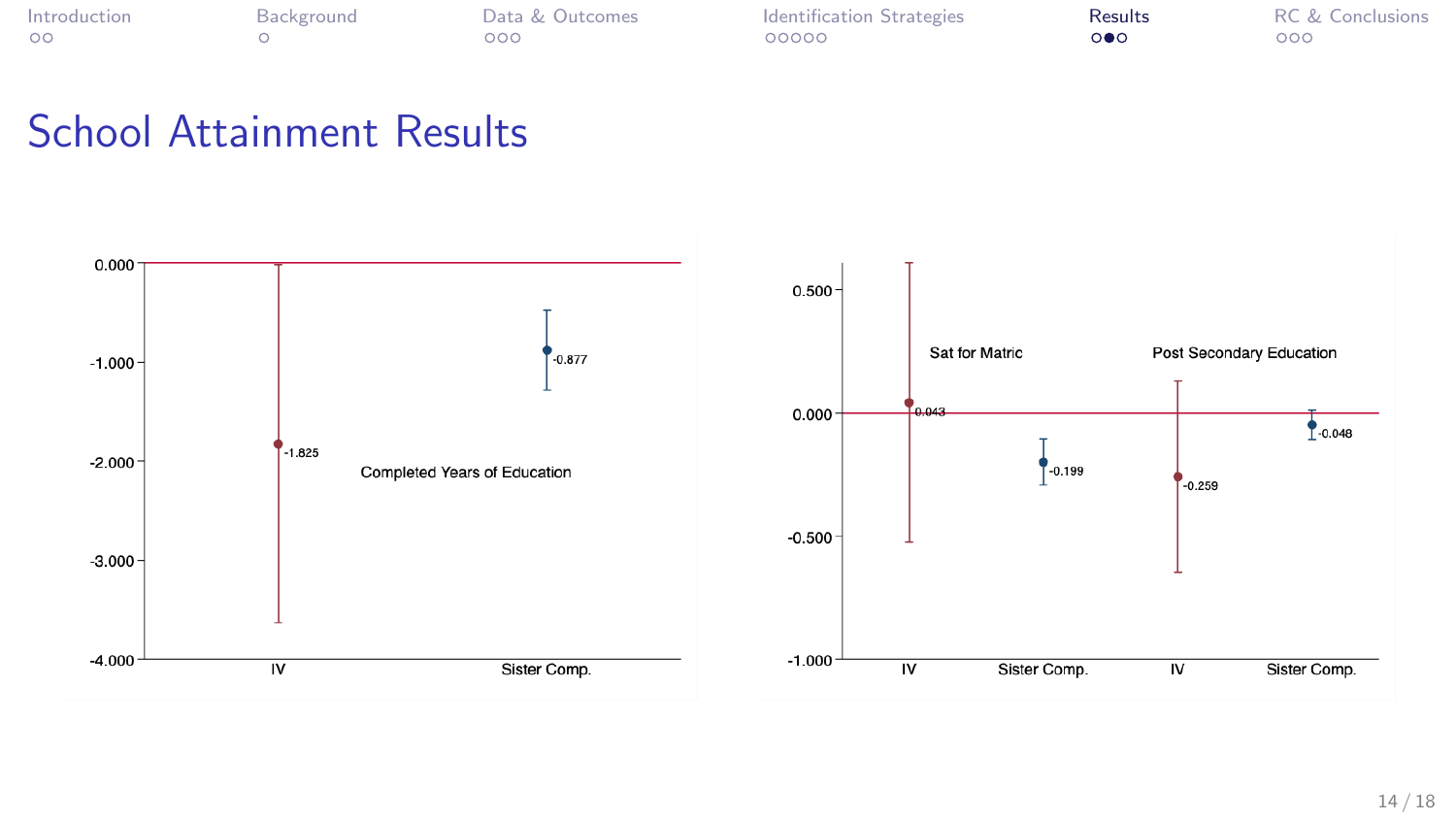|    | ntroduction |  |
|----|-------------|--|
| nn |             |  |

**Internal [Background](#page-3-0)** [Data & Outcomes](#page-4-0) [Identification Strategies](#page-7-0) **[Results](#page-12-0)** [RC & Conclusions](#page-15-0)<br>
Results RC & Conclusions<br>
Results RC & Conclusions

## Labor Force Participation Results

#### Active in the labor force

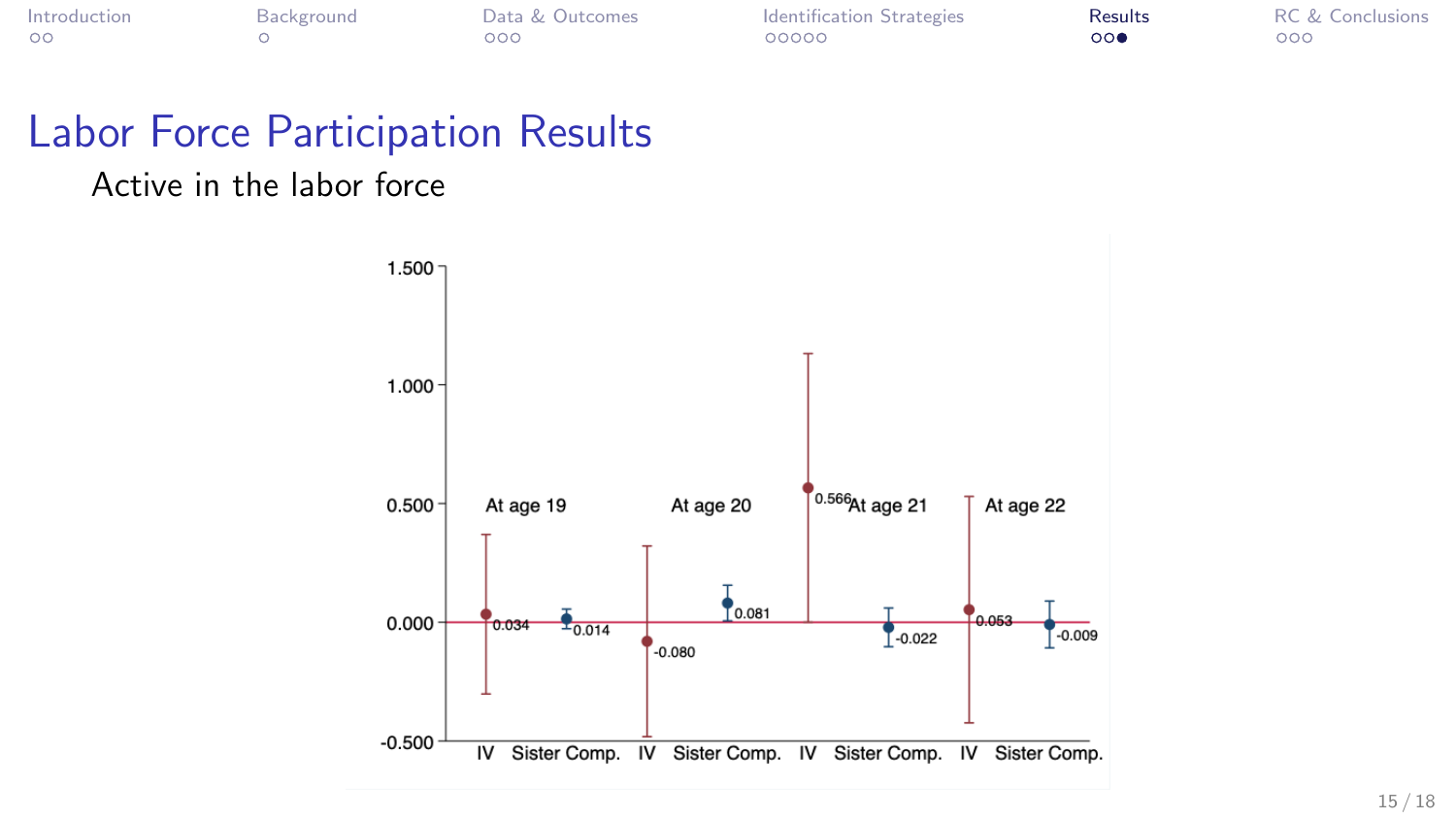<span id="page-15-0"></span>

| Introduction | Background | Data & Outcomes | <b>Identification Strategies</b> | <b>Results</b> | <b>RC &amp; Conclusions</b> |
|--------------|------------|-----------------|----------------------------------|----------------|-----------------------------|
|              |            | 000             | 00000                            | 000            | $\bullet$ 00                |

# Robustness Checks

<span id="page-15-1"></span>1. Change the definition of teenage pregnancy [Table](#page-40-0)



- 2. Check whether the instrument is sensitive to changes in the top value [Table](#page-39-0)
- 3. Allow for non linearities in the instrument [Table](#page-31-0)
- 4. Inverse Probability Weights [Table](#page-41-0)
- 5. Limit the analysis to teenage births [Table](#page-30-0)
- 6. Only black women [Table](#page-45-0)
- 7. Consider child trauma and grandmother' height in main regressions
- 8. Change the age in the panel fro 20 to 24 ([Table](#page-44-0))
- 9. Do this approaches provide similar coefficients? Mostly [Test](#page-42-0)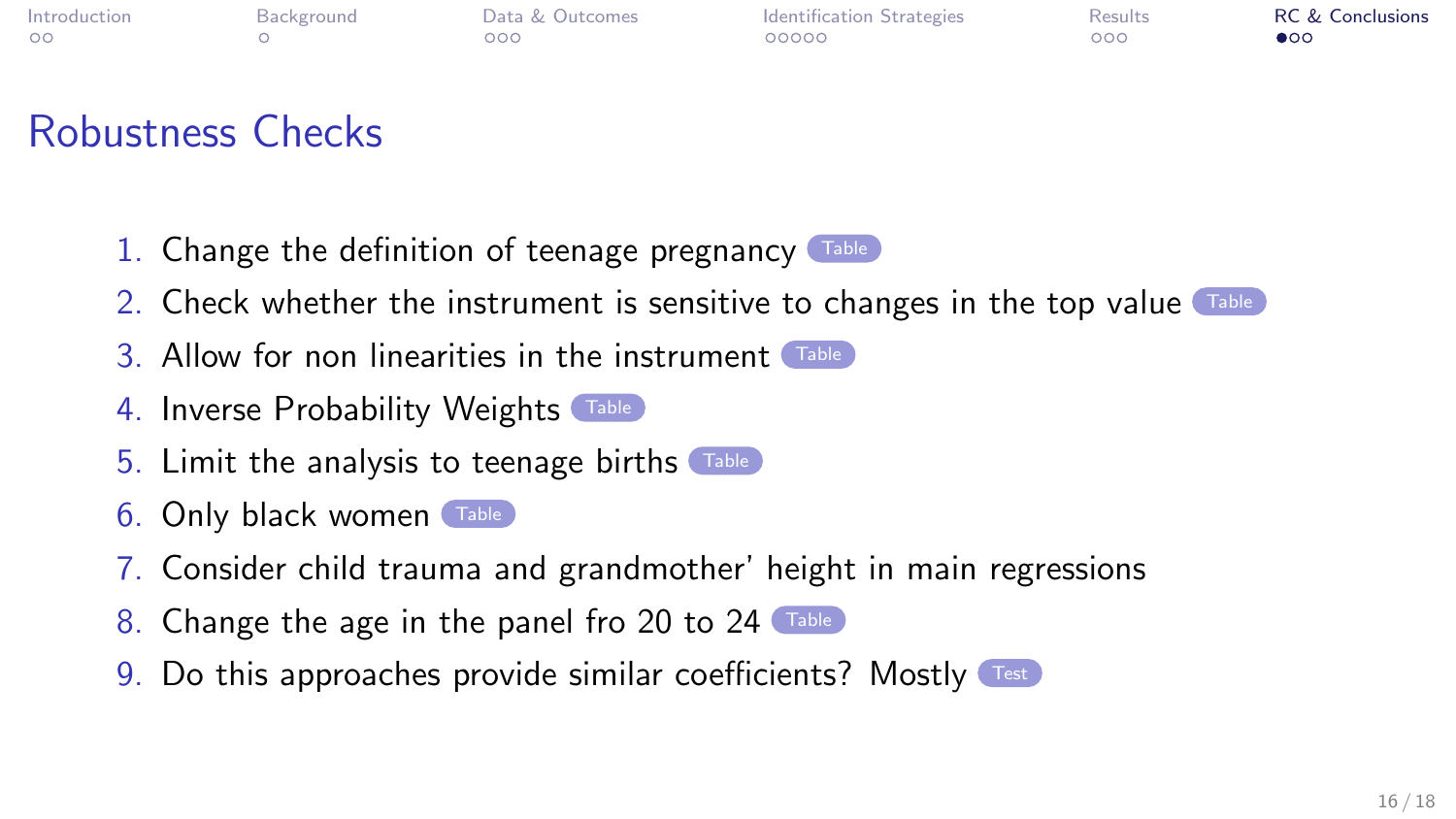| Introduction | Background | Data & Outcomes | Identification Strategies | Results | <b>RC &amp; Conclusions</b> |
|--------------|------------|-----------------|---------------------------|---------|-----------------------------|
| $\circ$      |            | 000             | 00000                     | 000     | ்∙்                         |
|              |            |                 |                           |         |                             |

# Conclusion

- $\triangleright$  Estimating the economic consequences of early pregnancy requires overcoming selection into motherhood.
- $\triangleright$  Two approaches: IV with teenage fertility and a Sibling Comparisons
- $\blacktriangleright$  My findings suggest:
	- $\triangleright$  Teen Mothers lag behind in their education
	- $\triangleright$  Suggestive evidence of a degree of substitution between later education and labor force participation
- $\triangleright$  Grandmother and high failure school attendance mitigate the negative effects
- **► South Africa**  $\rightarrow$  high motherhood penalty among the low income households
	- $\triangleright$  Policies that intended to address the issue should begin earlier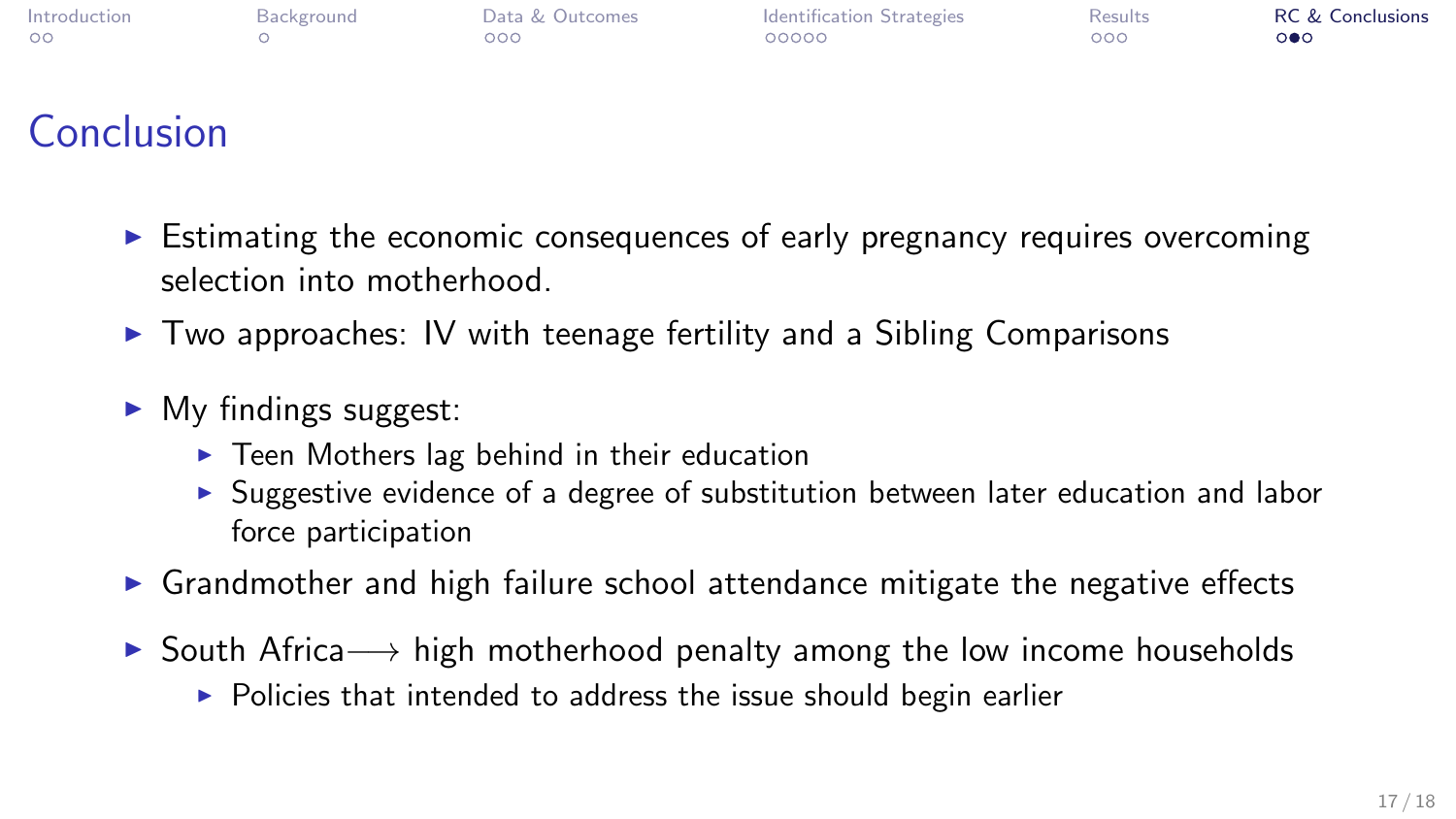| Introduction | Background | Data & Outcomes | <b>Identification Strategies</b> | Results | <b>RC &amp; Conclusions</b> |
|--------------|------------|-----------------|----------------------------------|---------|-----------------------------|
| $\circ$      |            | $000-$          | 00000                            | 000     | 000                         |

#### Thanks!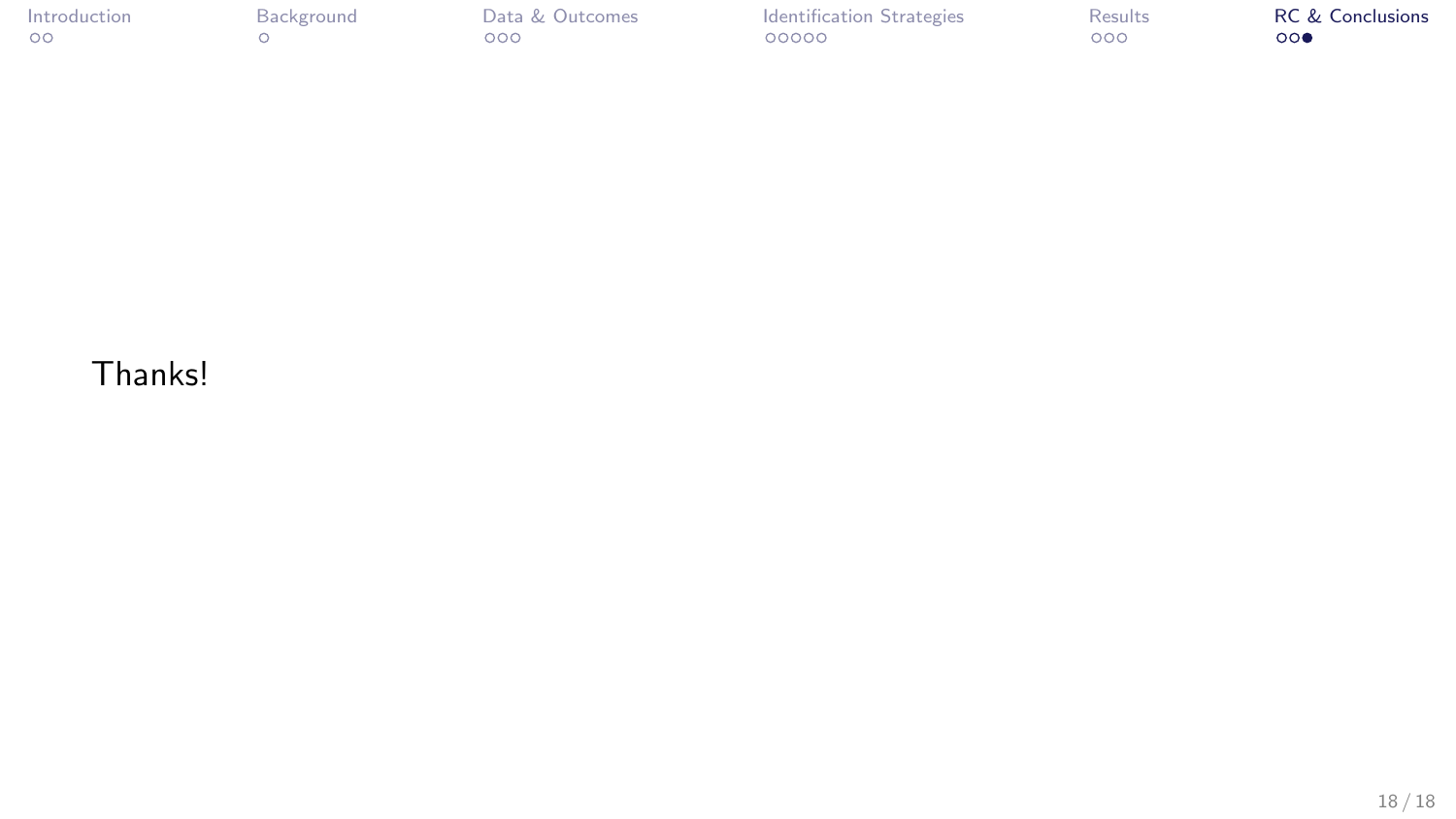<span id="page-18-1"></span><span id="page-18-0"></span>

| Appendix    | มเว | Robustness Checks  | Sibling Results | Siblings | Attenuation |
|-------------|-----|--------------------|-----------------|----------|-------------|
| •0000000000 |     | 000000000000000000 |                 | 00000    | 000000      |



Figure: Age at First Birth, Women ages 25-49 Source: DHS, 1998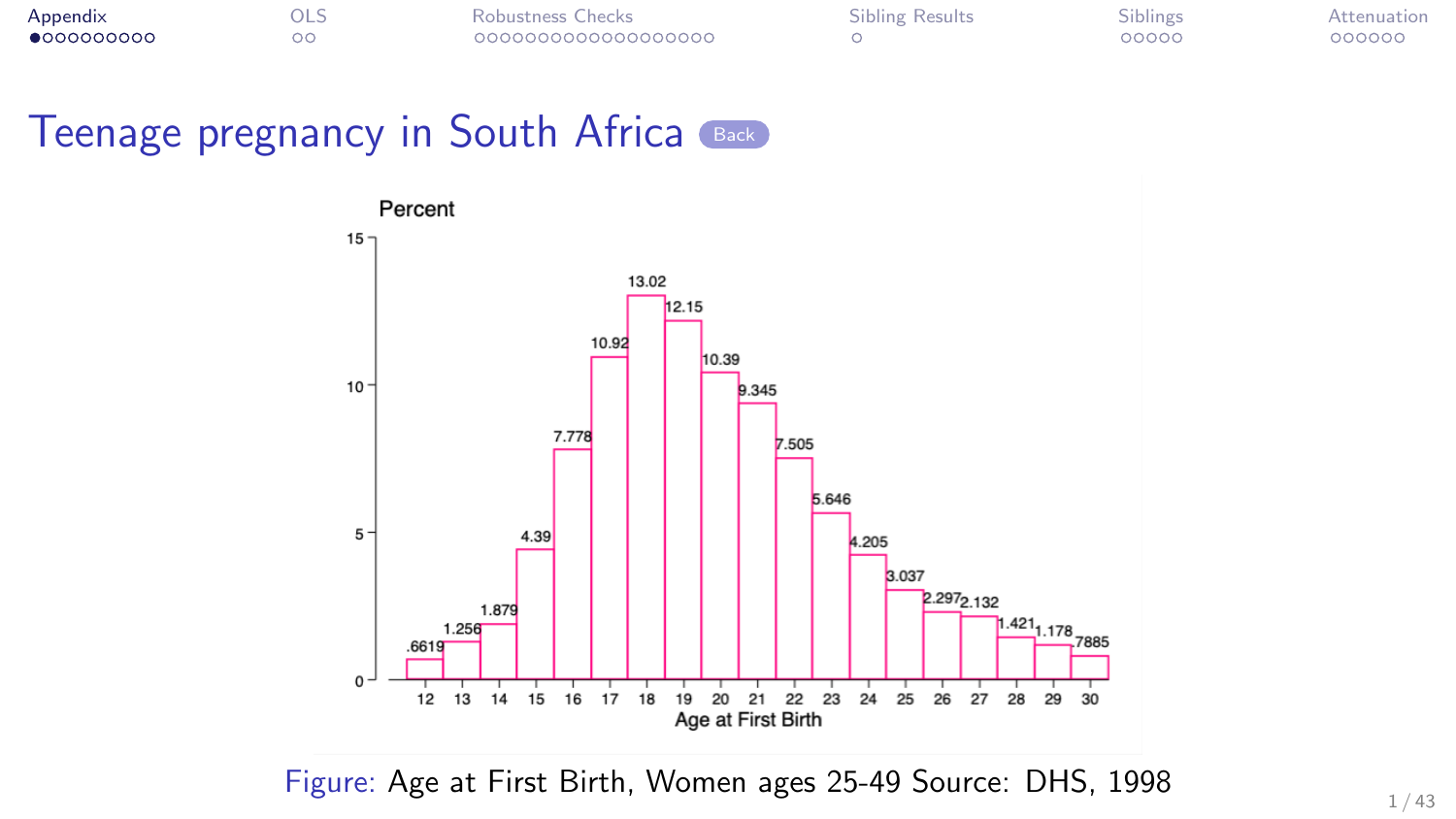| Appendix   | - OL: | Robustness Checks  | <b>Sibling Results</b> | Siblings | Attenuation |
|------------|-------|--------------------|------------------------|----------|-------------|
| 0000000000 |       | 000000000000000000 |                        | 00000    | 000000      |

#### Prior Literature: in Developed countries

#### <span id="page-19-0"></span>1. Instruments:

- $\triangleright$  Miscarriages (Rindfuss, Bumpass, and St. John, 1980; Hotz, McElroy, and Sanders, 2005; Ashcraft and Lang, 2006a; Fletcher and Wolfe, 2009; and Ashcraft, Fernandez-Val, and Lang, 2013).
- $\blacktriangleright$  Abortion laws (Bitler and Zavodny, 2001)
- Age at menarche (Klepinger et al., 1997 and Ribar, 1994)

Results: modest estimates on education & labor outcomes

2. With-in family Fixed Effects (Geronimus and Korenman, 1993; Ribar, 1999; Duncan, Lee, Rosales-Rueda, and Kalil, 2018 and Heiland, Korenman, and Smith, 2019).

**Results:** Effects  $\approx$  0-1 years less educated than their siblings

3. Propensity Score matching (Levine and Painter, 2003; Lee,2010 and Zito, 2018) Results: modest negative effects on schooling, less life satisfaction and no differing self-worth  $\left($  [Back](#page-47-0)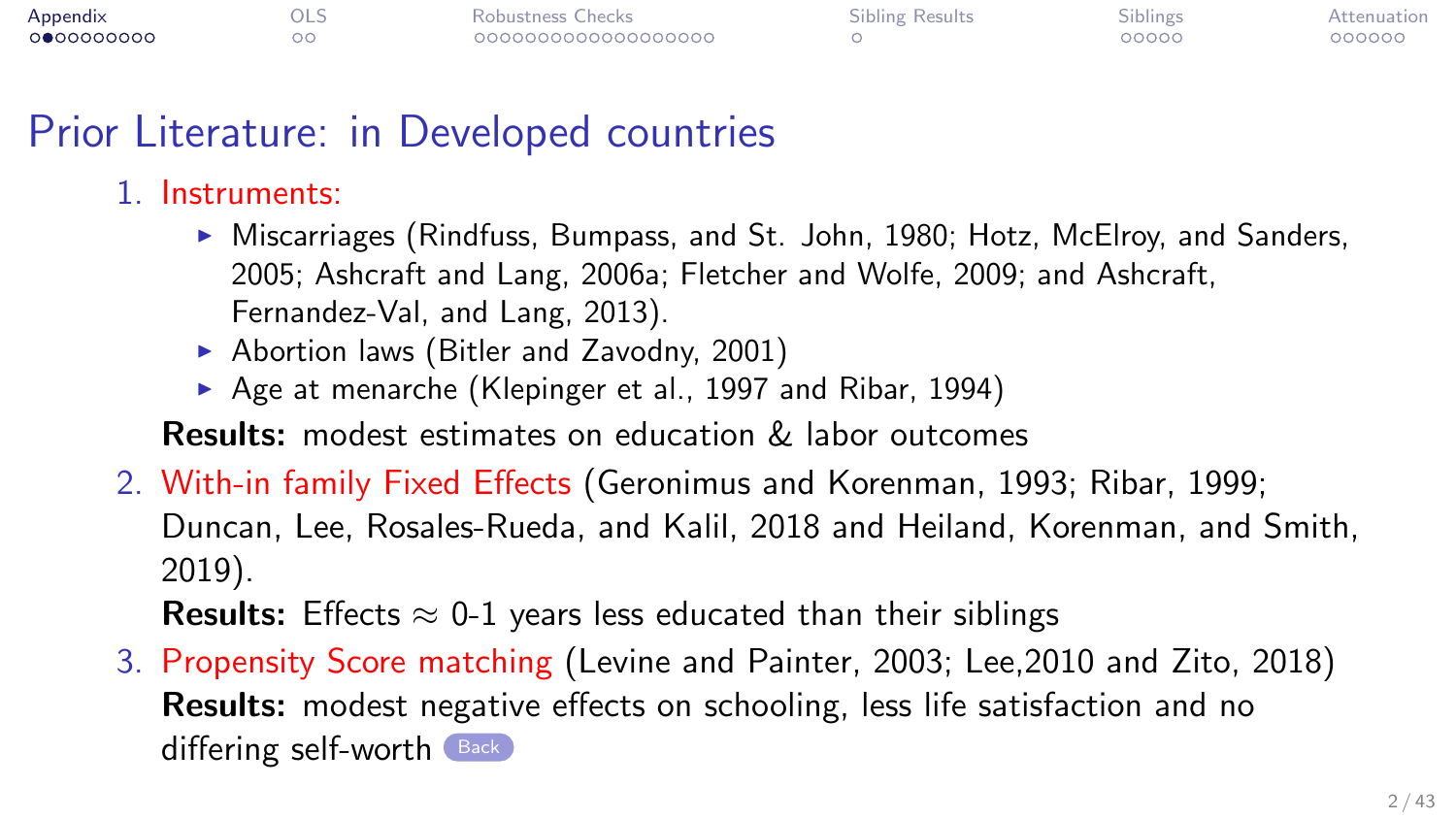| Appendix<br>000000000 |                                               | <b>OLS</b><br>OΟ |           | Robustness Checks<br>000000000000000000  | <b>Sibling Results</b><br>⌒                        | Siblings<br>Attenuation<br>000000<br>00000                                                                                 |
|-----------------------|-----------------------------------------------|------------------|-----------|------------------------------------------|----------------------------------------------------|----------------------------------------------------------------------------------------------------------------------------|
|                       |                                               |                  | Country   | <b>Identification Strategy</b>           | Outcomes                                           | Results                                                                                                                    |
|                       | Heiland, et al. (2019)                        |                  | <b>US</b> | HH FE                                    | Yrs of education                                   | $\approx$ zero in outcomes                                                                                                 |
|                       | Zito (2018)                                   |                  | <b>US</b> | <b>PSM</b>                               | Attitudes & norms                                  | ↑ risk aversion. No self-worth or<br>relationship effects                                                                  |
|                       | Duncan. Lee.<br>Rosales-Rueda, Kalil (2018)   |                  | <b>US</b> | OLS, HH FE                               | Yrs of education & behavior<br>problems            | 1 yr delay in birth $\uparrow$ 0.02 to 0.04 SD in<br>school achievement & ↓ problems                                       |
|                       | Diaz & Fiel (2016)                            |                  | <b>US</b> | Smoothing-diff. & IPW                    | Educational attainment and<br>earnings             | L college completion, early earnings                                                                                       |
|                       | Yakusheva (2011)                              |                  | <b>US</b> | <b>PSM</b>                               | Yrs of education                                   | $\approx$ 0 for high-risk teens & low effects for<br>teens at low risk of TP                                               |
|                       | Ashcraft, Fernndez-Val &<br>Lang (2006, 2013) |                  | <b>US</b> | IV (miscarriages)                        | Yrs Education, GED Score,<br>employment & marriage | GED $\downarrow$ by about 5 pp & $\downarrow$ 0.15 yrs educ.<br>Employment: $\downarrow$ 5 pp. Marriage $\downarrow$ 3 pp. |
|                       | Kane, Morgan, Harris,<br>Guilkey (2013)       |                  | <b>US</b> | OLS, PSM & ML                            | <b>Yrs Education</b>                               | $\downarrow$ 0.7 and 1.9 yrs. of education                                                                                 |
|                       | Lee $(2010)$                                  |                  | <b>US</b> | <b>PSM</b>                               | Education, labor force                             | L early socioeconomic outcomes                                                                                             |
|                       | Fletcher & Wolfe (2009)                       |                  | <b>US</b> | OLS & IV<br>(miscarriages)               | Graduation, earnings                               | $\downarrow$ 5-10 pp high school graduation, $\downarrow$<br>\$1,000 to \$2,400 annual income                              |
|                       | Francesconi (2008)                            |                  | <b>UK</b> | OLS, HH FE                               | Yrs education, bmi                                 | $\downarrow$ yrs education, employment. $\downarrow$ Child<br>health in single parent                                      |
|                       | Hotz, McElroy & Sanders<br>(2005)             |                  | <b>US</b> | IV (miscarriages)                        | Yrs of education, earnings                         | No education effects, $\uparrow$ earnings at older<br>ages                                                                 |
|                       | Kaplan, Goodman, Walker<br>(2004)             |                  | <b>UK</b> | OLS. PSM & IV<br>(miscarriages)          | Education attainment,<br>employment                | I large educ. attainment, no labour effects                                                                                |
|                       | Levine & Painter (2003)                       |                  | <b>US</b> | PSM. HH FE                               | <b>Yrs Education</b>                               | $\downarrow$ yrs education & bigger for teenagers at<br>risk                                                               |
|                       | Bitler (2001)                                 |                  | <b>US</b> | IV(Abortion laws)                        | Timinig of abortions                               | $\approx$ zero in outcomes                                                                                                 |
|                       | Klepinger, Lundberg,<br>Plotniek (1995, 1999) |                  | <b>US</b> | IV (teenage fertility) &<br>HH FE (1999) | Yrs of education & wages                           | $\downarrow$ -2.14 yrs of education, $\downarrow$ 2 yrs work<br>experience                                                 |
|                       | Ribar (1994)                                  |                  | <b>US</b> | IV (age at menarche)                     | High school completion                             | $\downarrow$ labor force participation, hours of work                                                                      |
|                       | Geronimus & Korenman<br>(1992)                |                  | <b>US</b> | HH FE                                    | High school completion                             | $\downarrow$ small effects in school completion                                                                            |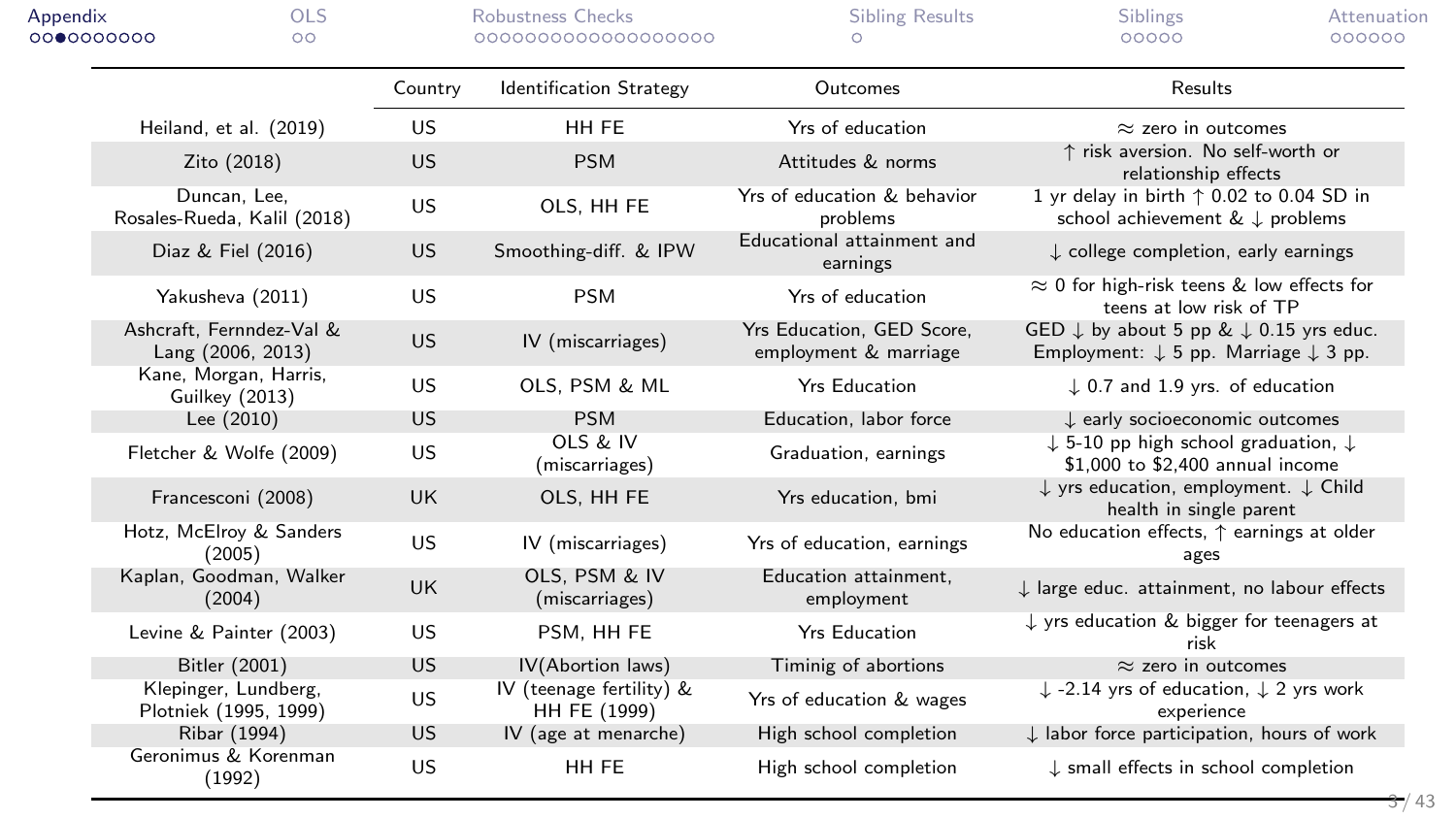| Appendix  | - ULJ | Robustness Checks  | Sibling Results | ----<br><b>Siblings</b> | Attenuation |
|-----------|-------|--------------------|-----------------|-------------------------|-------------|
| 000000000 |       | 000000000000000000 |                 | 00000                   | 000000      |

<span id="page-21-0"></span>

|                                                     | Country               | <b>Identification Strategy</b>        | Outcomes                                    | Results                                                                                                                         |
|-----------------------------------------------------|-----------------------|---------------------------------------|---------------------------------------------|---------------------------------------------------------------------------------------------------------------------------------|
| Branson & Byker<br>(2019)                           | South Africa          | Diff-in-Dif - Policy                  | Number of births, yrs. of<br>education      | $\downarrow$ 6.3% birth rate, $\uparrow$ 30% monthly<br>earnings                                                                |
| Ranchhod, Lam,<br>Leibbrandt. &<br>Marteleto (2011) | South Africa          | <b>PSM</b>                            | High school graduation                      | $\downarrow$ 5.9 & 2.7 pp at ages 20-22.<br>Later catch-up                                                                      |
| Ardington, Menendez,<br>Mutevedzi (2015)            | Rural South<br>Africa | OLS. PSM. HH FE                       | Yrs of education, child<br>mortality        | $\downarrow$ 0.67 & 0.79 years. High mortality<br>by $30$                                                                       |
| Branson, Ardington,<br>Leibbrandt (2015)            | South Africa          | PS reweighting                        | Birth weight, height &<br>stunting          | 6.5 pp low bw, 18.5 pp of stunting                                                                                              |
| Berthelon & Kruger<br>(2017)                        | Chile                 | HH FE                                 | Graduation, enrollment,<br>employment       | $\downarrow$ high school grad. & higher educ.,<br>and $\downarrow$ 0.45 yrs. No labor effects                                   |
| Urdinola & Ospino<br>(2015)                         | Colombia              | TM (1819) vs. older<br>mothers (2021) | Job type & domestic<br>violence             | $\downarrow$ 0.091 job quality, $\uparrow$ severe DV<br>0.051 pp. $\uparrow$ 1.2% child mort.                                   |
| Arceo-Gomez &<br>Campos-Vasquez<br>(2014)           | Mexico                | <b>PSM</b>                            | Enrollment, yrs of<br>education, employment | $\downarrow$ 27-33 pp in enrollment, 1-1.2 yrs.<br>educ., $\downarrow$ 13-15 employment                                         |
| Azevedo, Lopez-Calva,<br>Perova (2012)              | Mexico                | Miscarriages vs teen<br><b>births</b> | Yrs of education & income                   | $\uparrow$ 0.34 yrs of education, $\uparrow$ 21 pp<br>more likely to be employed, but $\uparrow$<br>assistance income by 36 $%$ |
| Narita & Montoya Diaz<br>(2016)                     | <b>Brazil</b>         | <b>PSM</b>                            | High school completion,<br>employment       | $\downarrow$ TP 1 SD explains $\uparrow$ 9.2% in high<br>school comp. $\&$ $\uparrow$ 5.4% part.                                |
| Herrera, Almanza &<br>Sahn (2018)                   | Madagascar            | IV - access & exposure<br>to condoms  | Yrs of education & test<br>scores           | ↑ drop out by 42 pp. ↓ 1.1-1.5 sd<br>test scores in math & French                                                               |

Notes: TM is short for Teenage Pregnancy, PSM for Propensity Score Matching, and FE Fixed effects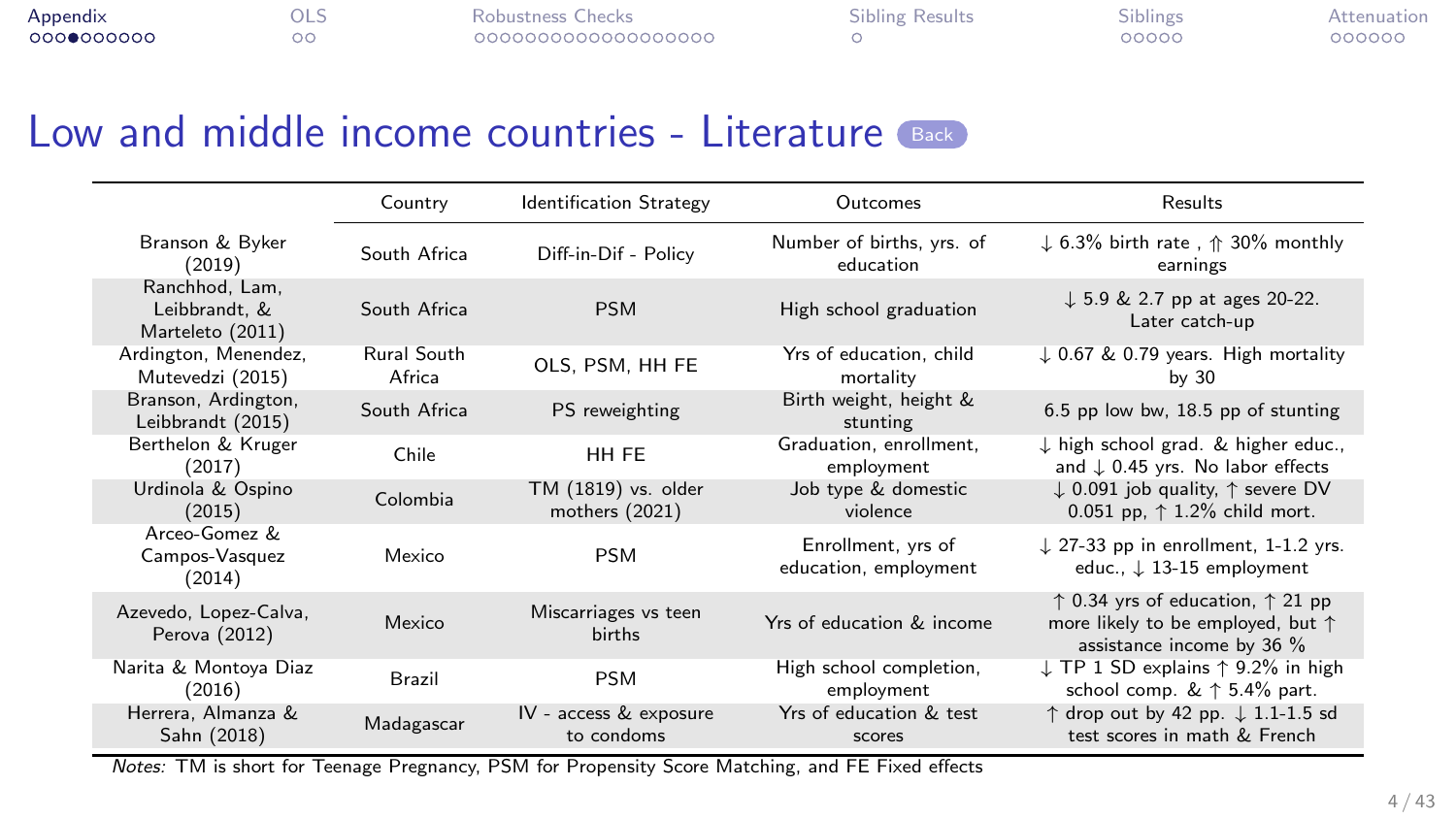| Appendix   |  |
|------------|--|
| 0000000000 |  |

| Appendix   | OLS | Robustness Checks  | <b>Sibling Results</b> | <b>Siblings</b> | Attenuation |
|------------|-----|--------------------|------------------------|-----------------|-------------|
| 0000000000 | - - | 000000000000000000 |                        | 00000           | 000000      |

| <b>Sibling Results</b> |  |
|------------------------|--|
|                        |  |

## <span id="page-22-0"></span>Data

#### Cape Area Panel Study:

- $\triangleright$  Young adults living in the Cape Town metropolitan area.
- $\blacktriangleright$  5 Rounds of data:
	- 2002, 2003, 2005, 2006 & 2009
- $\triangleright$  Stratified by race and household
- 2,612 Women aged 14–22 in 2002
- $\triangleright$  Retrospective information on living arrangements, enrollment and activities



Figure: Source: CAPS Data - Wave 1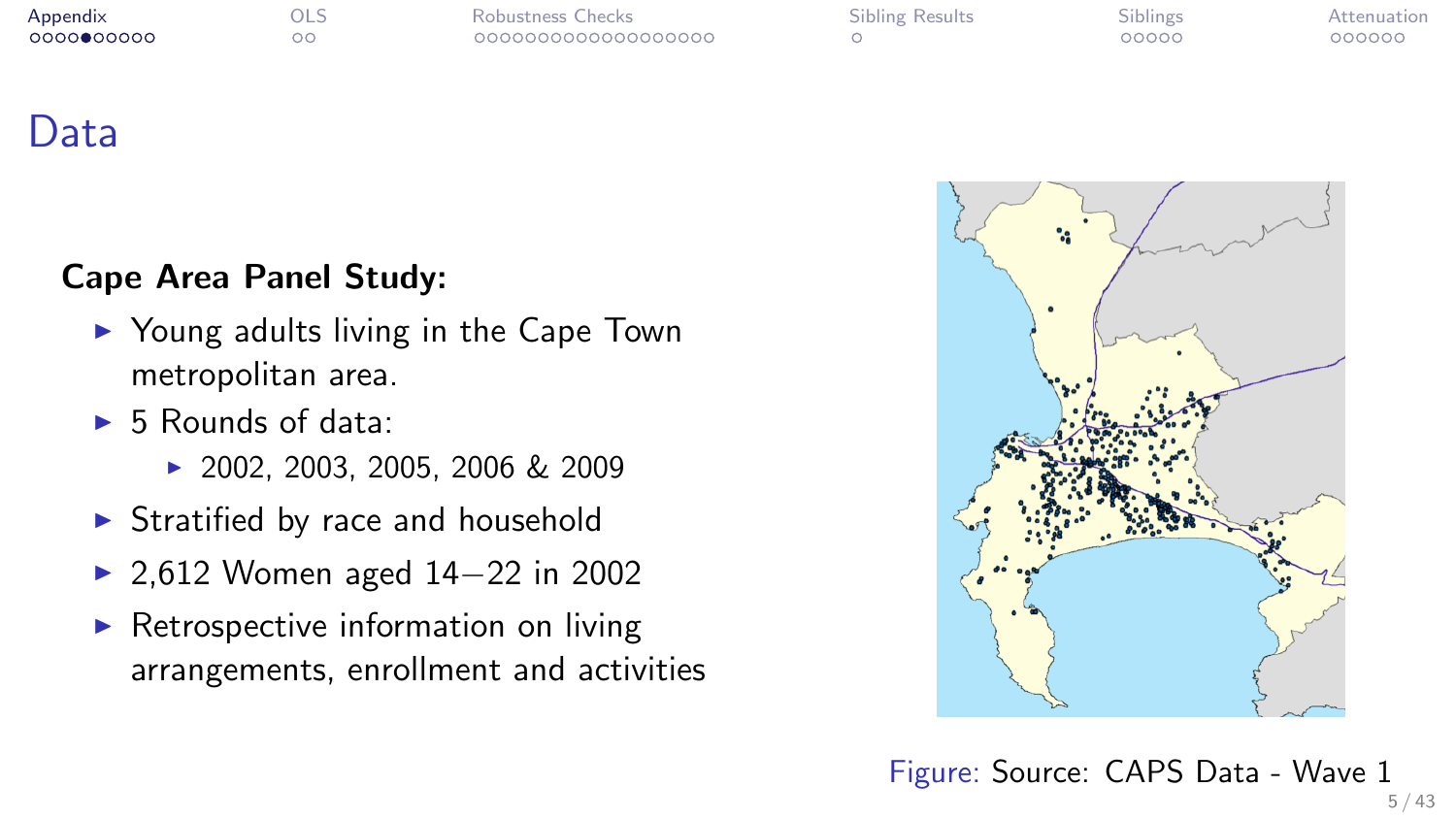<span id="page-23-0"></span>

| Appendix   | OLS | Robustness Checks  | <b>Sibling Results</b> | Siblings | Attenuation |
|------------|-----|--------------------|------------------------|----------|-------------|
| 0000000000 |     | 000000000000000000 |                        | 00000    | 000000      |

| Robustness Checks |                     |
|-------------------|---------------------|
|                   | 0000000000000000000 |

|                   | Full Sample | Sibling Sample | Difference  |
|-------------------|-------------|----------------|-------------|
|                   | (1)         | (2)            | (3)         |
| % Coloured        | 0.461       | 0.409          | $-0.052*$   |
|                   | (0.499)     | (0.492)        |             |
| % Black           | 0.486       | 0.565          | $0.070***$  |
|                   | (0.500)     | (0.496)        |             |
| Adult Height-cm   | 157.979     | 158.006        | 0.027       |
|                   | (8.133)     | (8.945)        |             |
| Mother's Educ.    | 8.276       | 7.973          | $-0.303*$   |
|                   | (3.136)     | (2.906)        |             |
| $#$ Full Siblings | 2.311       | 2.685          | $0.374***$  |
|                   | (1.760)     | (1.596)        |             |
| ln(Hhold Inc.)    | 6.078       | 5.822          | $-0.256***$ |
|                   | (1.087)     | (1.092)        |             |
| Observations      | 1.741       | 418            |             |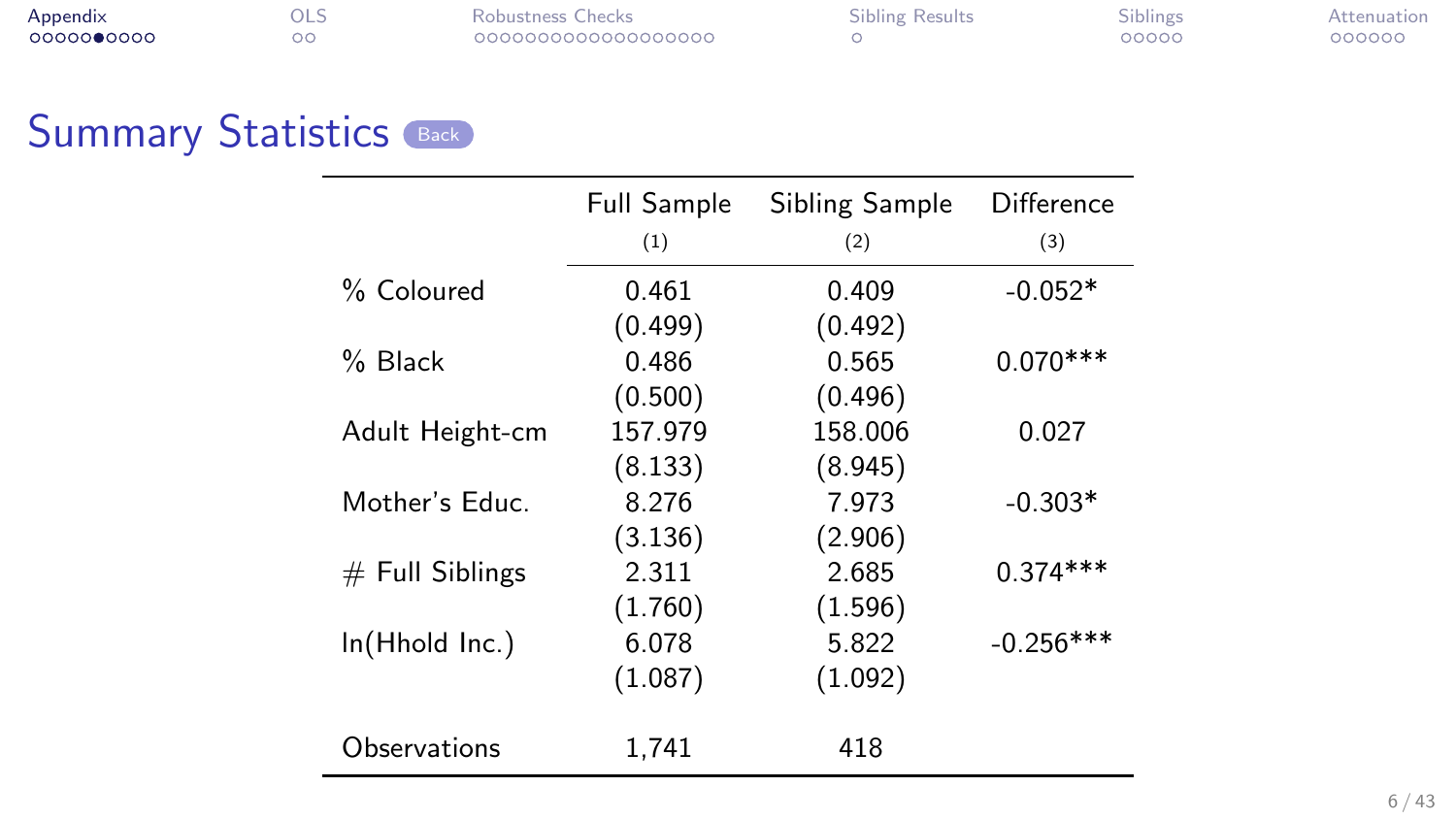| Appendix   | OLS | Robustness Checks  | <b>Sibling Results</b> | Siblings | Attenuation |
|------------|-----|--------------------|------------------------|----------|-------------|
| 0000000000 |     | 000000000000000000 |                        | 00000    | 000000      |

## Wording of 'Puberty' questions:

<span id="page-24-0"></span> $\blacktriangleright$  GIRLS ONLY:

As girls begin to mature into women, certain changes occur in their bodies, such as the start of menstrual periods. At what age did you have your first menstrual period or have you not had one yet? (Please look at the calendar, if that will help you remember.)

 $\triangleright$  BOYS ONLY:

As boys begin to mature into men, certain changes occur in their bodies, for example their voices get deeper, they develop pubic hair, and sometimes they begin to have wet dreams. At what age did you first notice any of these changes happening in your body, or have none happened yet? (Please look at the calendar, if that will help you remember.)

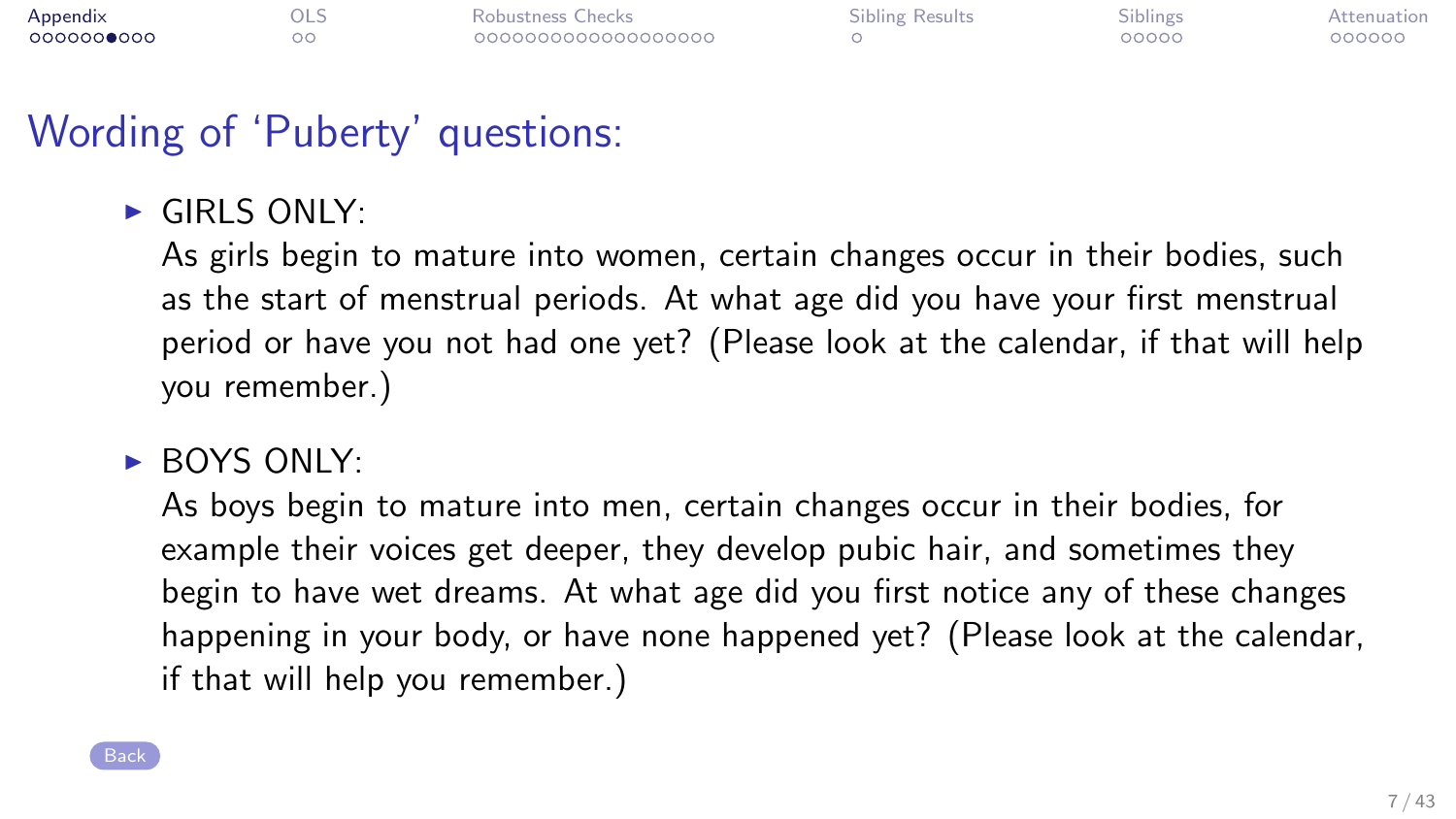| Appendix   | OLS | Robustness Checks  | Sibling Results | <b>Siblings</b> | Attenuation |
|------------|-----|--------------------|-----------------|-----------------|-------------|
| 0000000000 |     | 000000000000000000 |                 | 00000           | 000000      |

# Variable Construction

|                          | 2002<br>Wave 1               | 2003-2004<br>Wave 2 | 2005<br>Wave 3                            | 2006<br>Wave 4           | 2009-2010<br>Wave 5        |
|--------------------------|------------------------------|---------------------|-------------------------------------------|--------------------------|----------------------------|
| Health, Fertility        |                              |                     |                                           |                          |                            |
| Age at Menarche          |                              |                     | $\checkmark$ for those w/o data in wave 1 | $\overline{\phantom{a}}$ |                            |
| Pregnancy                | Retr. yearly for 1979-2002   |                     |                                           | ✓                        |                            |
| <b>Births</b>            | Retr. yearly for 1979-2002   |                     |                                           |                          |                            |
| Marriage                 | Retr. yearly for 1979-2002   |                     | Retr. yearly for 2003-2005                | √                        | Retr. yearly for 2007-2009 |
| Adult Height             |                              |                     |                                           | ✓                        |                            |
|                          |                              |                     |                                           |                          |                            |
| Education                |                              |                     |                                           |                          |                            |
| Literacy Exam            |                              |                     |                                           |                          |                            |
| Years of Education       | Retr. yearly for 1979-2002   |                     |                                           |                          | Retr. yearly for 2007-2009 |
| Grade Progress           | Retros, yearly for 1979-2002 | ✓                   |                                           | ✓                        | Retr. yearly for 2007-2009 |
| Matriculation            | Retr. yearly for 1979-2002   |                     |                                           |                          | Retr. yearly for 2007-2009 |
| <b>Employment</b>        |                              |                     |                                           |                          |                            |
| Employment               | $\checkmark$                 | ✓                   | $\checkmark$                              | ✓                        |                            |
| Employment Charact.      |                              |                     |                                           |                          |                            |
| <b>Control Variables</b> |                              |                     |                                           |                          |                            |
| Background               | $\checkmark$                 |                     |                                           |                          |                            |
| Childhood Info           |                              |                     |                                           |                          |                            |
| Parents Dem.             |                              |                     |                                           | Health                   |                            |
| Parents Death            | Retr. yearly for 1979-2002   |                     | Retr. yearly for 2003-2005                | ✓                        | Retr. yearly for 2007-2009 |
| Household Charac.        | ✓                            |                     |                                           |                          |                            |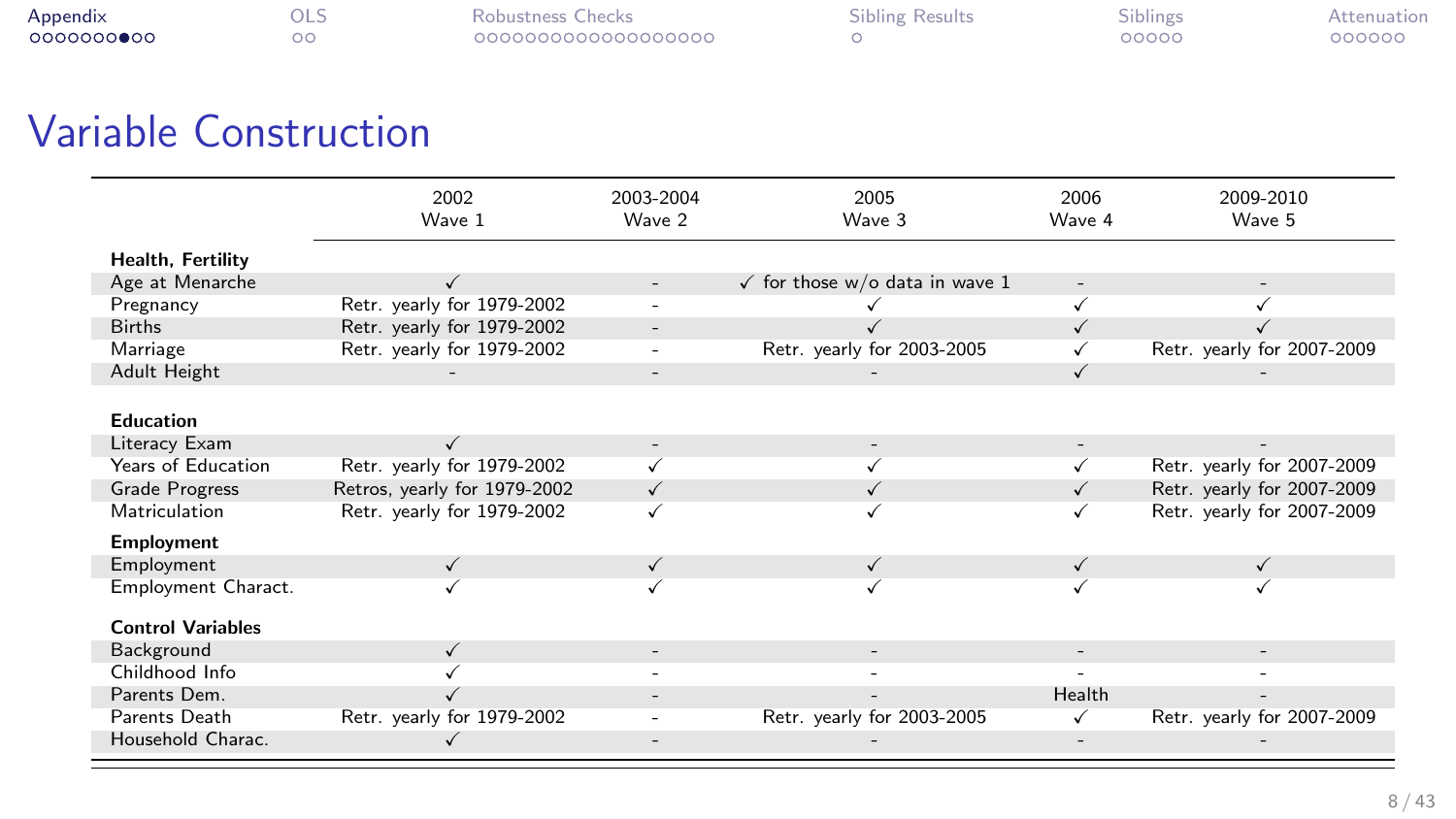<span id="page-26-0"></span>

| Appendix   | OLS | Robustness Checks  | Sibling Results | Siblings | Attenuation |
|------------|-----|--------------------|-----------------|----------|-------------|
| 0000000000 |     | 000000000000000000 |                 | 00000    | 000000      |



9 / 43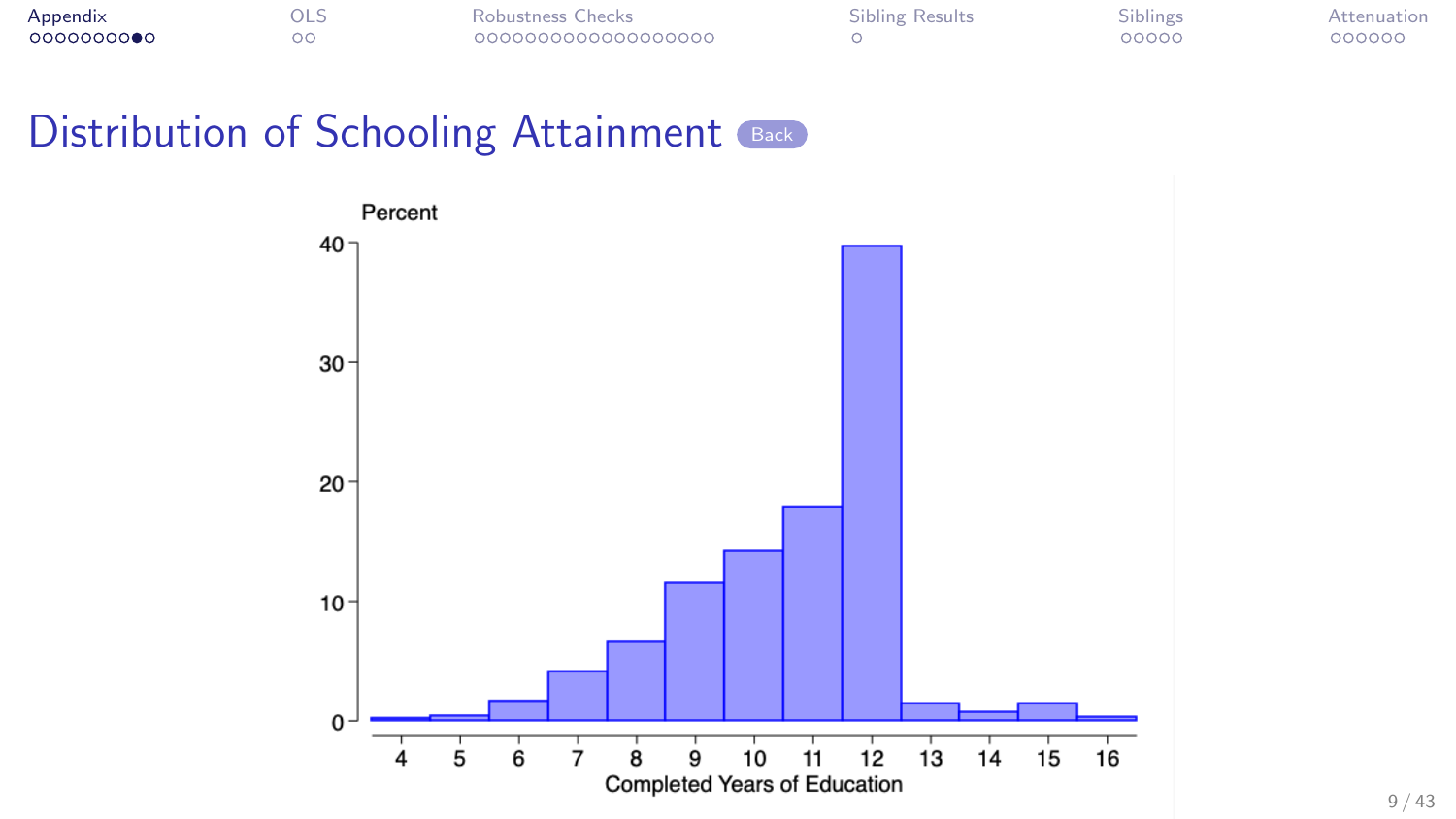<span id="page-27-0"></span>

| Appendix  | มเว | Robustness Checks   | Sibling Results | Siblings | Attenuation |
|-----------|-----|---------------------|-----------------|----------|-------------|
| 000000000 |     | 0000000000000000000 |                 | 00000    | 000000      |



10 / 43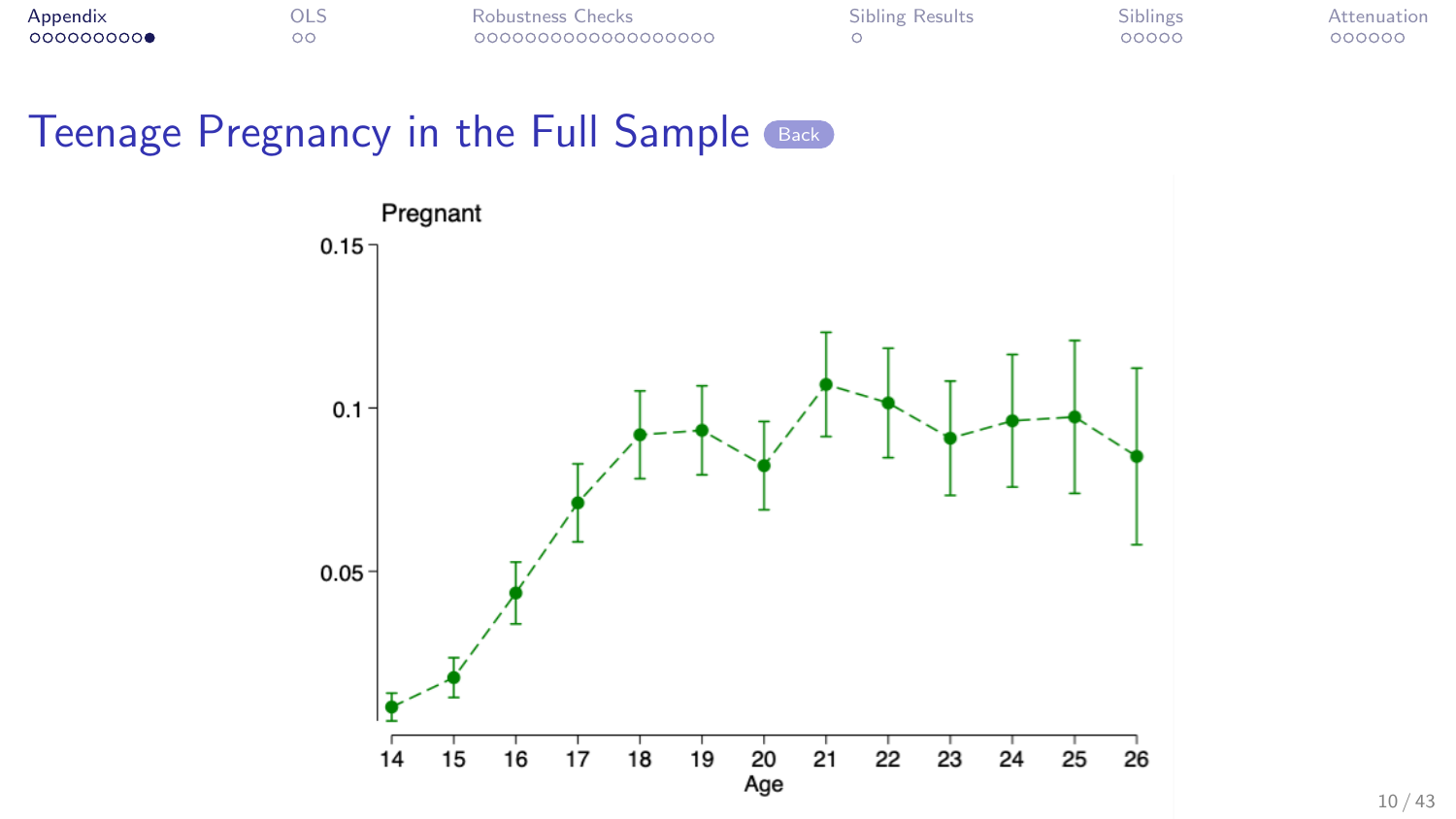<span id="page-28-0"></span>

| Appendix   | OLS | Robustness Checks  | Sibling Results | Siblings | Attenuation |
|------------|-----|--------------------|-----------------|----------|-------------|
| 0000000000 |     | 000000000000000000 |                 | 00000    | 000000      |

| Robustness Checks |
|-------------------|
| 00000000000000000 |

## OLS Estimation - Panel

|                          | Failed grade<br>(1)   | Age for Grade<br>(2)  | Hazard<br>Drop Out<br>(3) |
|--------------------------|-----------------------|-----------------------|---------------------------|
| Pregnant <sub>icst</sub> | $0.242***$<br>(0.031) | $0.687***$<br>(0.051) | $0.017***$<br>(0.001)     |
| Comparison mean          | 0.113                 | 1.091                 | 0.359                     |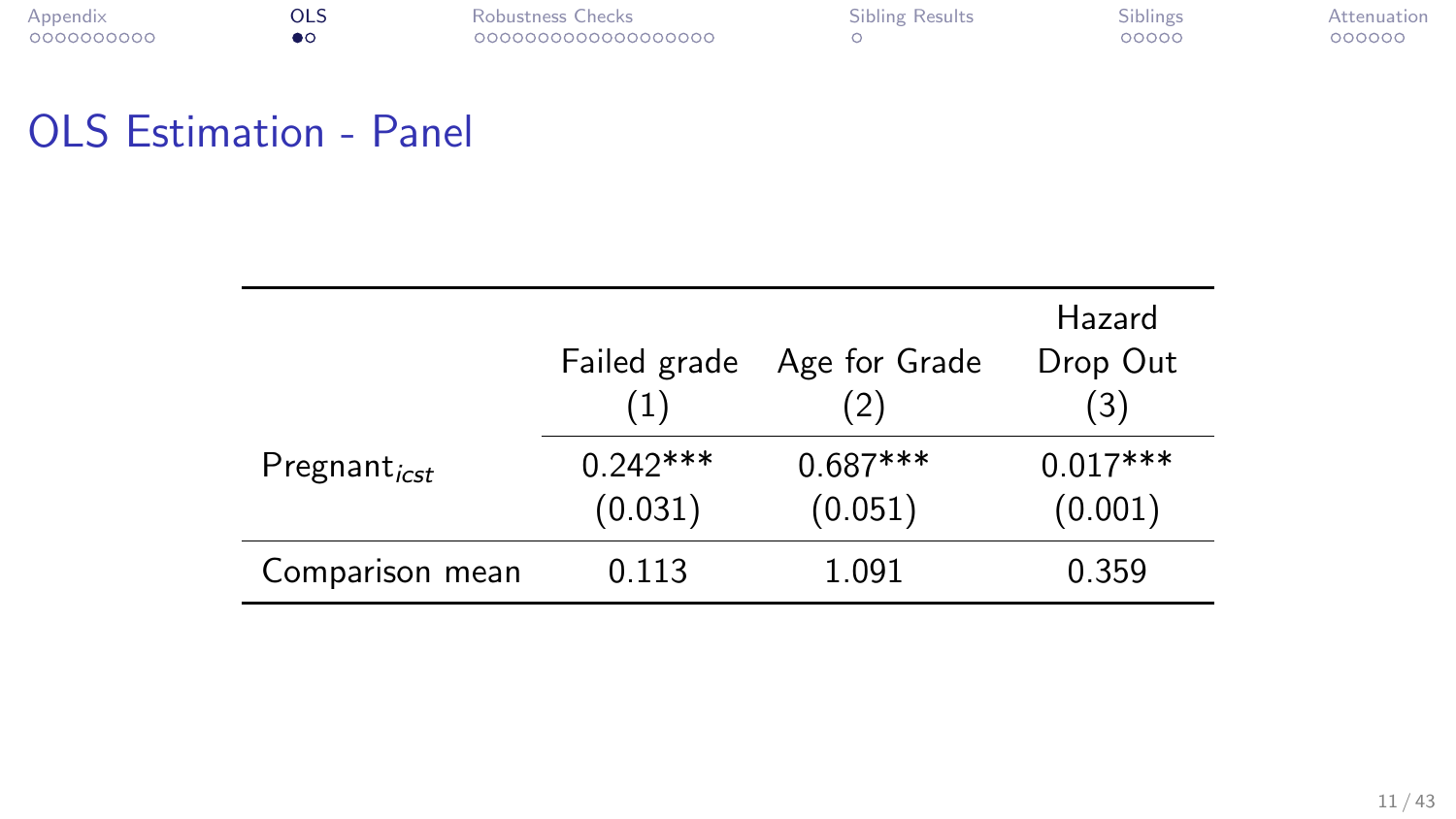| Appendix   | OLS | Robustness Checks  | Sibling Results | Siblings | Attenuation |
|------------|-----|--------------------|-----------------|----------|-------------|
| 0000000000 |     | 000000000000000000 |                 | 00000    | 000000      |

| Sibling Results |
|-----------------|
|                 |

## OLS estimation - Static Model

#### Panel A: Schooling Attainment

|                     | Years of    | Sat for     | Post<br>Secondary |
|---------------------|-------------|-------------|-------------------|
|                     | Education   | Matric Exam | Schooling         |
|                     | (1)         | (2)         | (3)               |
| Pregnancy $\leq 18$ | $-1.034***$ | $-0.233***$ | $-0.043***$       |
|                     | (0.115)     | (0.026)     | (0.014)           |
| Observations        | 1,741       | 1,741       | 1.741             |

#### Panel B: Labor Force Participation

|                     | Active at  |          |          |            |  |
|---------------------|------------|----------|----------|------------|--|
|                     | age $19$   | age 20   | age $21$ | age $22$   |  |
|                     | (1)        | (2)      | (3)      | (4)        |  |
| Pregnancy $\leq 18$ | $0.115***$ | $0.059*$ | 0.048    | $0.078***$ |  |
|                     | (0.030)    | (0.033)  | (0.033)  | (0.029)    |  |
| Observations        | 1,741      | 1,741    | 1,741    | 1,741      |  |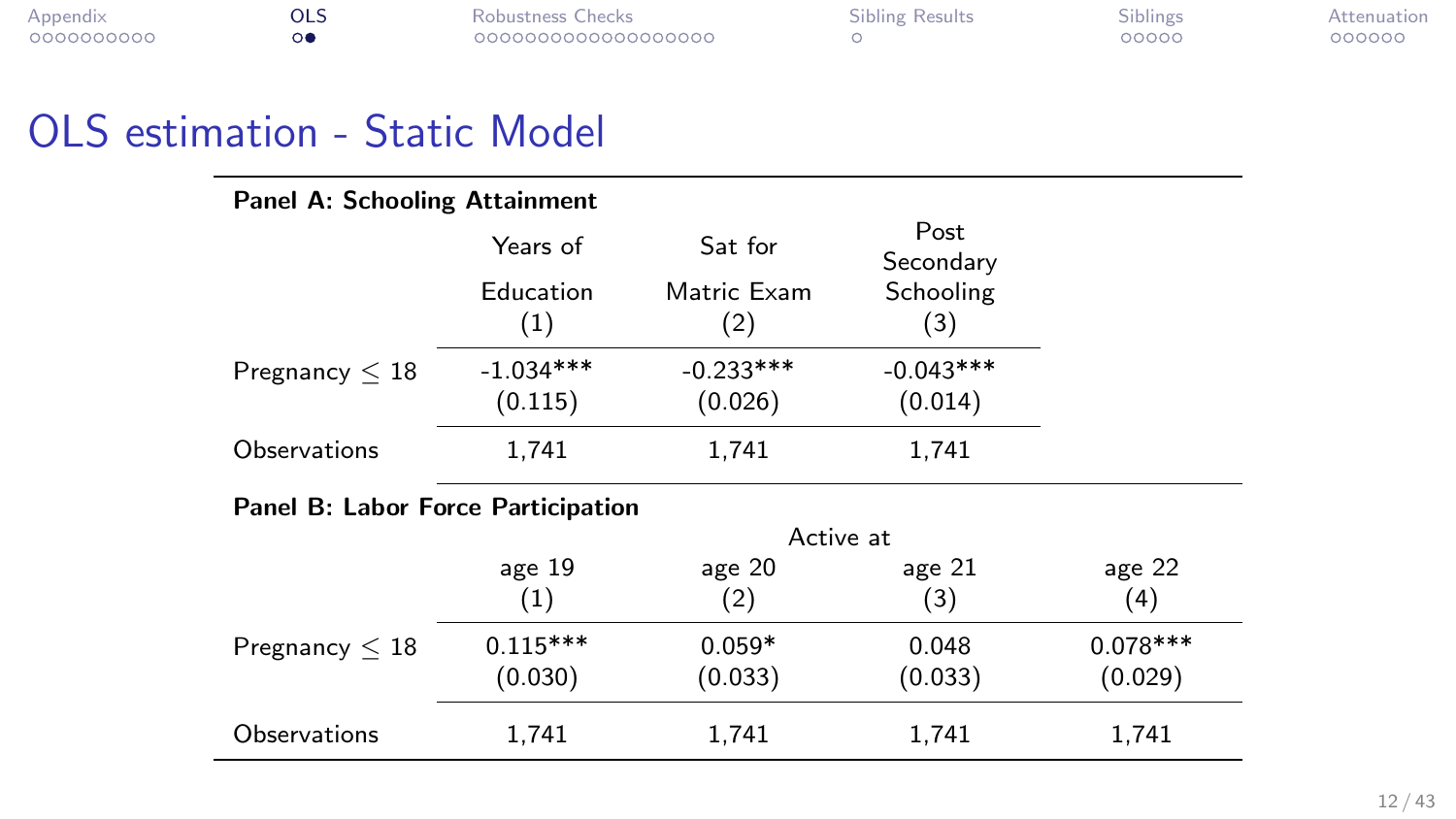<span id="page-30-1"></span>

| Appendix   | 9LS | Robustness Checks            | Sibling Results | Siblings | Attenuation |
|------------|-----|------------------------------|-----------------|----------|-------------|
| 0000000000 | - - | $\bullet$ 000000000000000000 |                 | 00000    | 000000      |

## <span id="page-30-0"></span>Birth Estimation - Static Model

|                                | Years of<br>Education<br>(1) | Sat for<br>Matric Exam<br>(2) | Post Secondary<br>Schooling<br>(3) |
|--------------------------------|------------------------------|-------------------------------|------------------------------------|
| <b>Panel A: OLS Estimation</b> |                              |                               |                                    |
| Birth $<$ 18                   | $-1.087***$                  | $-0.224***$                   | $-0.041***$                        |
|                                | (0.117)                      | (0.027)                       | (0.014)                            |
| Observations                   | 1,741                        | 1,741                         | 1,741                              |
| Panel B: IV Estimation         |                              |                               |                                    |
| Birth $\leq 18$                | $-2.380**$                   | 0.056                         | $-0.337$                           |
|                                | (1.196)                      | (0.378)                       | (0.267)                            |
| Observations                   | 1,741                        | 1,741                         | 1,741                              |
| First Stage F-stat             | 10.64                        | 10.64                         | 10.64                              |
| Mean Dep Var                   | 10.94                        | 0.524                         | 0.147                              |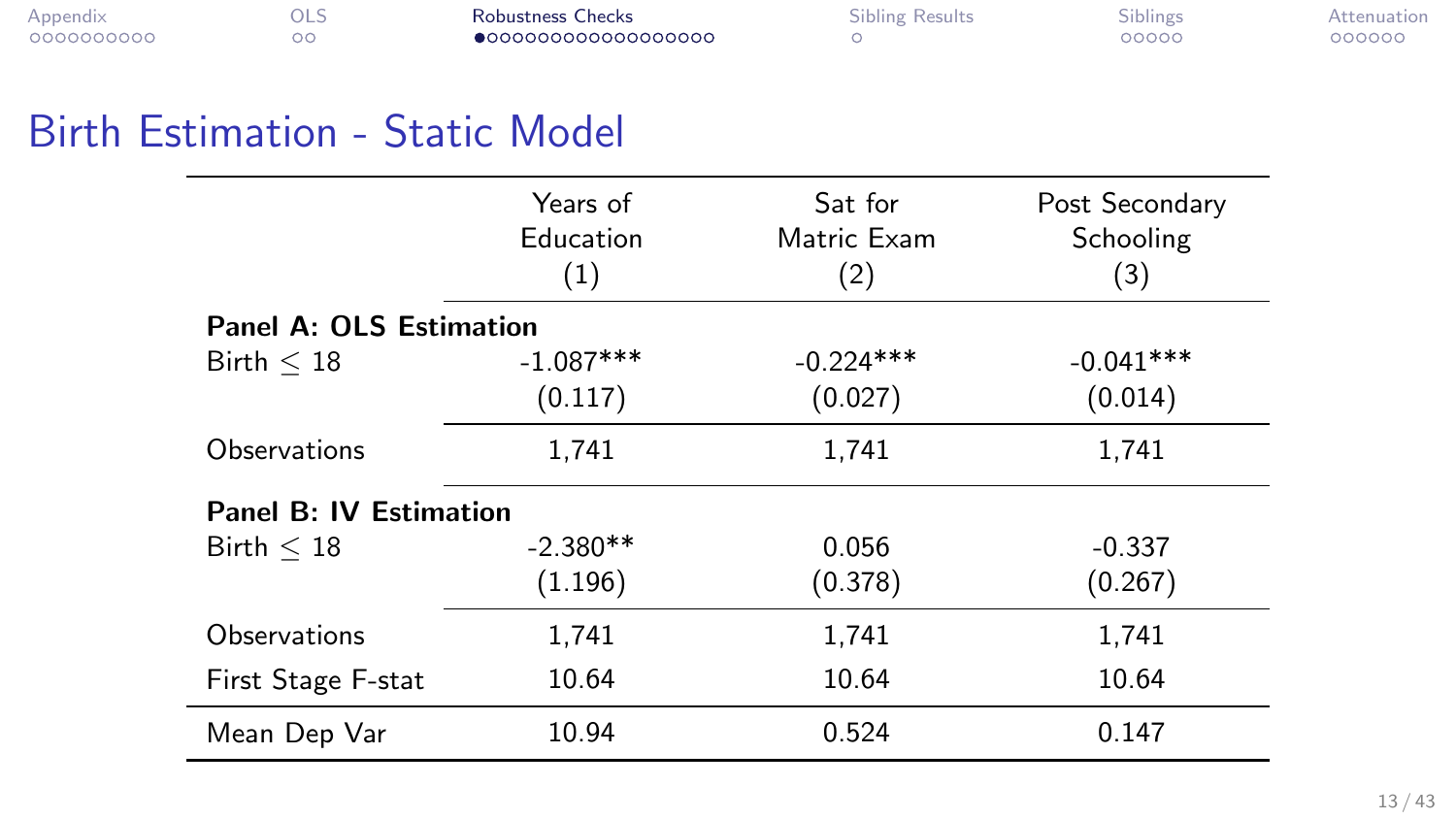| Appendix   | มเว | Robustness Checks  | Sibling Results | <b>Siblings</b> | Attenuation |
|------------|-----|--------------------|-----------------|-----------------|-------------|
| 0000000000 |     | 000000000000000000 |                 | 00000           | 000000      |

| Robustness Checks |  |
|-------------------|--|
| 000000000000      |  |

<span id="page-31-0"></span>

|                                             |                       | <b>Panel Analysis</b><br>$Pregnant_{it}$ |                       |                       | <b>Collapsed Panel</b><br>Pregnancy $\leq 18$ |                       |  |
|---------------------------------------------|-----------------------|------------------------------------------|-----------------------|-----------------------|-----------------------------------------------|-----------------------|--|
|                                             | $\left(1\right)$      | (2)                                      | (3)                   | (4)                   | (5)                                           | (6)                   |  |
| Fertile <sub>t</sub>                        | $0.023***$<br>(0.002) | $0.014***$<br>(0.002)                    |                       |                       |                                               |                       |  |
| Num. Fertile years                          |                       |                                          | $0.016***$<br>(0.006) | $0.032***$<br>(0.007) |                                               |                       |  |
| Menarche $\leq 14$                          |                       |                                          |                       |                       | $0.048***$<br>(0.018)                         | $0.083***$<br>(0.022) |  |
| Observations                                | 15,176                | 15,176                                   | 1,741                 | 1.741                 | 1.741                                         | 1,741                 |  |
| First-stage F                               | 204.4                 | 67.13                                    | 6.914                 | 17.61                 | 7.163                                         | 14.80                 |  |
| Sampling Location FE<br>Controls<br>Time FE | No<br>No<br>No        | Yes<br>Yes<br><b>Yes</b>                 | No<br>No              | Yes<br>Yes            | No<br>No                                      | Yes<br>Yes            |  |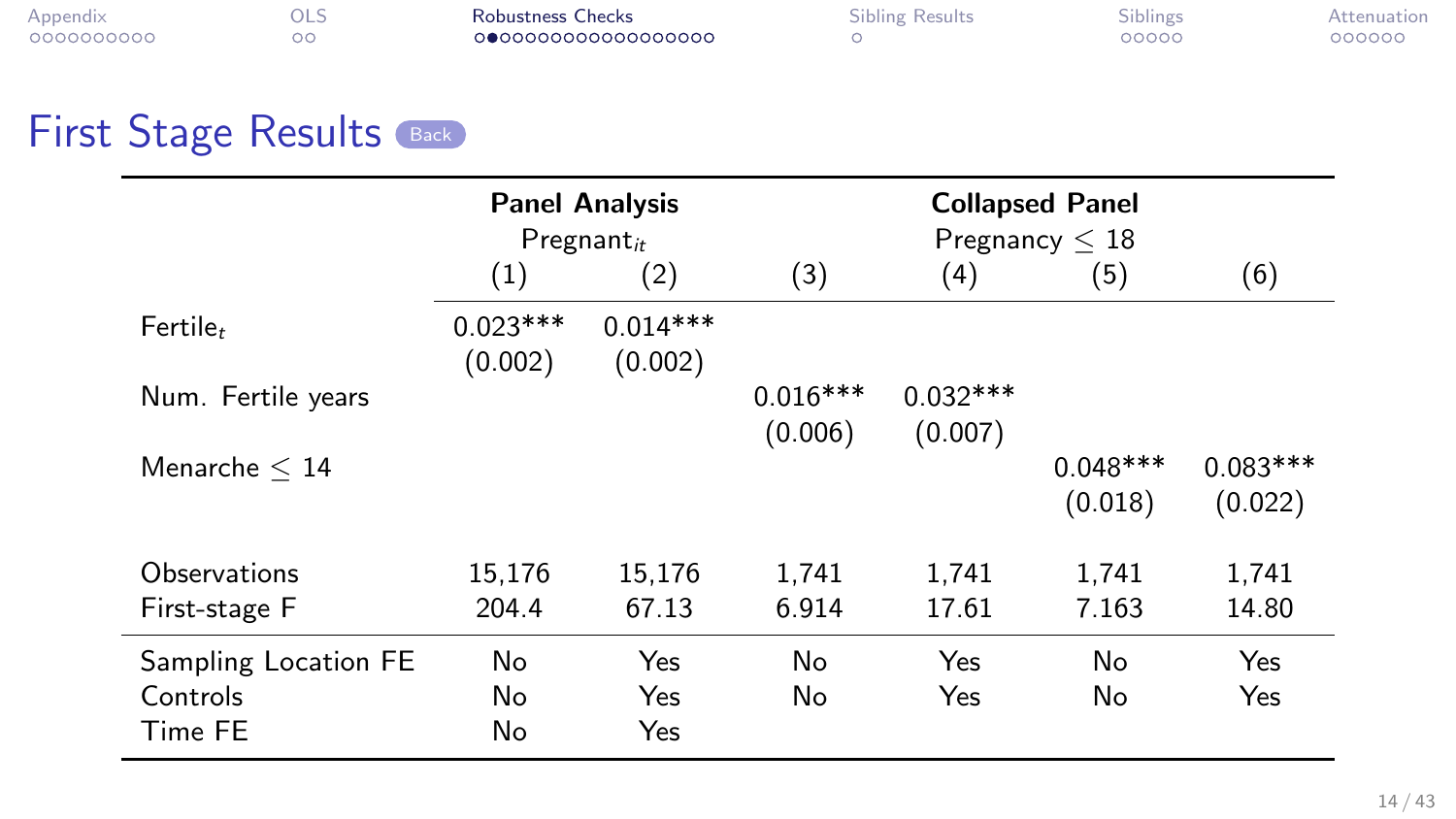| Appendix   | ols | Robustness Checks  | Sibling Results | Siblings | Attenuation |
|------------|-----|--------------------|-----------------|----------|-------------|
| 0000000000 |     | 000000000000000000 |                 | 20000    | 000000      |

| <b>Robustness Checks</b> |
|--------------------------|
| 000000000000000000       |

| Sibling Results |
|-----------------|
|                 |

## <span id="page-32-0"></span>Adult Height



Figure: Adult Height and age at menarche Source: CAPS Round 4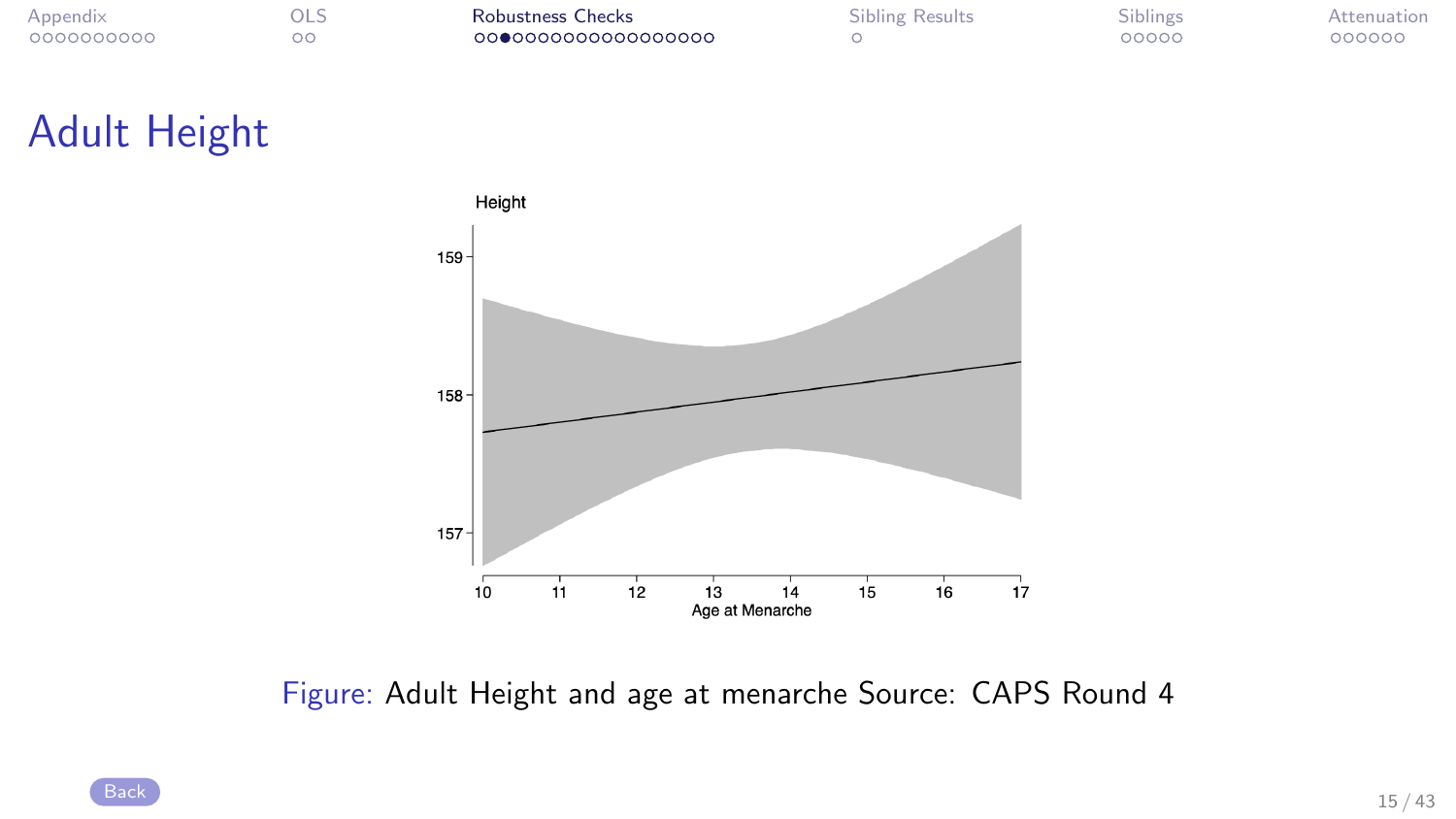| Appendix   | OLS      | Robustness Checks  | Sibling Results | <b>Siblings</b> | Attenuation |
|------------|----------|--------------------|-----------------|-----------------|-------------|
| 0000000000 | - -<br>w | 000000000000000000 |                 | 00000           | 000000      |

## <span id="page-33-0"></span>Summary statistics by Age at Menarche

|                        | Menarche $>14$<br>(1) | Menarche $<$ 14<br>(2) | Difference<br>(3) |
|------------------------|-----------------------|------------------------|-------------------|
| Coloured               | 0.298                 | 0.61                   | $0.312***$        |
|                        | (0.458)               | (0.488)                |                   |
| <b>Black</b>           | 0.667                 | 0.321                  | $-0.346***$       |
|                        | (0.472)               | (0.467)                |                   |
| Height - cm            | 158.01                | 157.96                 | $-0.052$          |
|                        | (8.80)                | (7.48)                 |                   |
| Married ever           | 0.175                 | 0.178                  | 0.003             |
|                        | (0.380)               | (0.382)                |                   |
| <b>Hh Size</b>         | 5.808                 | 5.799                  | $-0.009$          |
|                        | (2.734)               | (2.442)                |                   |
| Mother attended school | 0.856                 | 0.885                  | $0.028*$          |
|                        | 0.351                 | 0.319                  |                   |
|                        | 829                   | 912                    |                   |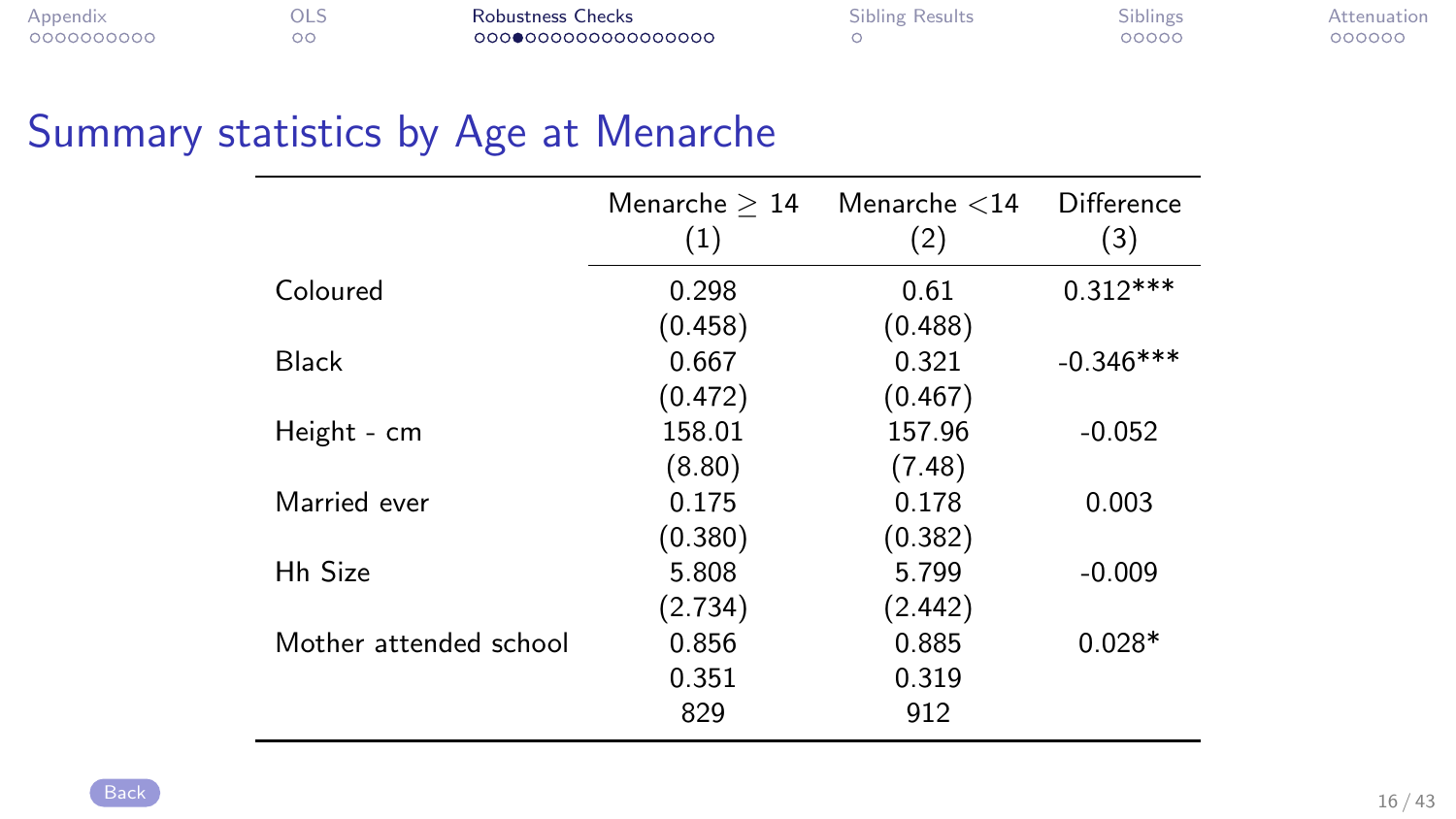| Appendix   | ols | Robustness Checks  | Sibling Results | Siblings | Attenuation |
|------------|-----|--------------------|-----------------|----------|-------------|
| 0000000000 |     | 000000000000000000 |                 | 20000    | 000000      |

| <b>Robustness Checks</b> |                    |
|--------------------------|--------------------|
|                          | 000000000000000000 |

## Mother's Height



Figure: Mother's Height. Source: CAPS Round 4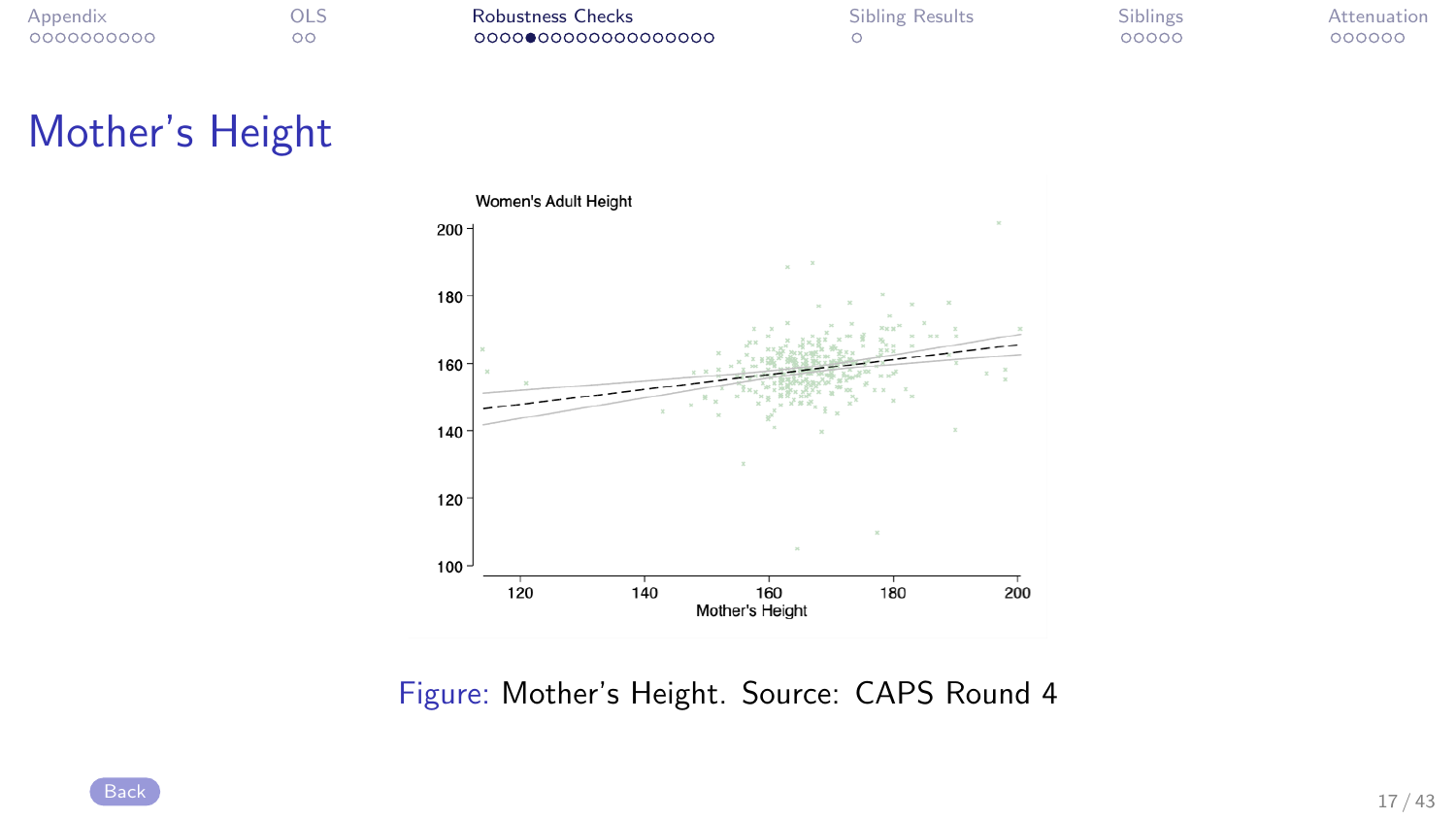| Appendix   | OLS | Robustness Checks  | Sibling Results | Siblings | Attenuation |
|------------|-----|--------------------|-----------------|----------|-------------|
| 0000000000 | - - | 000000000000000000 |                 | 00000    | 000000      |

| Robustness Checks  |  |
|--------------------|--|
| 000000000000000000 |  |

| Sibling Results |
|-----------------|
|                 |

#### <span id="page-35-0"></span>Recall Bias



Figure: Age at Menarche - Self Report . Source: CAPS Rounds 1 and 3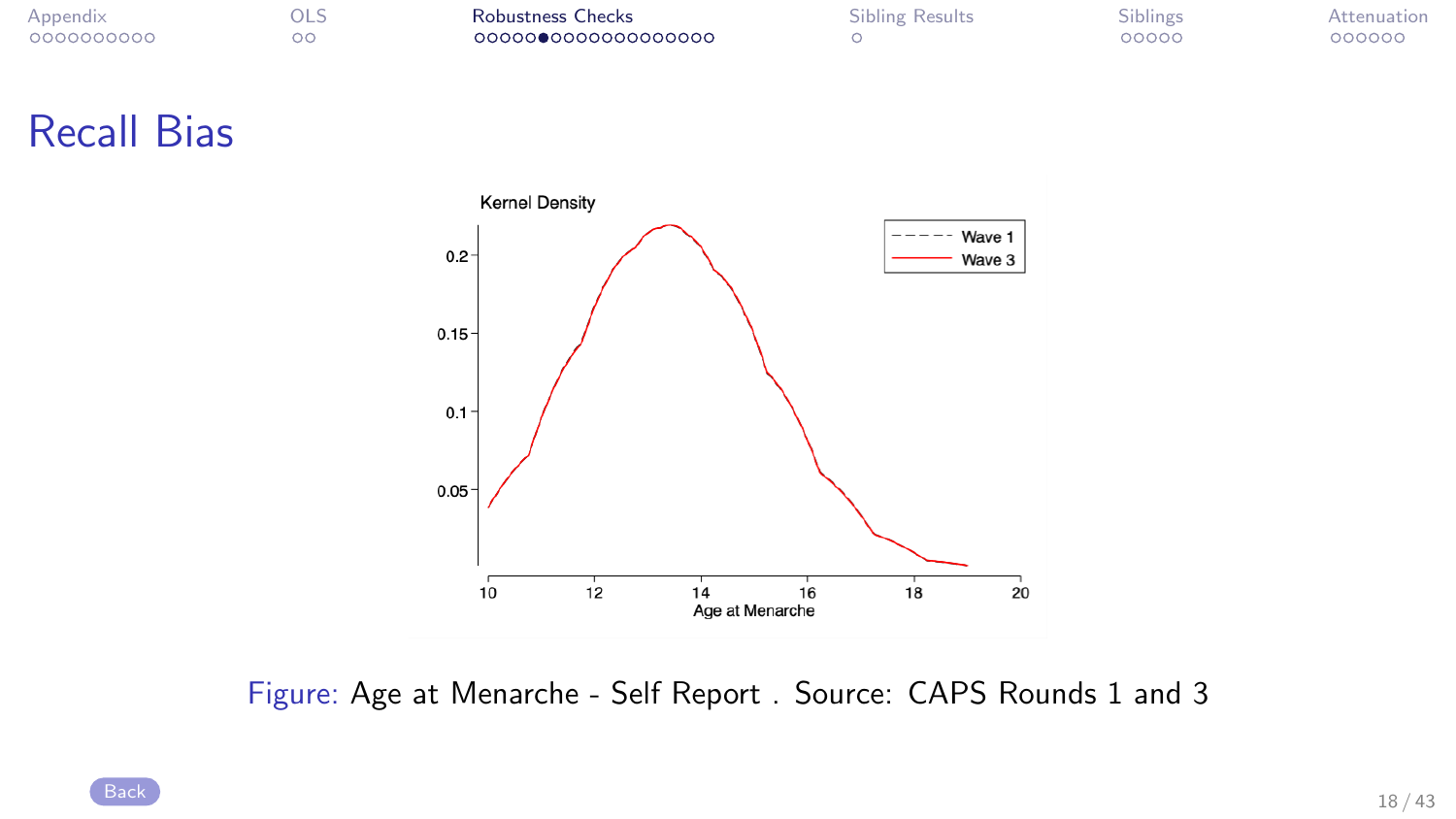| Appendix   | ols | Robustness Checks  | <b>Sibling Results</b> | Siblings | Attenuation |
|------------|-----|--------------------|------------------------|----------|-------------|
| 0000000000 |     | 000000000000000000 |                        | 00000    | 000000      |

| <b>Robustness Checks</b> |
|--------------------------|
| 000000000000000000       |

## <span id="page-36-0"></span>Environmental Factors

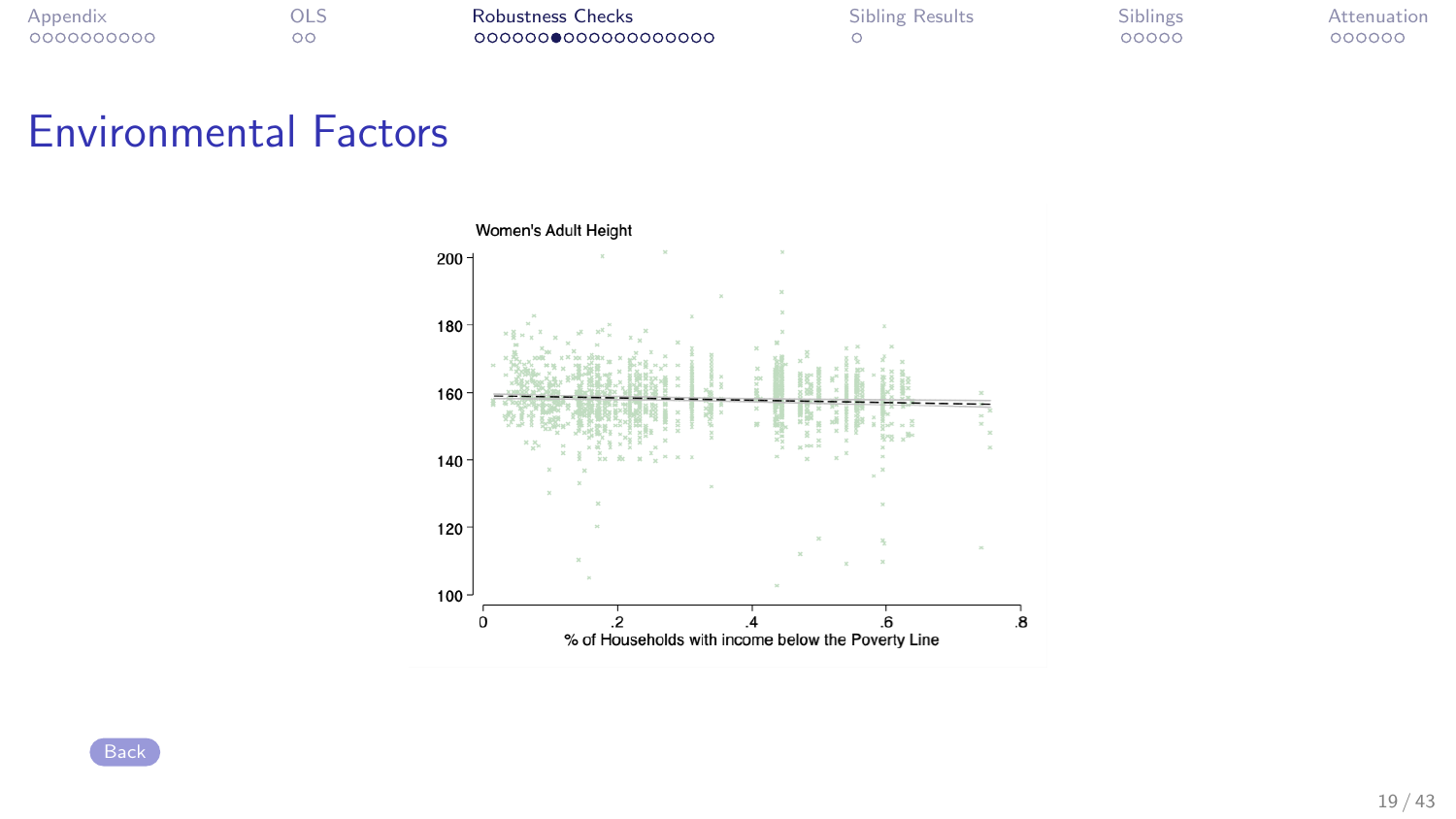| Appendix   | ols | Robustness Checks  | Sibling Results | Siblings | Attenuation |
|------------|-----|--------------------|-----------------|----------|-------------|
| 0000000000 |     | 000000000000000000 |                 | 20000    | 000000      |

| iess Checks |                |
|-------------|----------------|
|             | 00●00000000000 |

| Sibling Results |  |
|-----------------|--|
|                 |  |

#### <span id="page-37-0"></span>Event study analysis

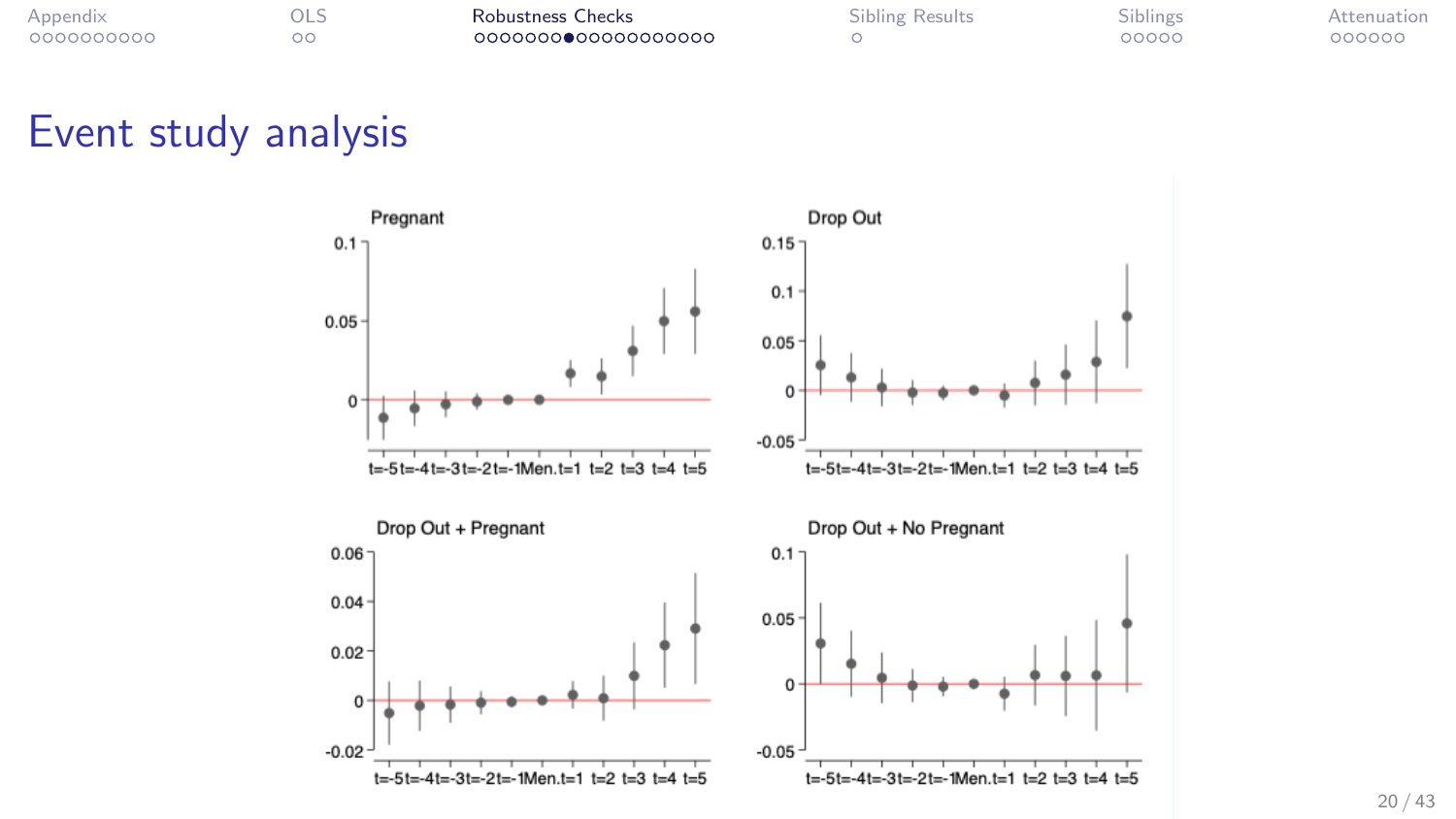| Appendix   | Robustness Checks  | Sibling Results | <b>Siplings</b> | Attenuation |
|------------|--------------------|-----------------|-----------------|-------------|
| 0000000000 | 000000000000000000 |                 | 20000           | 000000      |

## Limitations of the Sibling Approach

- <span id="page-38-0"></span>1. Full sample vs Sibling Sample [Table](#page-23-0)
- 2. Age at menarche between sisters (Corr. 0.724)



21 / 43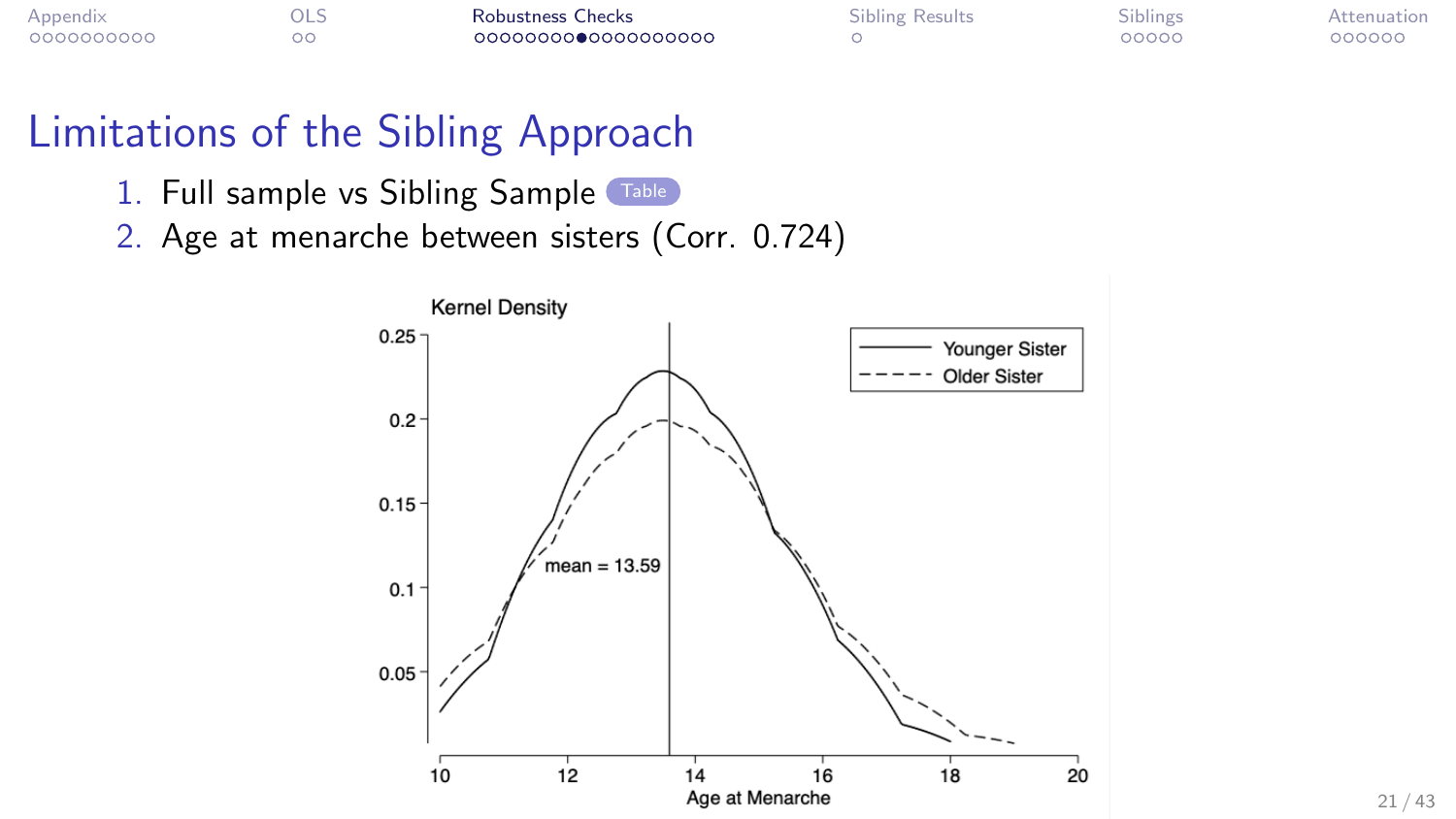| Appendix   | OLS | Robustness Checks   | <b>Sibling Results</b> | <b>Siblings</b> | Attenuation |
|------------|-----|---------------------|------------------------|-----------------|-------------|
| 0000000000 |     | 0000000000000000000 |                        | 00000           | 000000      |

<span id="page-39-0"></span>

|                                                                                                       |                       | Pregnancy $\leq$ 18   |                       |
|-------------------------------------------------------------------------------------------------------|-----------------------|-----------------------|-----------------------|
|                                                                                                       | (1)                   | 2)                    | (3)                   |
| Fertile years: 18- Age menarche<br>Fertile years: 19- Age menarche<br>Fertile years: 20- Age menarche | $0.031***$<br>(0.008) | $0.031***$<br>(0.008) | $0.031***$<br>(0.008) |
| Observations<br>F-stat                                                                                | 1,741<br>17.57        | 1,741<br>17.57        | 1,741<br>17.57        |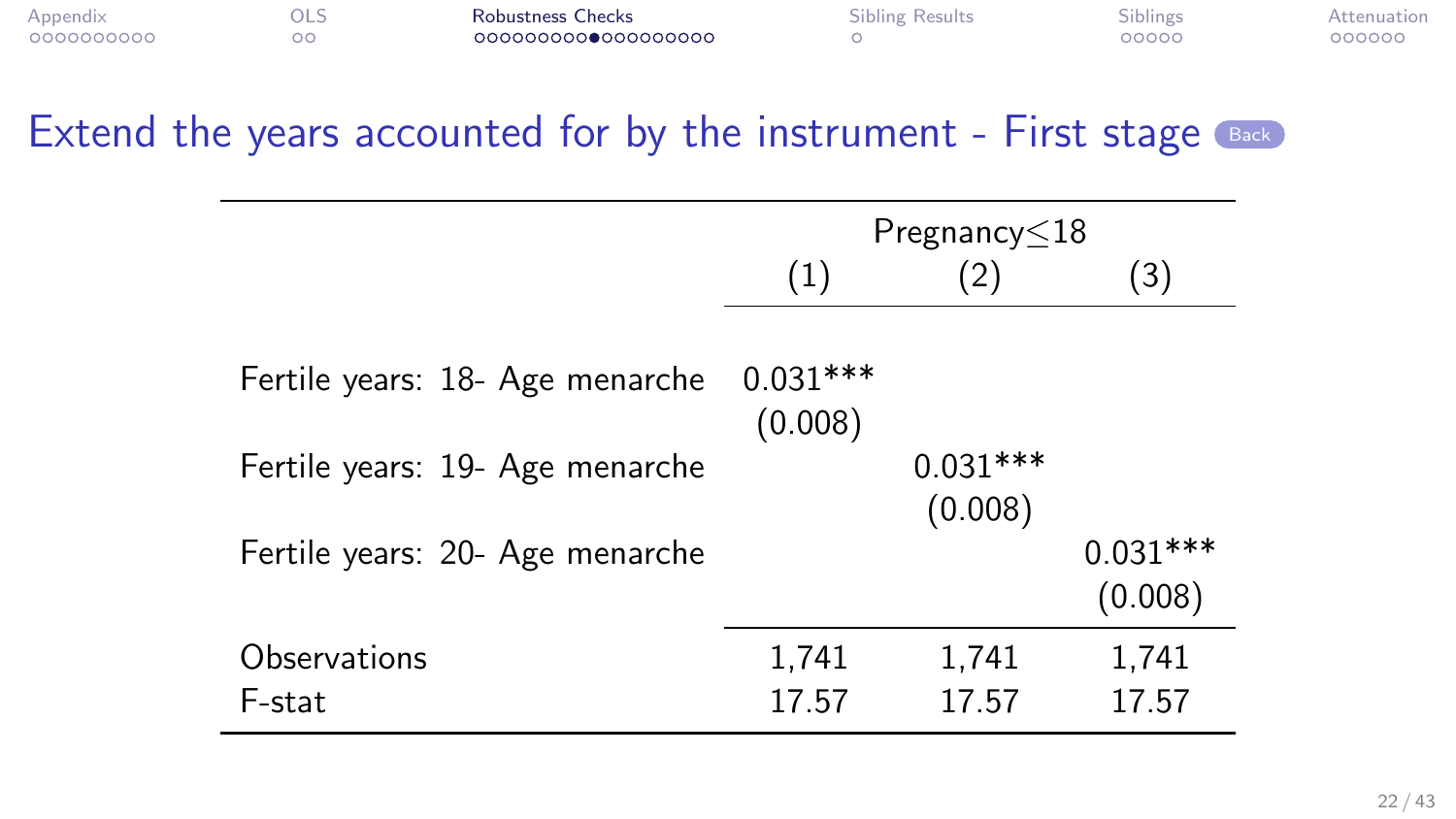| Appendix   | ols | Robustness Checks   | <b>Sibling Results</b> | <b>Siblings</b> | Attenuation |
|------------|-----|---------------------|------------------------|-----------------|-------------|
| 0000000000 |     | 0000000000000000000 |                        | 00000           | 000000      |

<span id="page-40-0"></span>

|                      | Pregnancy $\leq$ 16 | Pregnancy $\leq$ 17 | Pregnancy $\leq$ 18 |
|----------------------|---------------------|---------------------|---------------------|
|                      | (1)                 | (2)                 | (3)                 |
| <b>Fertile Years</b> | $0.023***$          | $0.031***$          | $0.032***$          |
|                      | (0.005)             | (0.006)             | (0.008)             |
| Observations         | 1,741               | 1,741               | 1,741               |
| F-stat               | 20.67               | 25.53               | 17.61               |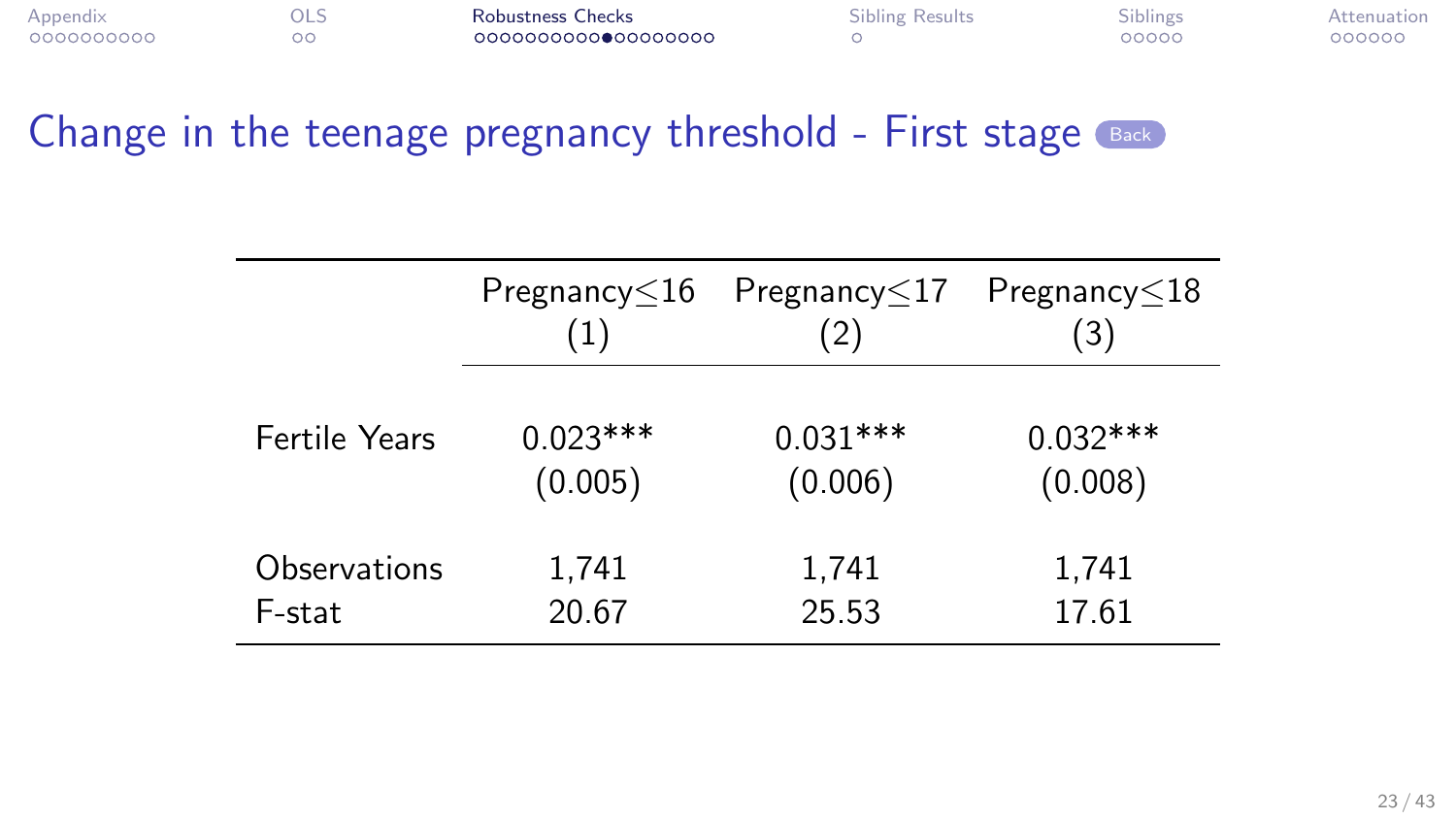| Appendix   | OLS | Robustness Checks   | Sibling Results | <b>Siblings</b> | Attenuation |
|------------|-----|---------------------|-----------------|-----------------|-------------|
| 0000000000 |     | 0000000000000000000 |                 | 00000           | 000000      |

<span id="page-41-0"></span>Panel A: School Attainment

|                                                       | <b>Years Education</b><br>(1) | Sat for Matric<br>(2)   | Post Secondary Educ.<br>(3) |                         |
|-------------------------------------------------------|-------------------------------|-------------------------|-----------------------------|-------------------------|
| Pregnancy $\leq 18$                                   | $-1.275**$<br>(0.629)         | $-0.096$<br>(0.168)     | $-0.122$<br>(0.106)         |                         |
| Observations                                          | 1,735                         | 1,735                   | 1,735                       |                         |
| Comparison Mean                                       | 10.94                         | 0.524                   | 0.147                       |                         |
| First Stage F-stat                                    | 22.85                         | 22.85                   | 22.85                       |                         |
| Panel B: Not in Employment, Education or Training     |                               |                         |                             |                         |
|                                                       | At age 19<br>(1)              | At age 20<br>(2)        | At age 21<br>(3)            | At age 22               |
| Pregnancy $\leq 18$                                   | 0.176<br>(0.188)              | $0.314*$<br>(0.173)     | 0.042<br>(0.175)            | 0.074<br>(0.169)        |
| Observations<br>First Stage F-stat<br>Comparison Mean | 1,735<br>22.85<br>0.566       | 1,735<br>22.85<br>0.461 | 1,735<br>22.85<br>0.421     | 1,735<br>22.85<br>0.394 |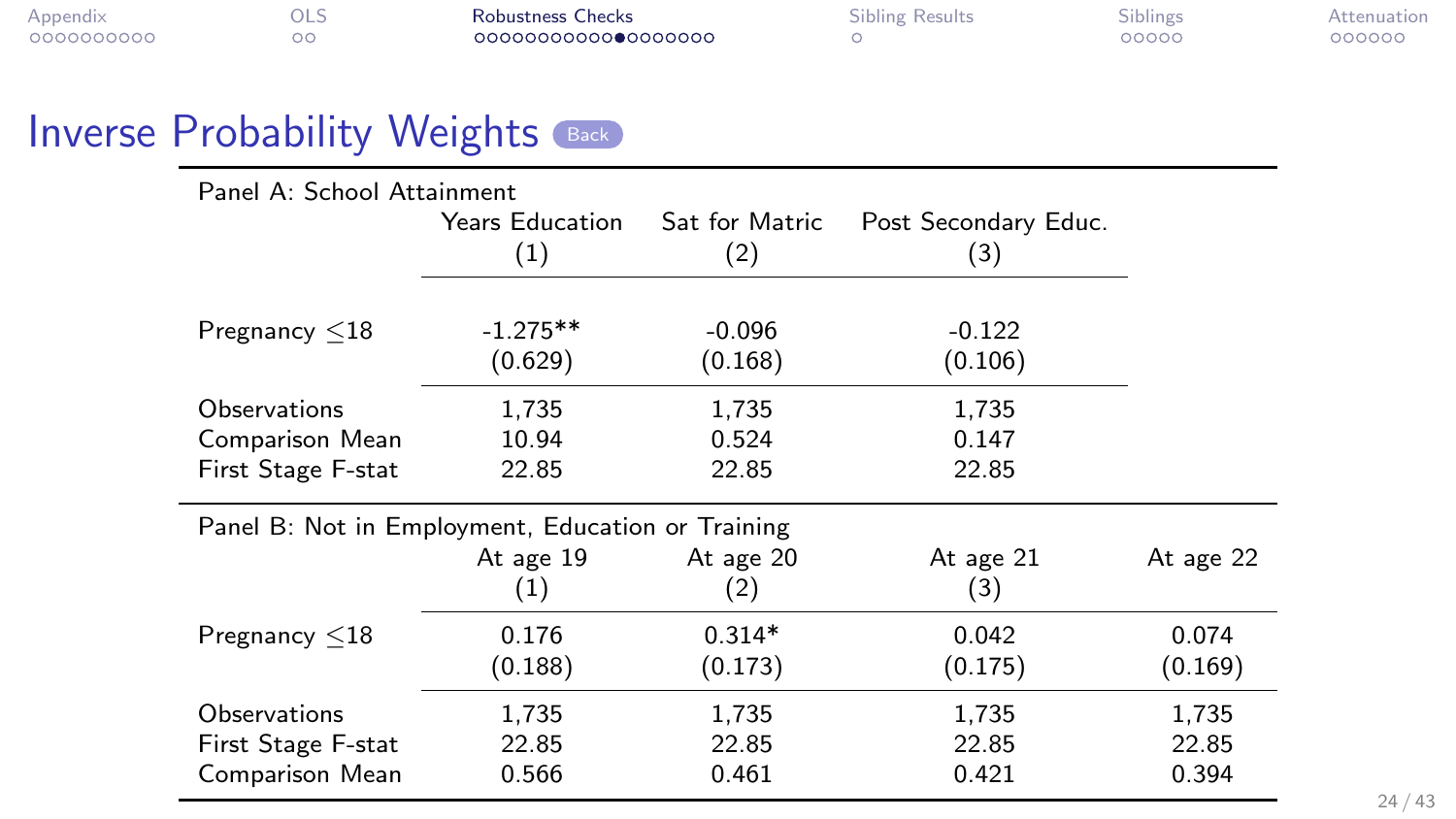| Appendix   | OLS      | Robustness Checks   | Sibling Results | <b>Siblings</b> | Attenuation |
|------------|----------|---------------------|-----------------|-----------------|-------------|
| 0000000000 | - -<br>w | 0000000000000000000 |                 | 00000           | 000000      |

<span id="page-42-0"></span>

|                                                   | <b>Sibling Comparisons</b> | Instrumental Var. | Difference | Pvalue |
|---------------------------------------------------|----------------------------|-------------------|------------|--------|
|                                                   | (1)                        | (2)               | (3)        | (4)    |
| <b>Panel A: School Attainment</b>                 |                            |                   |            |        |
| <b>Years Education</b>                            | $-1.078$                   | $-1.825$          | $-0.747$   | 0.042  |
| Sat for Matric                                    | 0.044                      | $-0.226$          | 0.268      | 0.185  |
| Post Secondary Educ.                              | $-0.100$                   | $-0.259$          | 0.158      | 0.898  |
| Panel B: Labor Force Participation                |                            |                   |            |        |
| Active at age 19                                  | 0.014                      | $-0.003$          | 0.016      | 0.703  |
| Active at age 20                                  | $-0.058$                   | $-0.093$          | 0.035      | 0.349  |
| Active at 21                                      | $-0.009$                   | 0.425             | $-0.434$   | 0.004  |
| Active 22                                         | 0.040                      | 0.144             | $-0.105$   | 0.554  |
| Panel C: Not in Education, Employment or Training |                            |                   |            |        |
| NEET at 19                                        | 0.185                      | 0.606             | $-0.421$   | 0.559  |
| NEET at 20                                        | 0.117                      | 0.456             | $-0.339$   | 0.291  |
| NEET at 21                                        | 0.125                      | 0.020             | 0.106      | 0.025  |
| NEET at 22                                        | 0.100                      | 0.252             | $-0.152$   | 0.217  |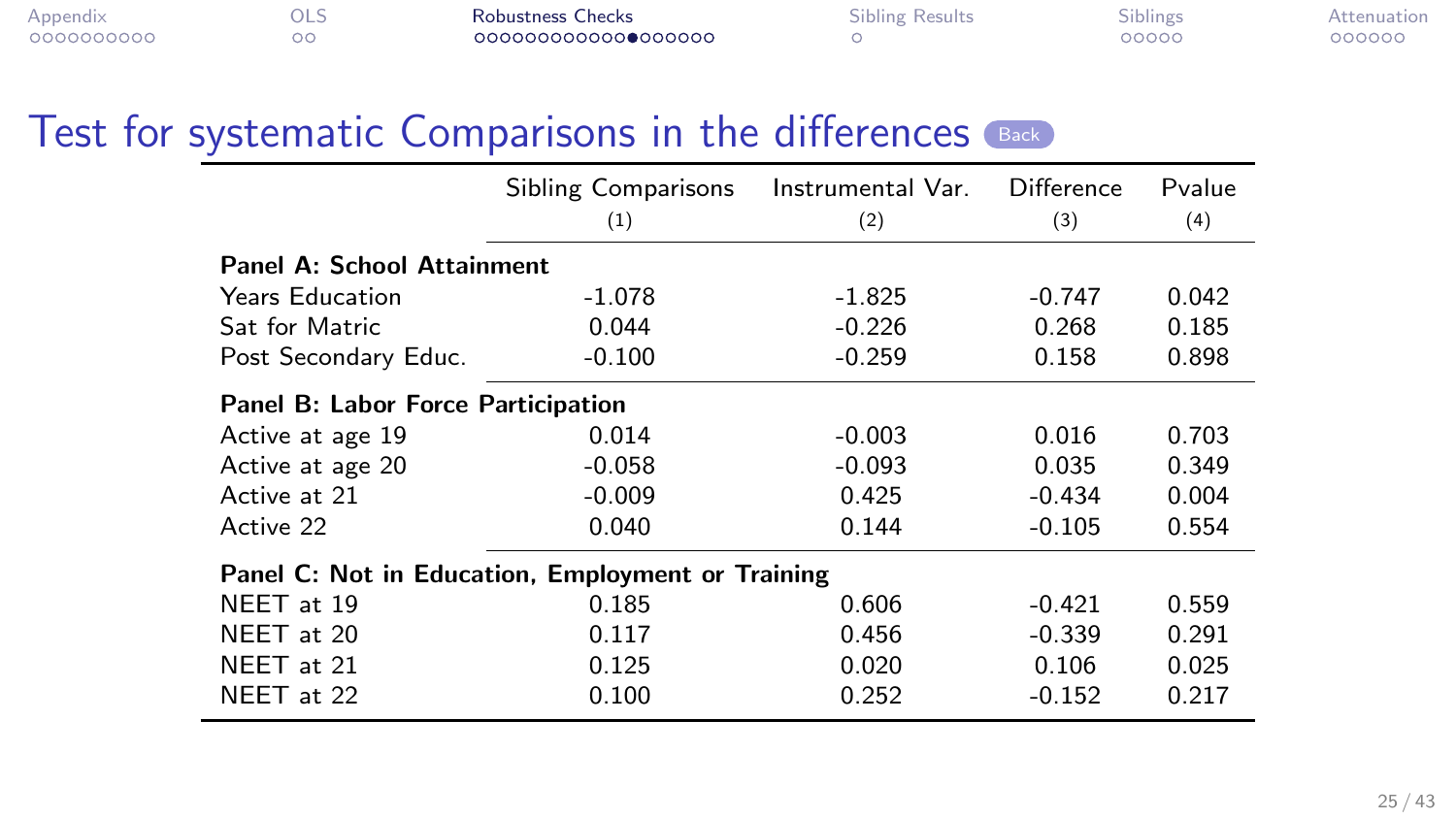| Appendix   | ols | Robustness Checks   | Sibling Results | Siblings | Attenuation |
|------------|-----|---------------------|-----------------|----------|-------------|
| 0000000000 |     | 0000000000000000000 |                 | 20000    | 000000      |

|                         | Earnings    | Studying or<br>working in 2006 | Hours worked<br>in $2006$ | Accept domestic<br>worker position | Accept security<br>guard position |
|-------------------------|-------------|--------------------------------|---------------------------|------------------------------------|-----------------------------------|
|                         | (1)         | (2)                            | (3)                       | (4)                                | (5)                               |
| Panel A: OLS Estimation |             |                                |                           |                                    |                                   |
| Pregnancy $\leq 18$     | $-0.098***$ | $-1.133***$                    | $-166.39*$                | $0.048*$                           | $0.053*$                          |
|                         | (85.604)    | (0.033)                        | (0.379)                   | (0.027)                            | (0.031)                           |
| Observations            | 1.741       | 1,741                          | 1,741                     | 1.741                              | 1,741                             |
| Panel B: IV Estimation  |             |                                |                           |                                    |                                   |
| Pregnancy $\leq 18$     | $-0.010$    | 3.370                          | 1.348.10                  | 0.158                              | 0.196                             |
|                         | (0.302)     | (3.967)                        | (1,238.91)                | (0.25)                             | (0.265)                           |
| Observations            | 1.741       | 1,741                          | 1,741                     | 1.741                              | 1,741                             |
| First stage F-stat      | 17.61       | 17.61                          | 17.61                     | 17.61                              | 17.61                             |
| Comparison Mean         | 0.507       | 6.130                          | 917.2                     | 0.227                              | 0.320                             |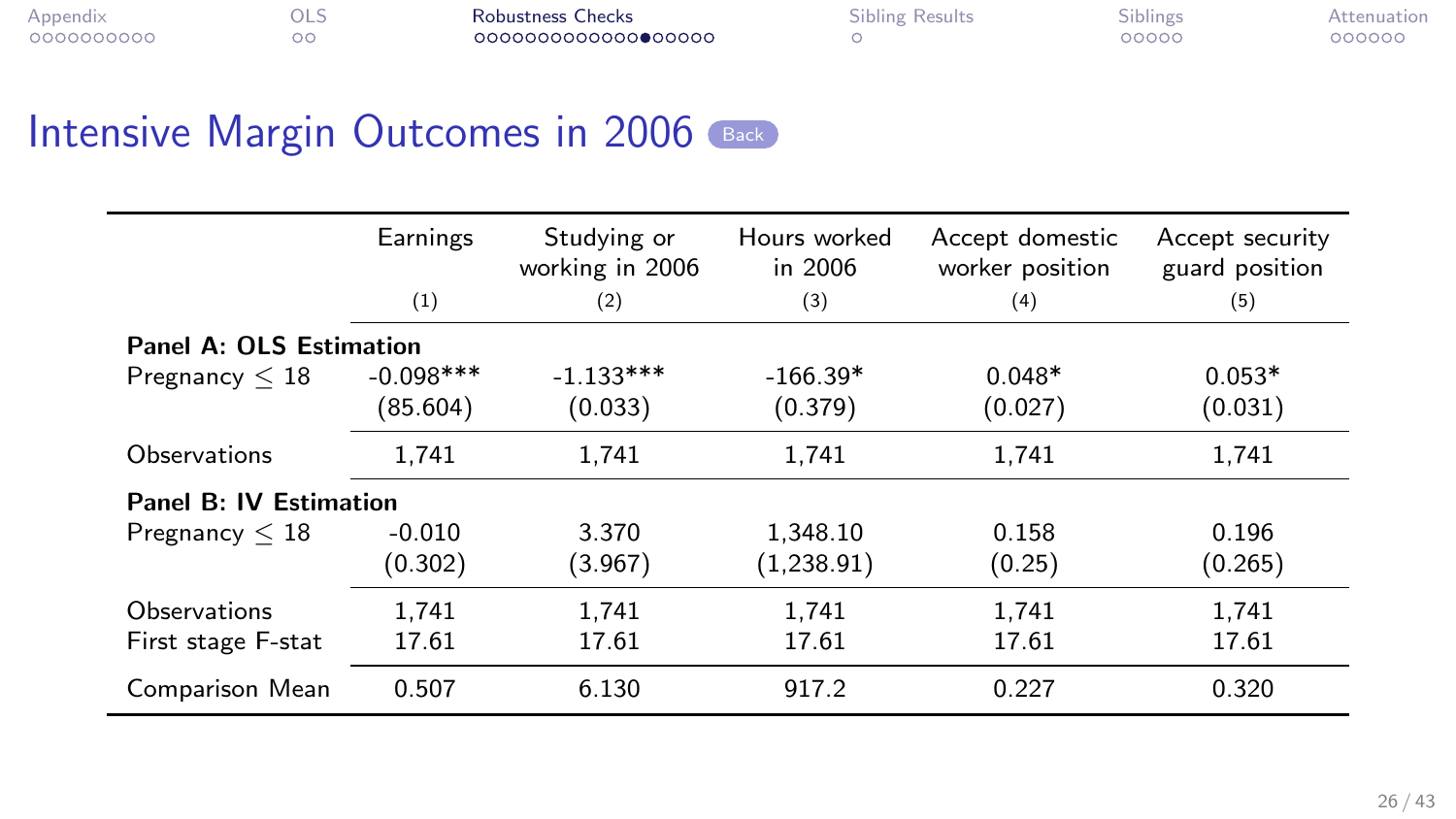<span id="page-44-0"></span>

| Appendix   | OLS | Robustness Checks   | Sibling Results | <b>Siblings</b> | Attenuation |
|------------|-----|---------------------|-----------------|-----------------|-------------|
| 0000000000 |     | 0000000000000000000 |                 | 20000           | 000000      |

| <b>Robustness Checks</b> |                     |
|--------------------------|---------------------|
|                          | 0000000000000000000 |

|                                         | Failed grade<br>(1)   | Age for Grade<br>(2)  | Hazard<br>Drop Out<br>(3) |
|-----------------------------------------|-----------------------|-----------------------|---------------------------|
| Panel A: IV Estimation                  |                       |                       |                           |
| Pregnant <sub>icst</sub>                | 0.036<br>(0.092)      | $0.317***$<br>(0.012) | $0.095***$<br>(0.007)     |
| Observations                            | 15579                 | 15579                 | 15474                     |
| <b>Panel B: Reduced Form Estimation</b> |                       |                       |                           |
| Post Menarche <sub>ites</sub>           | $0.111***$<br>(0.033) | $0.315***$<br>(0.009) | $0.423*$<br>(0.201)       |
| Observations                            | 15.646                | 15579                 | 15474                     |
| Comparison mean                         | 0.113                 | 1.091                 | 0.359                     |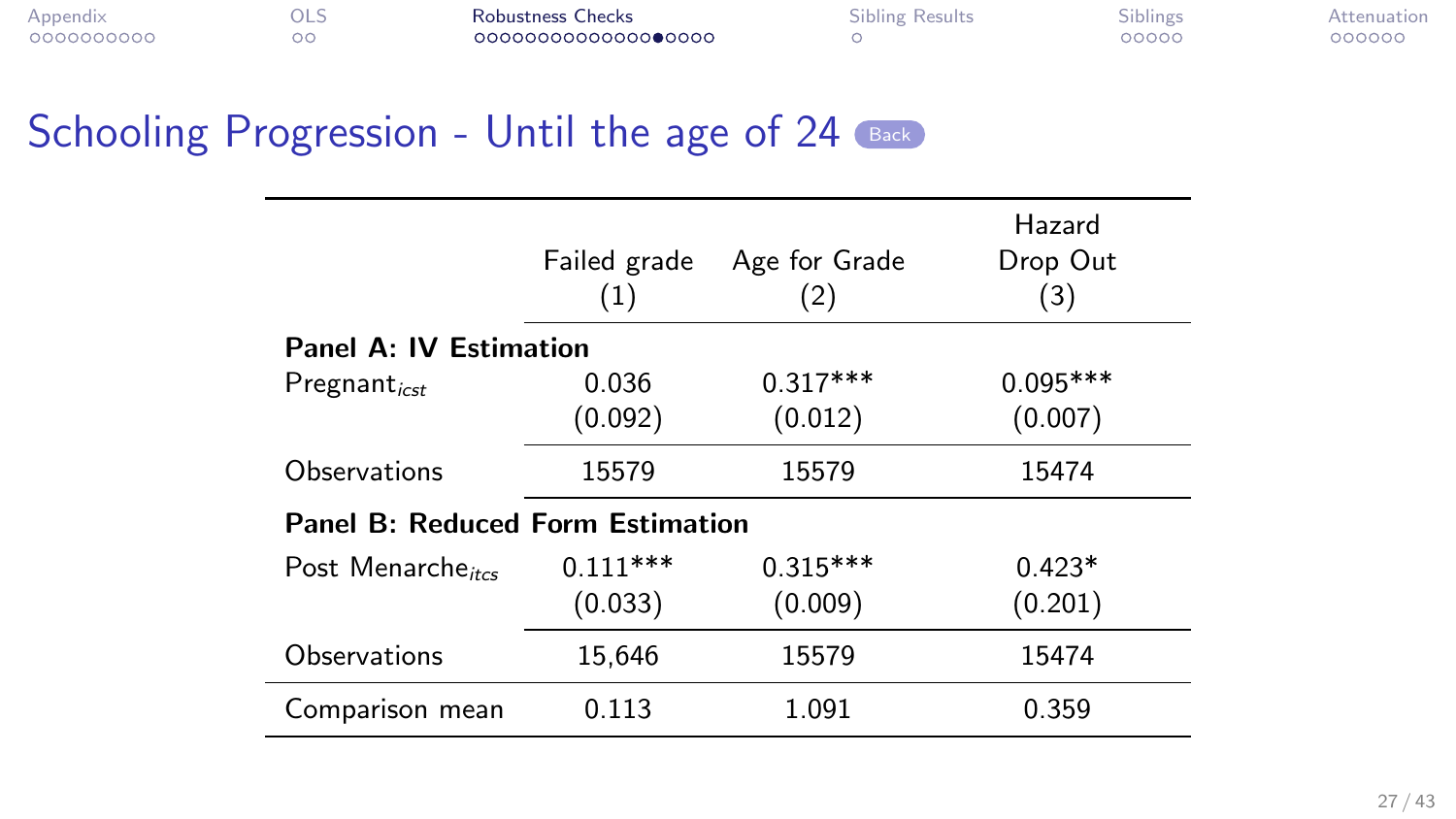| Appendix   | - ULJ | Robustness Checks   | Sibling Results | Siblings | Attenuation |
|------------|-------|---------------------|-----------------|----------|-------------|
| 0000000000 |       | 0000000000000000000 |                 | 00000    | 000000      |

| <b>Robustness Checks</b> |                    |
|--------------------------|--------------------|
|                          | 000000000000000000 |

<span id="page-45-0"></span>

|                                | Years of Education | Sat for Matric | Post Secondary School |
|--------------------------------|--------------------|----------------|-----------------------|
|                                | (1)                | (2)            | (3)                   |
| <b>Panel A: OLS Estimation</b> |                    |                |                       |
| Pregnancy $\leq 18$            | $-2.261*$          | $-0.171$       | $-0.107$              |
|                                | (1.170)            | (0.371)        | (0.253)               |
| Observations                   | 841                | 841            | 841                   |
| First Stage F-stat             | 14.71              | 14.71          | 14.71                 |
|                                |                    |                |                       |
| <b>Fertile Years</b>           | $-0.083*$          | $-0.006$       | $-0.004$              |
|                                | (0.045)            | (0.014)        | (0.010)               |
| Observations                   | 846                | 846            | 846                   |
| Comparison mean                | 10.82              | 0.466          | 0.118                 |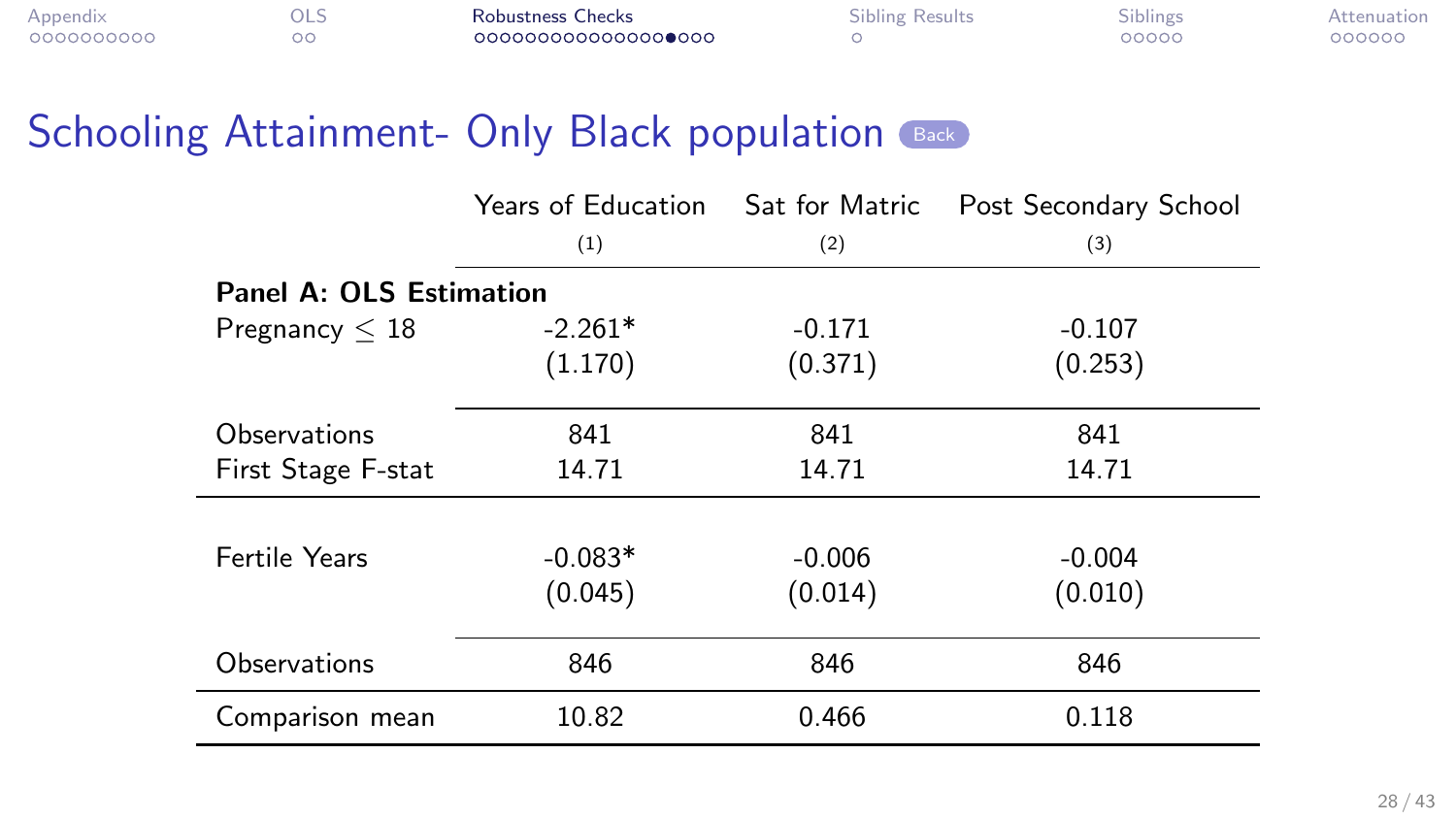| Appendix   | OLS | Robustness Checks   | Sibling Results | Siblings | Attenuation |
|------------|-----|---------------------|-----------------|----------|-------------|
| 0000000000 |     | 0000000000000000000 |                 | 20000    | 000000      |

## Preview of the Results

- 1. Educational outcomes results:
	- $\triangleright$  Conditional on being enrolled, teen mothers are 14-22 55 pp more like to fail a grade, lag behind by 0.3 years
	- Increase in the drop out rate by 10 pp  $(23\%$  increase).
	- $\triangleright$  Decrease in years in education of 1-1.8 years
- 2. No labor force participation Comparisons
	- $\triangleright$  Positive but not statistically significant effects
- 3. Attenuation effects of teenage pregnancy:
	- $\blacktriangleright$  The presence of the grandmother (0.5 years)
	- $\triangleright$  Attending a school with higher grade repetition rates (0.41 years)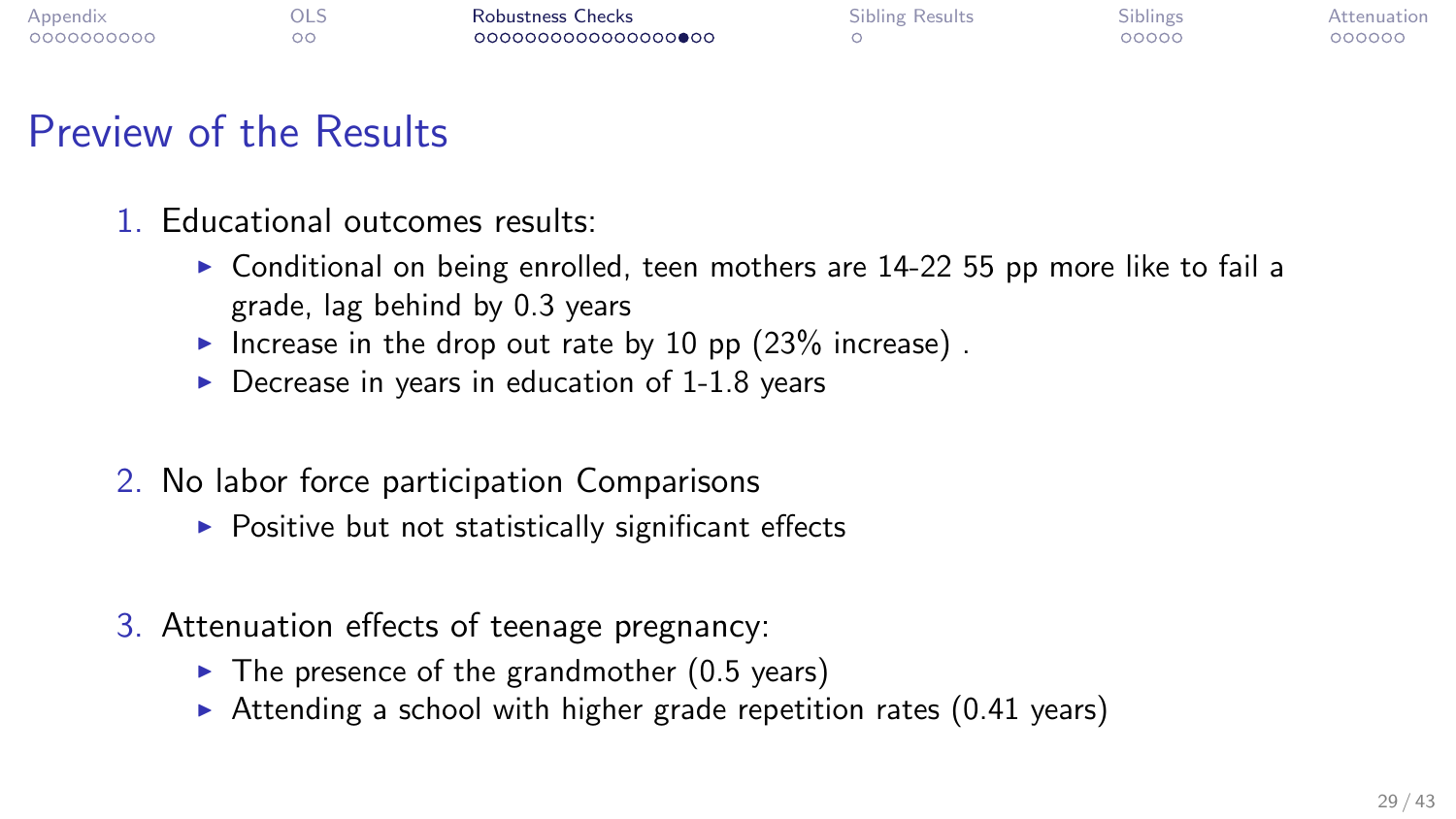| Appendix   | OLS | Robustness Checks  | <b>Sibling Results</b> | Siblings | Attenuation |
|------------|-----|--------------------|------------------------|----------|-------------|
| 0000000000 |     | 000000000000000000 |                        | 20000    | 000000      |

## Contributions & Prior Literature

- <span id="page-47-0"></span>1. Examine the effects of teenage pregnancy in a middle income setting
	- $\blacktriangleright$  High income countries: mixed and inconclusive [Literarure](#page-19-0)
	- $\triangleright$  Less in low and middle income countries: Almanza and Sahn (2018) in Madagascar & Ardington et al. (2014), and Branson and Byker (2018)
- 2. Provide evidence of the participation in the labor force
	- $\triangleright$  Branson and Byker (2018)
- 3. Understand which South African characteristics attenuate the effects of early pregnancy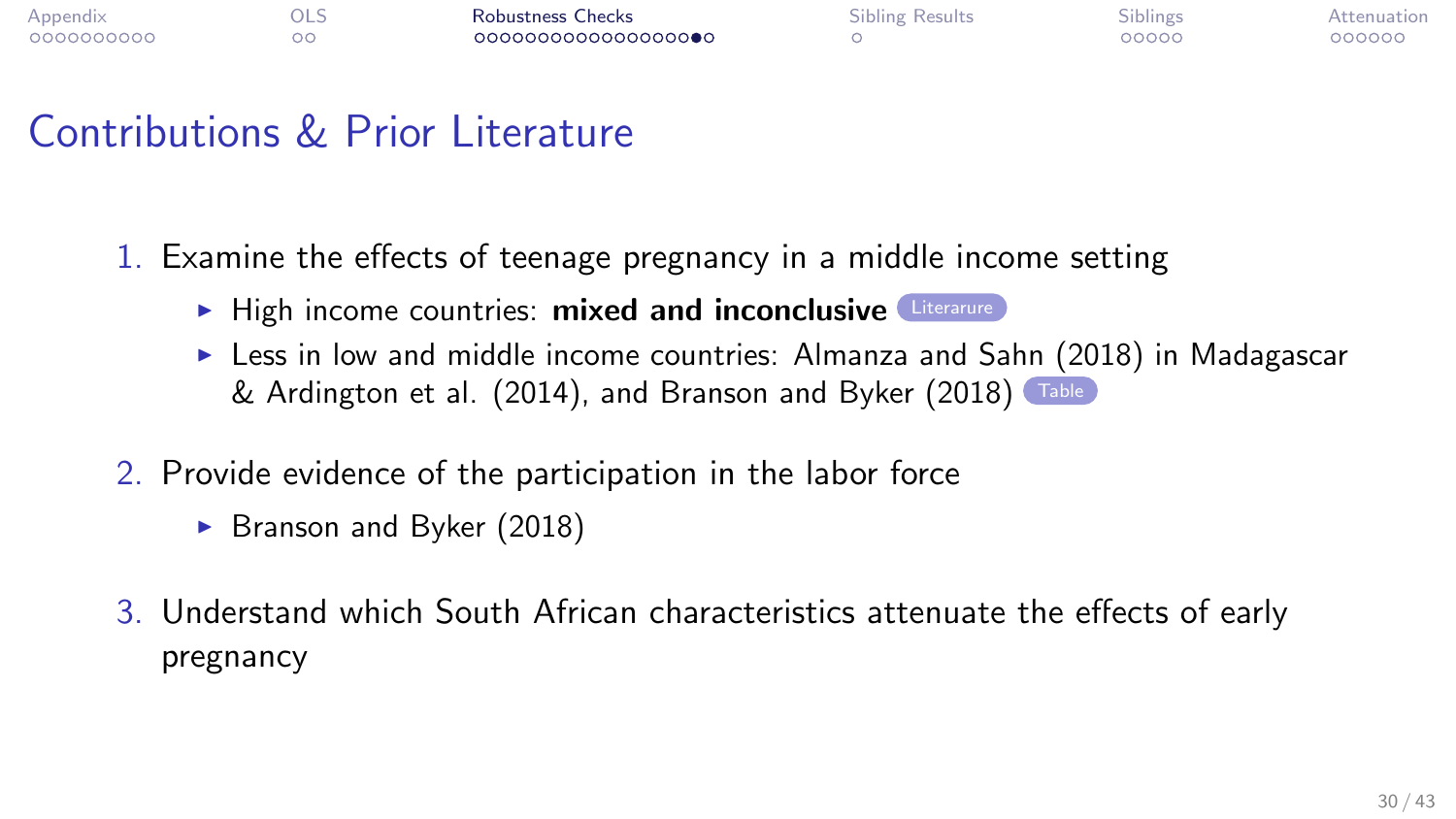| Appendix   | OLS | Robustness Checks  | Sibling Results | .<br><b>Siblings</b> | Attenuation |
|------------|-----|--------------------|-----------------|----------------------|-------------|
| 0000000000 |     | 000000000000000000 |                 | 00000                | 200000      |

# Selection into Teenage Pregnancy

|                        | No Pregnancy<br>(1) | $P$ regnancy $\leq$ 18<br>(2) | Difference<br>(3) |
|------------------------|---------------------|-------------------------------|-------------------|
| % Coloured             | 0.438               | 0.555                         | $0.117***$        |
|                        | (0.496)             | (0.498)                       |                   |
| $%$ Black              | 0.497               | 0.443                         | $-0.055*$         |
|                        | (0.500)             | (0.497)                       |                   |
| Adult Height (cm)      | 158.27              | 156.81                        | $-1.463***$       |
|                        | (7.99)              | (8.60)                        |                   |
| Mother attended School | 0.880               | 0.839                         | $-0.041*$         |
|                        | (0.009)             | (0.020)                       |                   |
| Household Size         | 5.691               | 6.256                         | $0.565***$        |
|                        | (2.528)             | (2.755)                       |                   |
| ln(Hhold Inc.)         | $-0.078$            | $-0.295$                      | $-0.255***$       |
|                        | (0.885)             | (0.848)                       |                   |
| Observations           | 1394                | 348                           |                   |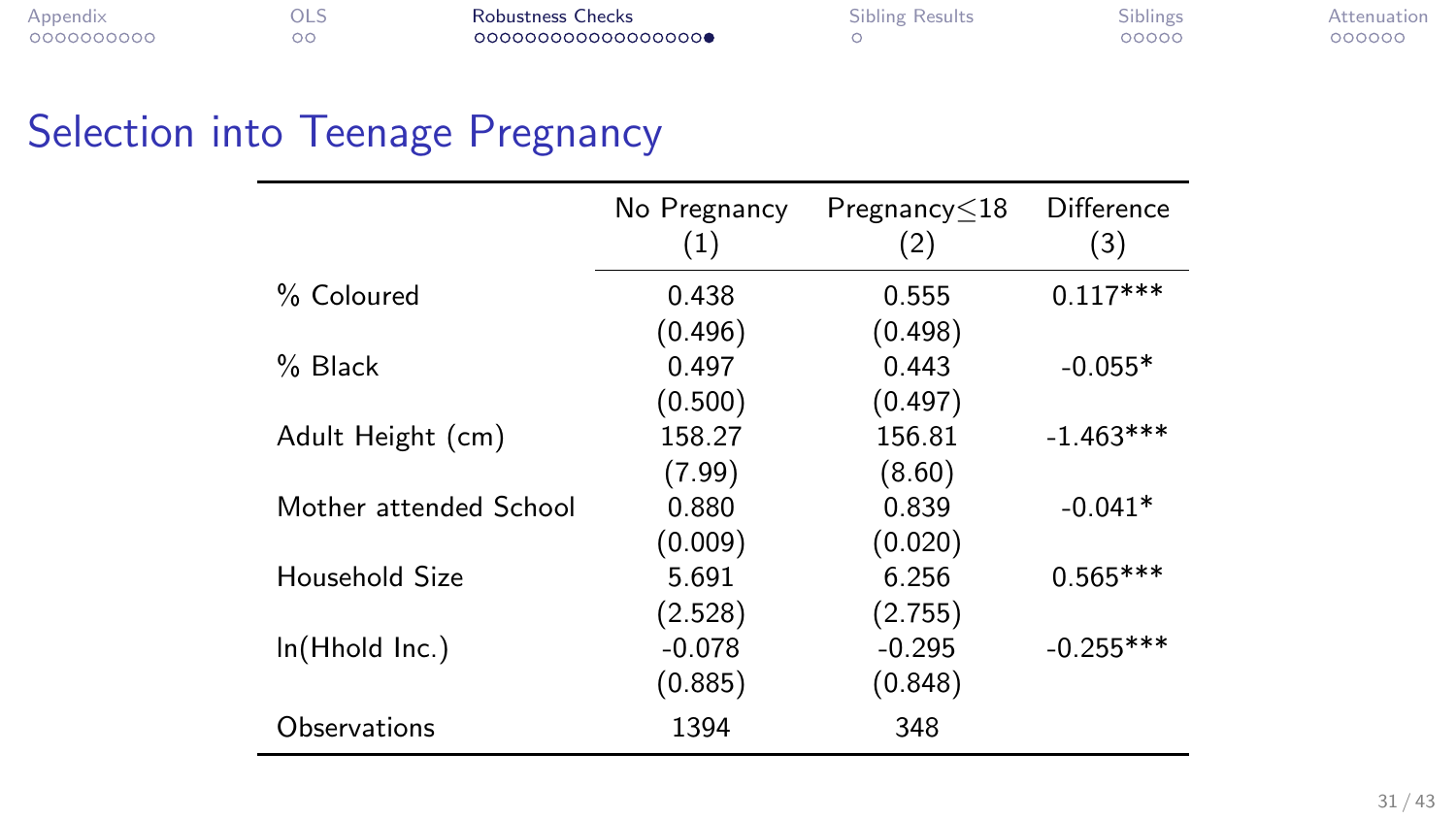<span id="page-49-0"></span>

| Appendix   | OLS | Robustness Checks  | <b>Sibling Results</b> | Siblings | Attenuation |
|------------|-----|--------------------|------------------------|----------|-------------|
| 0000000000 |     | 000000000000000000 |                        | 00000    | 000000      |

| Robustness Checks  |  |
|--------------------|--|
| 000000000000000000 |  |

| <b>Sibling Results</b> |  |
|------------------------|--|
| œ                      |  |

## Educational Outcomes - Panel

| Panel A: OLS Estimation             | Failed grade<br>(1)   | Age for Grade<br>(2)      | Hazard<br>Drop Out<br>(3) |
|-------------------------------------|-----------------------|---------------------------|---------------------------|
| $Pregnant_{it}$                     | $0.128***$<br>(0.043) | $0.501***$<br>$(0.122)$ ) | $0.583***$<br>(0.091)     |
| Observations                        | 3,521                 | 3,521                     | 4,535                     |
| <b>Panel B: Sibling Comparisons</b> |                       |                           |                           |
| $Pregnant_{it}$                     | $0.132***$            | $0.521***$                | $0.494**$                 |
|                                     | (0.037)               | (0.080)                   | (0.103)                   |
| Observations                        | 3,521                 | 3,521                     | 4.535                     |
| Comparison Mean                     | 0.101                 | 1.002                     | 0.143                     |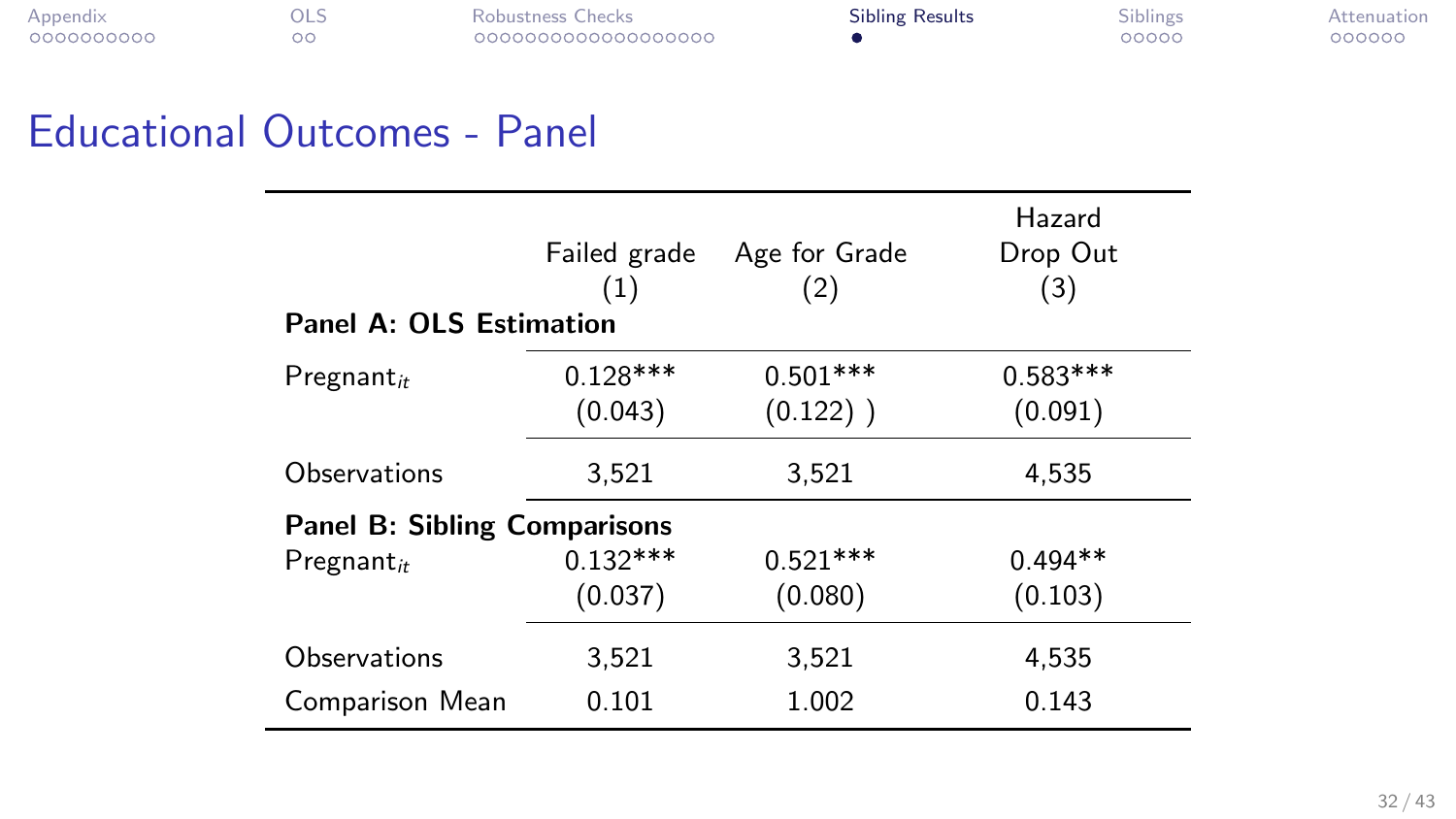<span id="page-50-0"></span>

| Appendix   | OLS | Robustness Checks  | <b>Sibling Results</b> | Siblings       | Attenuation |
|------------|-----|--------------------|------------------------|----------------|-------------|
| 0000000000 | - - | 000000000000000000 |                        | $\bullet$ 0000 | 000000      |

# Sibling Comparisons Identification Strategy

#### Iamgine that Minenhleand are sisters:



Sisters who live together share the same background

- $\triangleright$  One sibling experienced teenage pregnancy and at least one did not
- $\triangleright$  Variation is conditionally independent of unmeasured sibling differences that affect the outcomes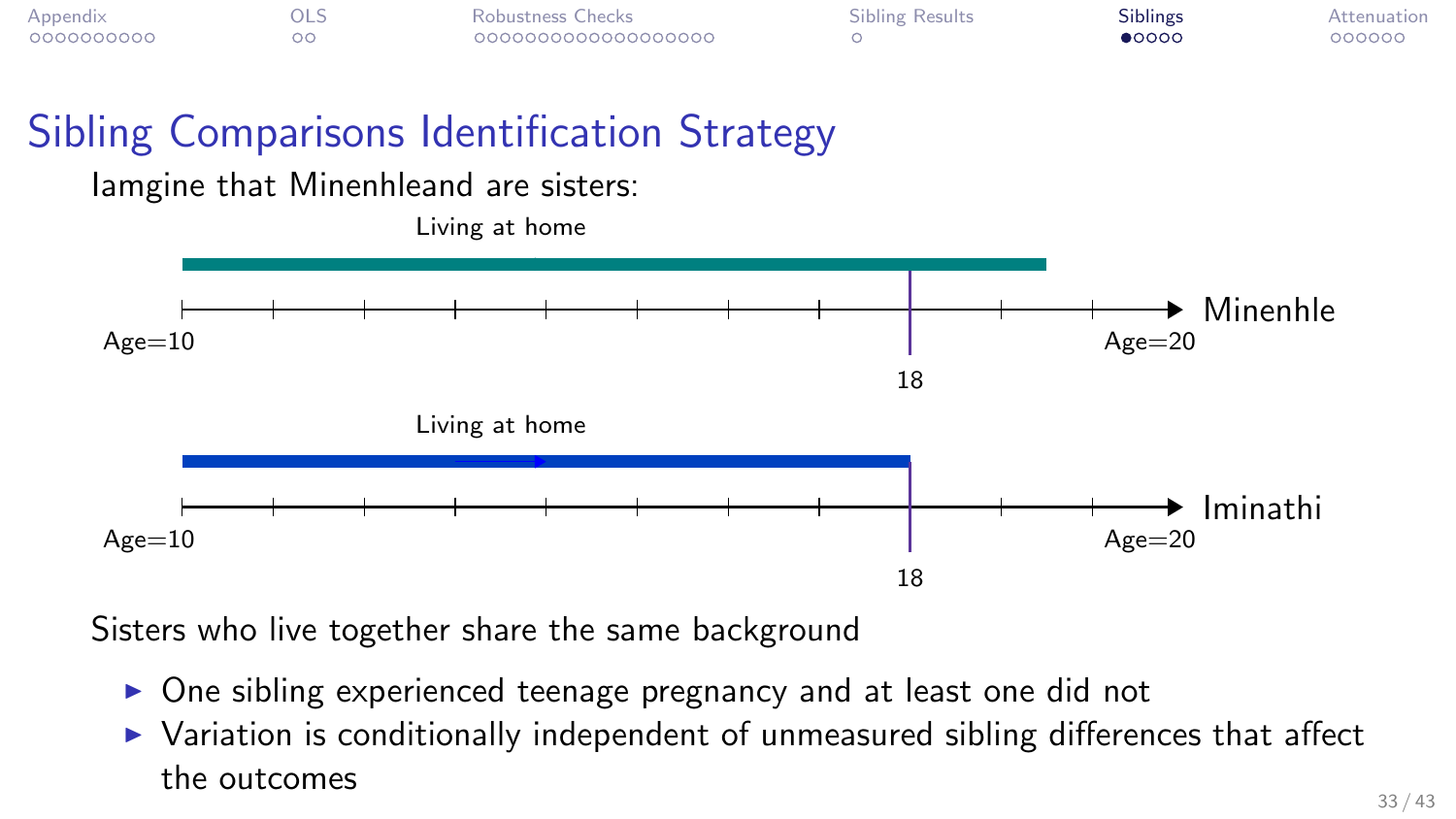| Appendix   | OLS | Robustness Checks  | Sibling Results | --- --<br>Siblings | Attenuation |
|------------|-----|--------------------|-----------------|--------------------|-------------|
| 0000000000 |     | 000000000000000000 |                 | 0●000              | 000000      |

#### Results - Siblings Comparisons



 $\textit{Outcome}_{\textit{ics}} = \varphi_1 + \beta_2 \overline{\textit{Pregnancy}} \leq 18_{\textit{ics}} + \beta_3 X_i + \vartheta_s + \lambda_c + \upsilon_{\textit{ics}}$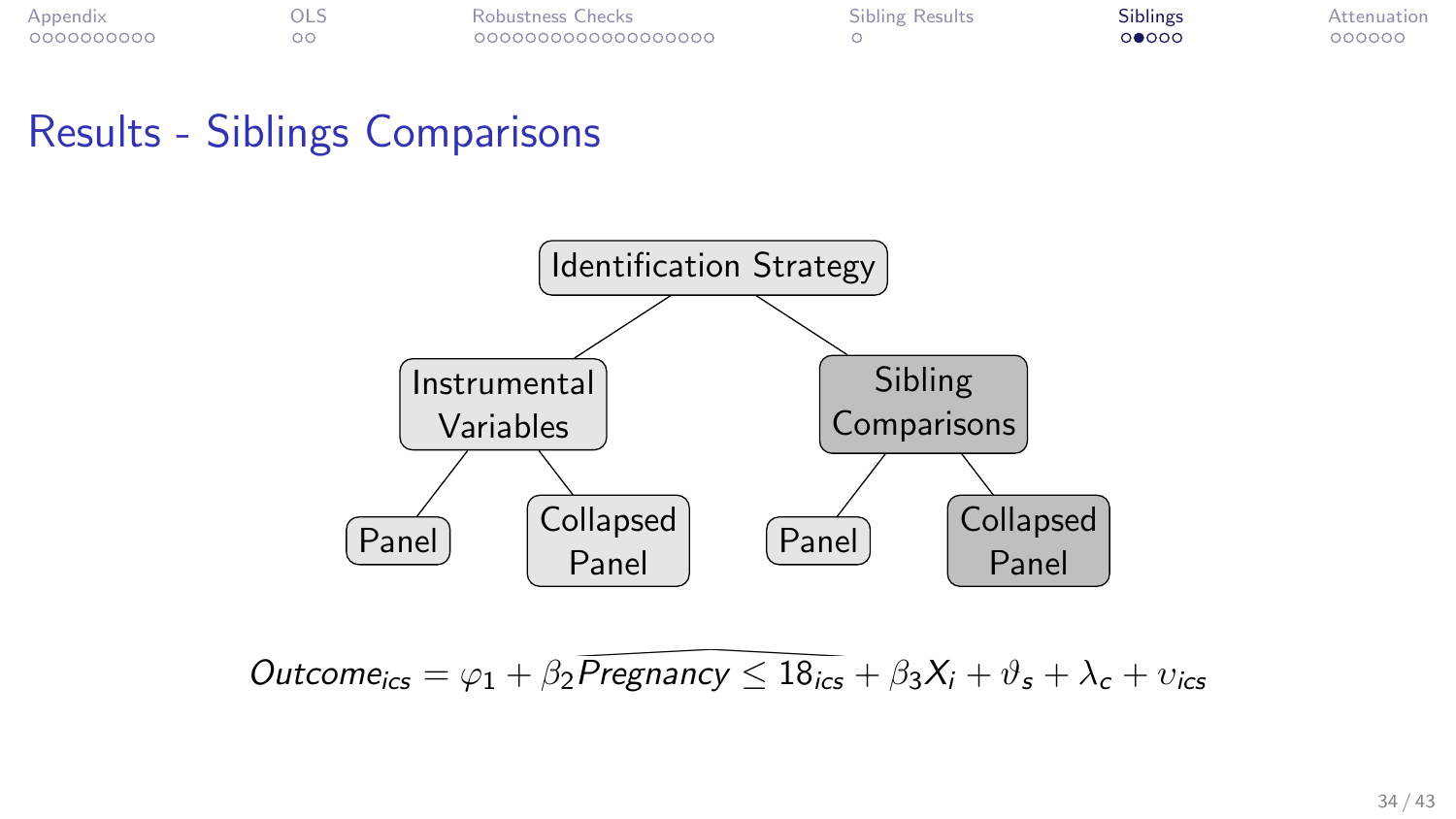| Appendix   | OLS | Robustness Checks  | <b>Sibling Results</b> | Siblings | Attenuation |
|------------|-----|--------------------|------------------------|----------|-------------|
| 0000000000 |     | 000000000000000000 |                        | 00000    | 000000      |

| Robustness Checks  |  |
|--------------------|--|
| 000000000000000000 |  |

# Educational Outcomes

|                                     | Years Education Sat for Matric<br>(1) | (2)         | Post Secondary School<br>(3) |
|-------------------------------------|---------------------------------------|-------------|------------------------------|
| <b>Panel A: OLS Estimation</b>      |                                       |             |                              |
| Pregnancy $\leq 18$                 | $-0.707***$                           | $-0.155***$ | $-0.057**$                   |
|                                     | (0.194)                               | (0.042)     | (0.024)                      |
| Observations                        | 418                                   | 418         | 418                          |
| <b>Panel B: Sibling Comparisons</b> |                                       |             |                              |
| Pregnancy < 18                      | $-0.774***$                           | $-0.159***$ | $-0.049**$                   |
|                                     | (0.170)                               | (0.040)     | (0.024)                      |
| Observations                        | 418                                   | 418         | 418                          |
| Comparison Mean                     | 10.52                                 | 0.360       | 0.102                        |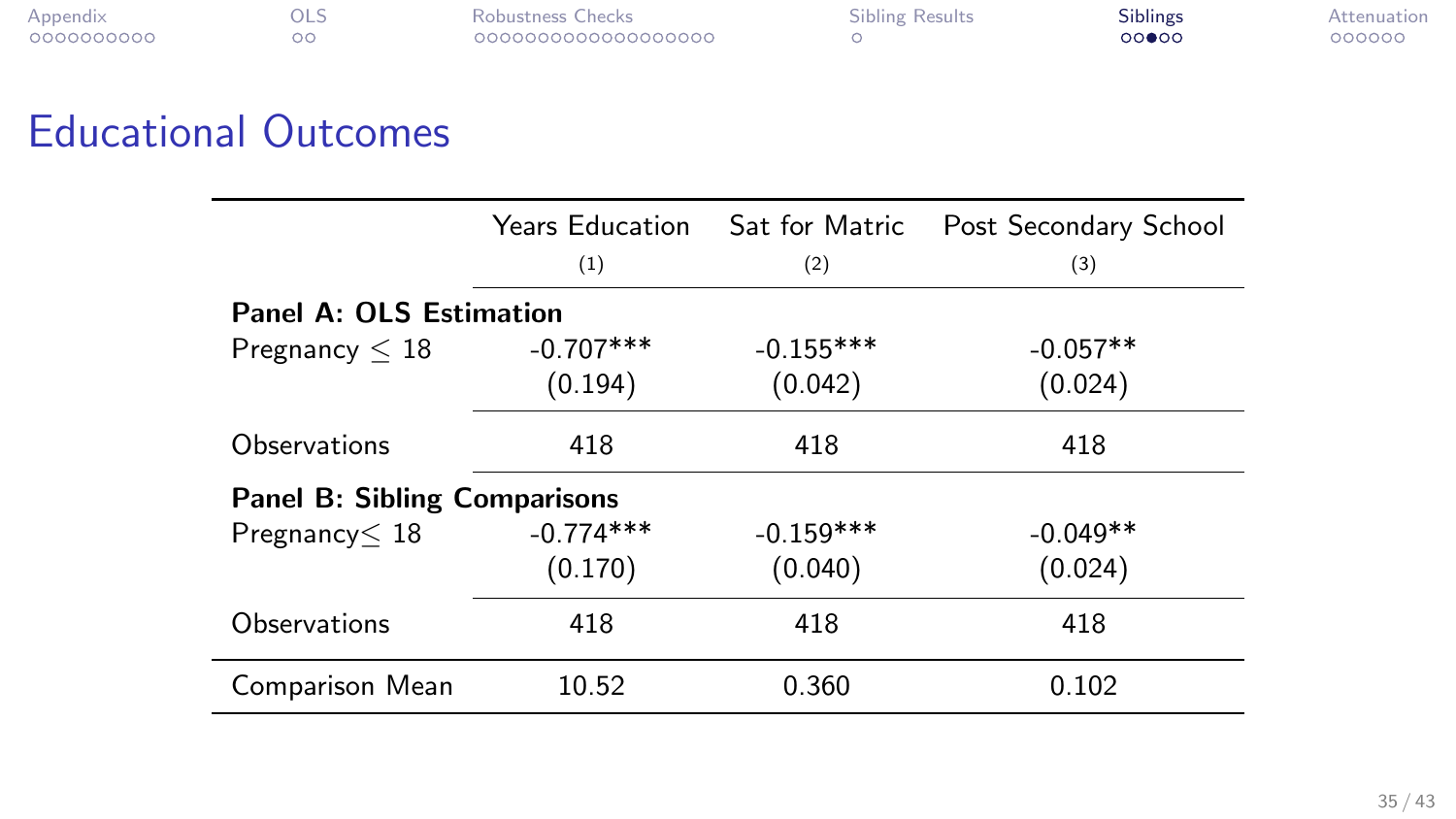| Appendix   | ols | Robustness Checks  | <b>Sibling Results</b> | <b>Siblings</b> | Attenuation |
|------------|-----|--------------------|------------------------|-----------------|-------------|
| 0000000000 |     | 000000000000000000 |                        | 000●0           | 000000      |

## Labor Force Participation

|                                     | At age 19<br>(1)               | At age 20<br>(2) | At age 21<br>(3) | At age 22<br>(4) |  |  |  |  |
|-------------------------------------|--------------------------------|------------------|------------------|------------------|--|--|--|--|
|                                     | <b>Panel A: OLS Estimation</b> |                  |                  |                  |  |  |  |  |
| Pregnancy $\leq 18$                 | 0.039<br>(0.037)               | 0.007<br>(0.041) | 0.012<br>(0.045) | 0.004<br>(0.045) |  |  |  |  |
| Observations                        | 418                            | 418              | 418              | 418              |  |  |  |  |
| <b>Panel B: Sibling Comparisons</b> |                                |                  |                  |                  |  |  |  |  |
| Pregnancy < 18                      | 0.034<br>(0.037)               | 0.006<br>(0.042) | 0.010<br>(0.045) | 0.008<br>(0.046) |  |  |  |  |
| Observations                        | 418                            | 418              | 418              | 418              |  |  |  |  |
| Comparison Mean                     | 0.197                          | 0.282            | 0.328            | 0.363            |  |  |  |  |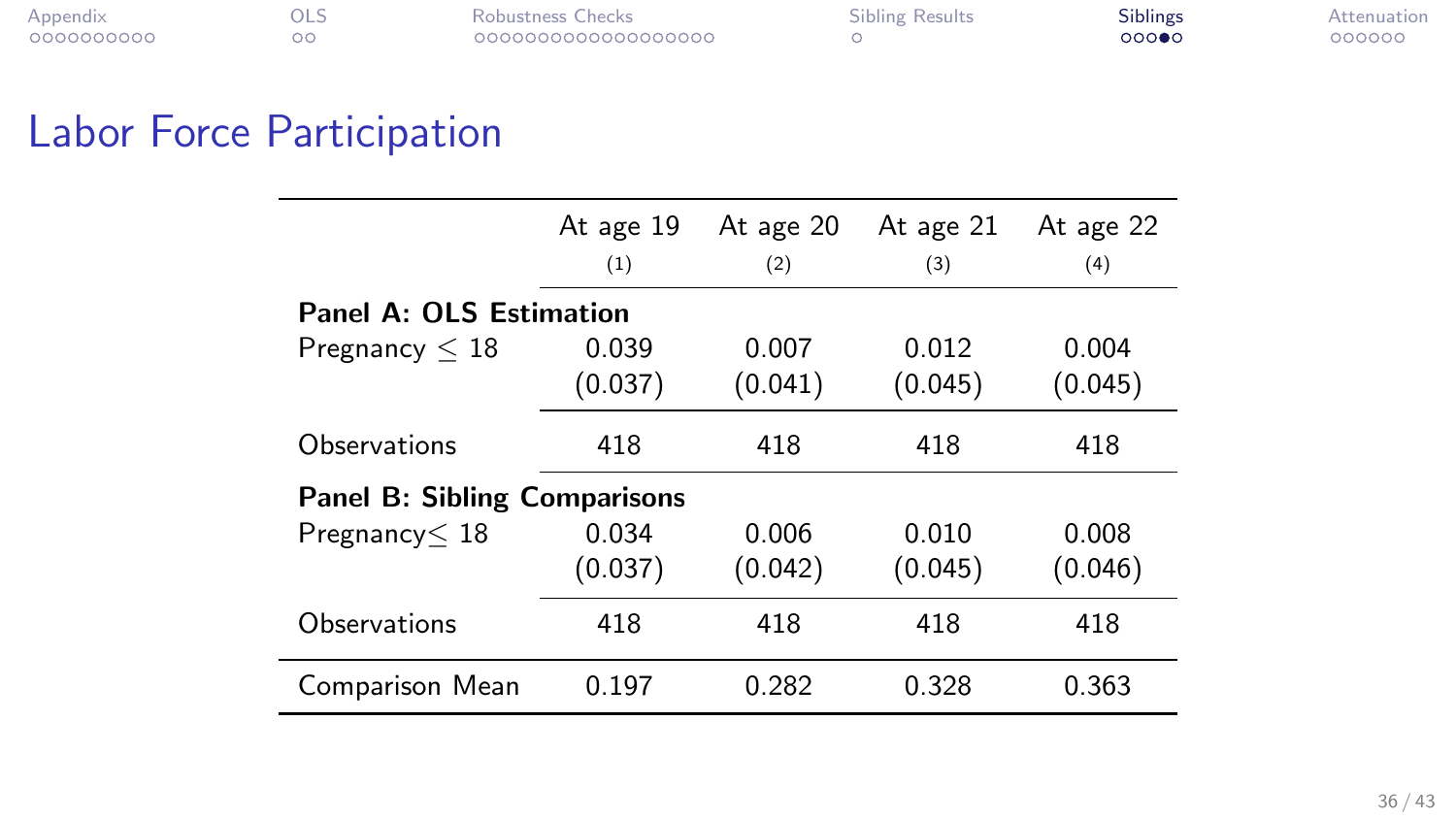| Appendix   | OLS | Robustness Checks  | Sibling Results | $-111$<br>Siblings | Attenuation |
|------------|-----|--------------------|-----------------|--------------------|-------------|
| 0000000000 |     | 000000000000000000 |                 | 00000              | 000000      |

## Instrument: Women's Fertility

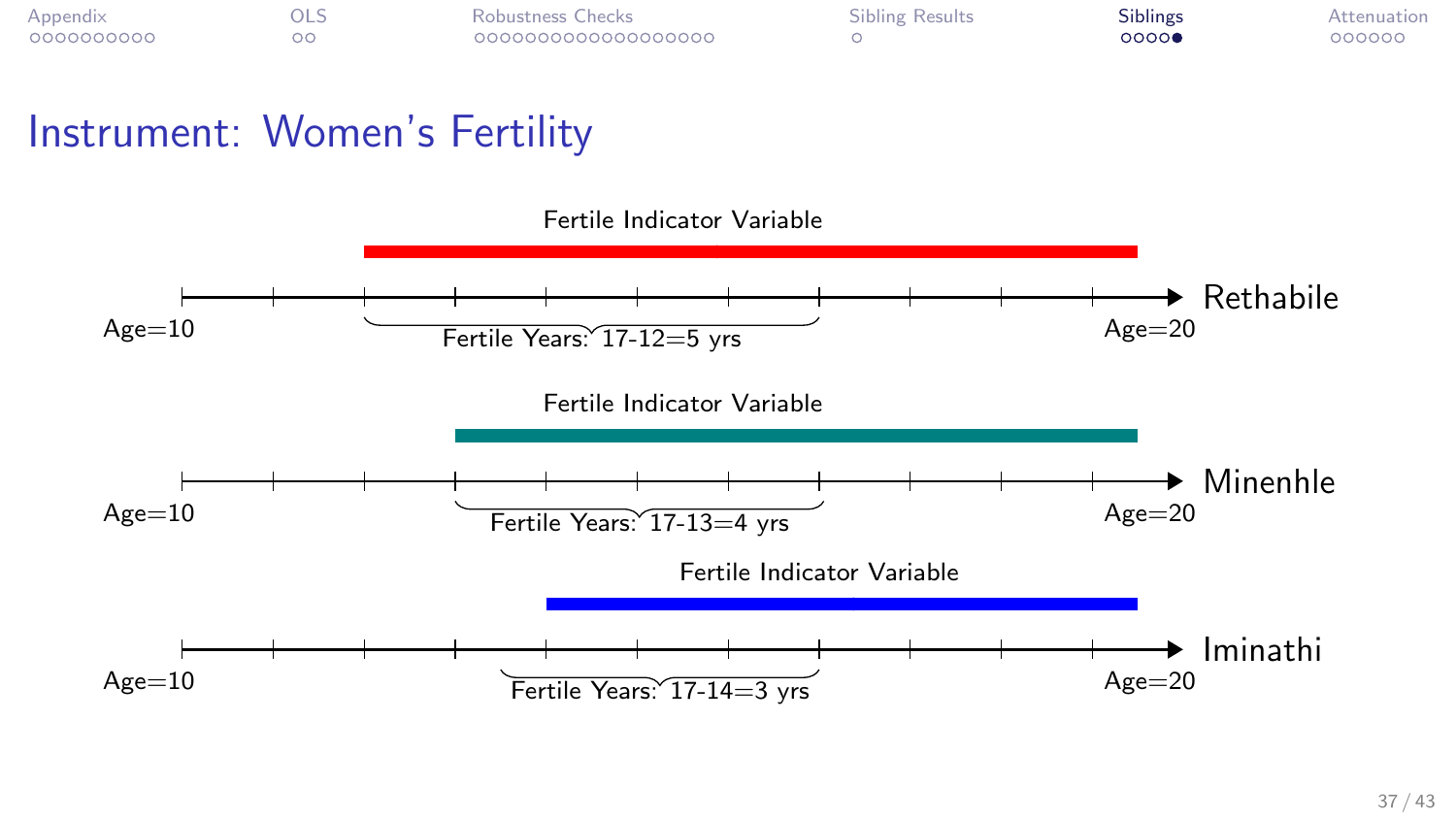<span id="page-55-0"></span>

| Appendix   | OLS | Robustness Checks  | <b>Sibling Results</b> | <b>Siblings</b> | Attenuation |
|------------|-----|--------------------|------------------------|-----------------|-------------|
| 0000000000 |     | 000000000000000000 |                        | 00000           | •00000      |

## Grand mother alive-Teens

|                                          | Years Education<br>$\left(1\right)$ | Sat for Matric<br>(2) | Post Secondary School<br>(3) |
|------------------------------------------|-------------------------------------|-----------------------|------------------------------|
| Pregnancy $\leq 18$                      | $-2.138***$                         | $-0.059$              | $-0.165$                     |
|                                          | (0.692)                             | (0.211)               | (0.142)                      |
| Grand mother alive-Teens                 | $0.285*$                            | $0.124**$             | 0.023                        |
|                                          | (0.157)                             | (0.057)               | (0.028)                      |
| Pregnancy $\leq$ 18 x Grand mother alive | $0.521*$                            | 0.017                 | $-0.015$                     |
|                                          | (0.316)                             | (0.073)               | (0.054)                      |
| Observations                             | 1,741                               | 1,741                 | 1,741                        |
| R-squared                                | 0.169                               | 0.175                 | 0.058                        |
| First Stage F-Statistic                  | 17.67                               | 17.67                 | 17.67                        |
| Comparison Mean                          | 10.94                               | 0.524                 | 0.147                        |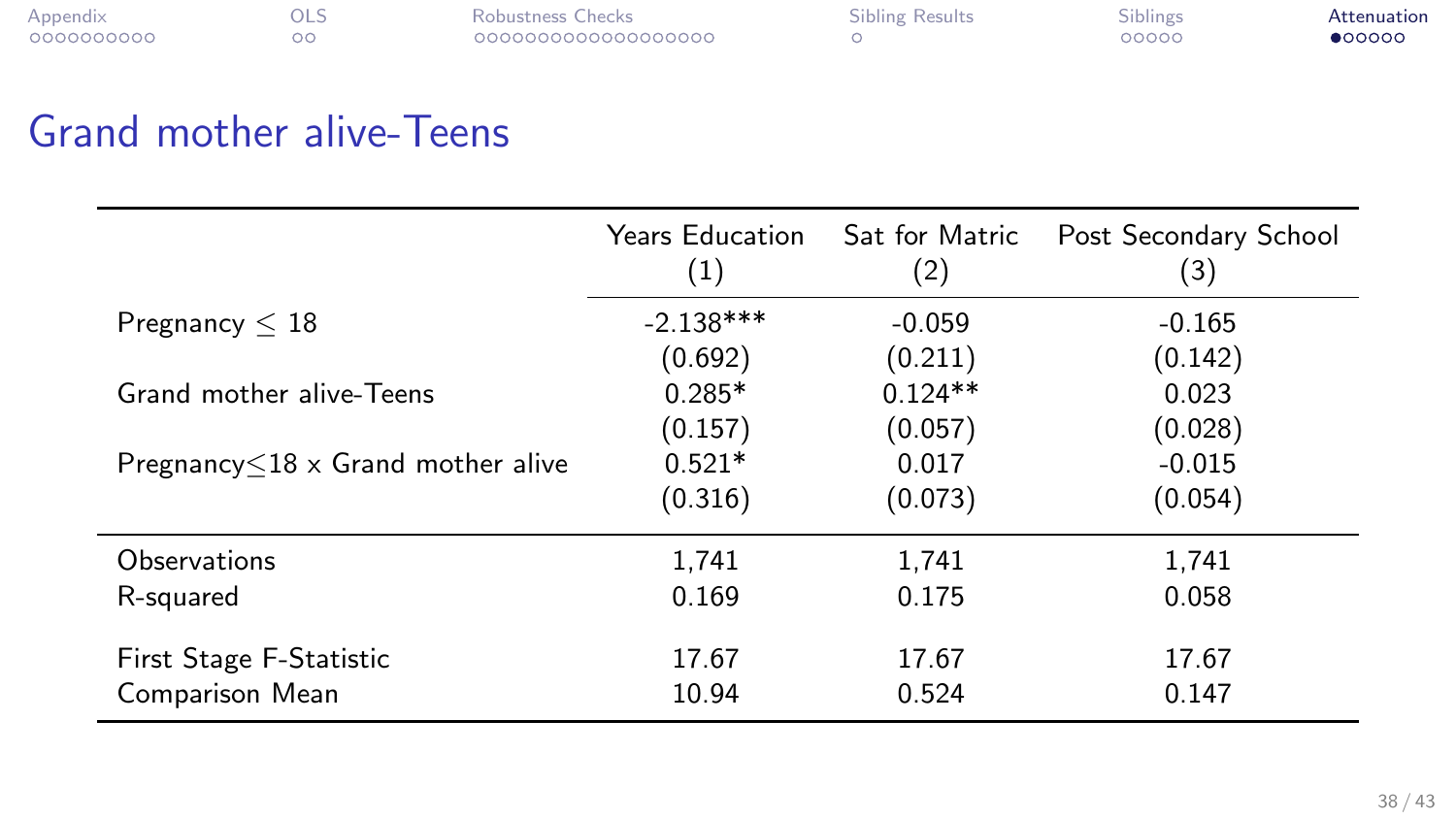| Appendix   | <b>DLS</b> | Robustness Checks  | <b>Sibling Results</b> | <b>Siblings</b> | Attenuation |
|------------|------------|--------------------|------------------------|-----------------|-------------|
| 0000000000 |            | 000000000000000000 |                        | 00000           | 000000      |

# High grade failure schools

|                                           | Yrs of Education<br>(1) | Sat for Matric<br>(2) | Post Sec. Education<br>(3) |
|-------------------------------------------|-------------------------|-----------------------|----------------------------|
|                                           |                         |                       |                            |
| Pregnancy<18                              | $-1.749*$               | 0.123                 | $-0.255$                   |
|                                           | (0.946)                 | (0.333)               | (0.216)                    |
| High Failure School                       | $0.357**$               | $0.110***$            | $-0.004$                   |
|                                           | (0.139)                 | (0.040)               | (0.029)                    |
| Pregnancy $\leq$ 18 x High Failure School | $0.410*$                | $-0.006$              | $-0.016$                   |
|                                           | (0.242)                 | (0.052)               | (0.029)                    |
| Observations                              | 1.741                   | 1.741                 | 1,741                      |
| First Stage F-Statistic                   | 14.46                   | 14.46                 | 14.46                      |
| Comparison Mean                           | 10.98                   | 0.524                 | 0.157                      |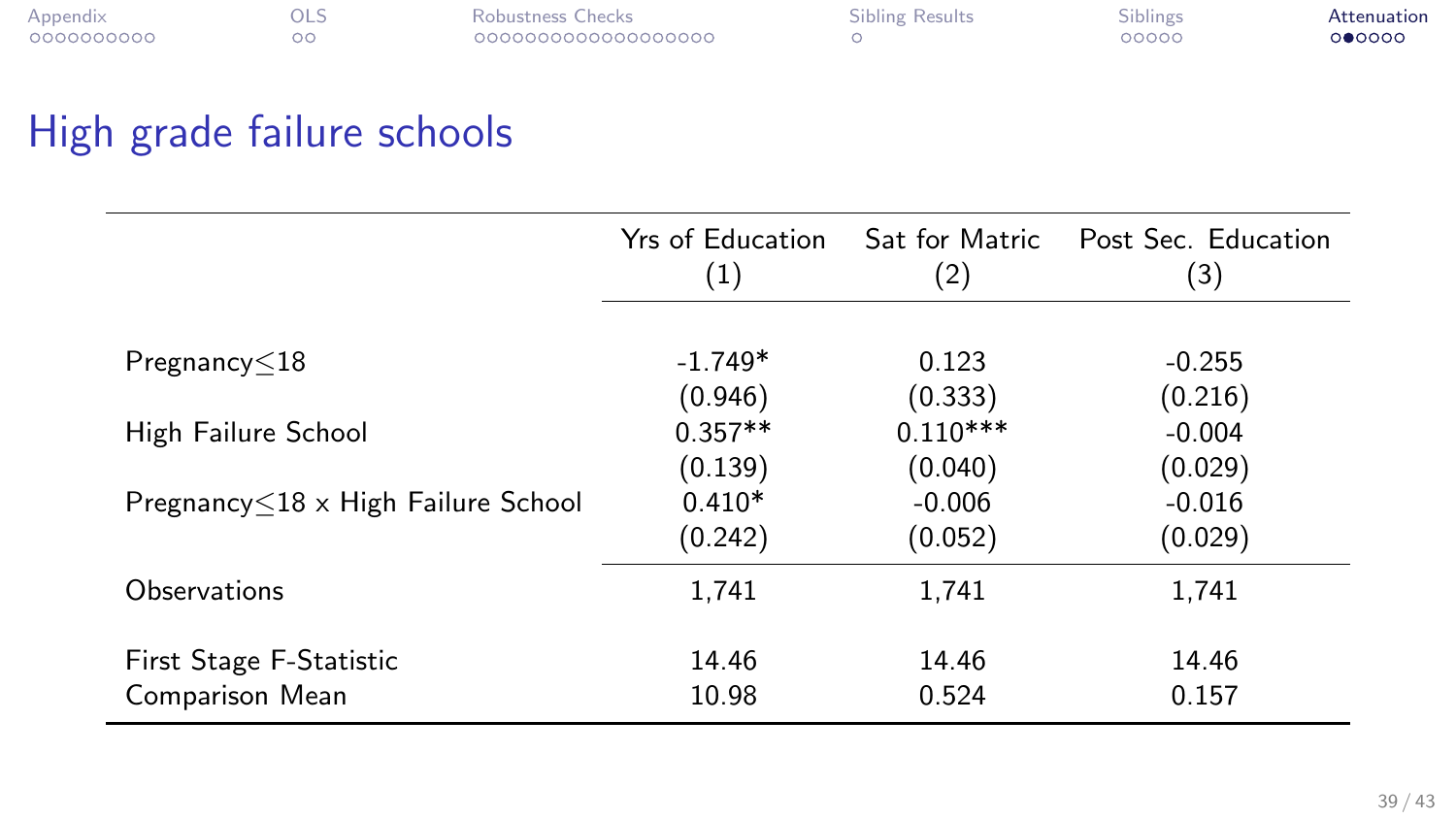| Appendix   |    | Robustness Checks  | <b>Sibling Results</b> | Siblings | Attenuation |
|------------|----|--------------------|------------------------|----------|-------------|
| 0000000000 | ററ | 000000000000000000 |                        | 00000    | 000000      |

| Robustness Checks |                    |
|-------------------|--------------------|
|                   | 000000000000000000 |

# Schooling Progesion

|                                  |              |               | Hazard     |
|----------------------------------|--------------|---------------|------------|
|                                  | Failed grade | Age for Grade | Drop Out   |
|                                  | (1)          | (2)           | (3)        |
| Panel A: IV Estimation           |              |               |            |
| $Pregnant_{icst}$                | $0.557***$   | $0.284***$    | $0.097***$ |
|                                  | (0.028)      | (0.010)       | (0.009)    |
| Observations                     | 15,170       | 15,170        | 14.354     |
| First stage-F-stat               | 171.2        | 171.2         | 171.2      |
| Panel B: Reduced Form Estimation |              |               |            |
| Post Menarche <sub>ites</sub>    | $0.617***$   | $0.315***$    | $0.423*$   |
|                                  | (0.033)      | (0.009)       | (0.201)    |
| Observations                     | 15,170       | 15,170        | 14,354     |
| Comparison mean                  | 0.113        | 1.091         | 0.359      |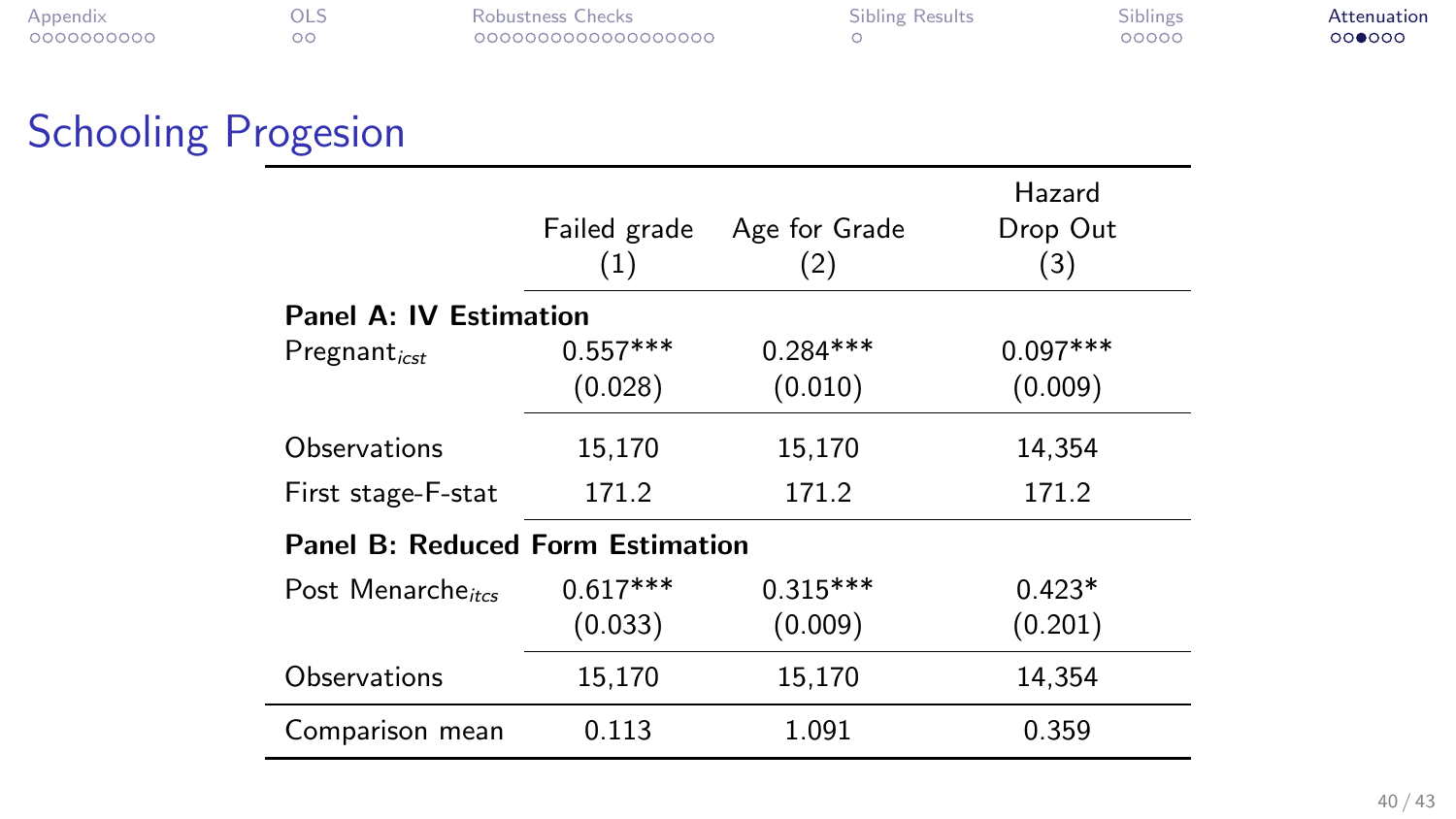| Appendix   | - ULJ | Robustness Checks  | Sibling Results | Siblings | Attenuation |
|------------|-------|--------------------|-----------------|----------|-------------|
| 0000000000 |       | 000000000000000000 |                 | 00000    | $000$ $00$  |

| Robustness Checks  |  |
|--------------------|--|
| 000000000000000000 |  |

#### Schooling Attainment [OLS](#page-0-0)

|                                         | Years of Education |         | Sat for Matric Post Secondary School |
|-----------------------------------------|--------------------|---------|--------------------------------------|
|                                         | (1)                | (2)     | (3)                                  |
| Panel A: IV Estimation                  |                    |         |                                      |
| Pregenancy < 18                         | $-1.820**$         | 0.044   | $-0.259$                             |
|                                         | (0.922)            | (0.289) | (0.199)                              |
| Observations                            | 1,741              | 1,741   | 1.741                                |
| First Stage F-stat                      | 17.61              | 17.61   | 17.61                                |
| <b>Panel B: Reduced Form Estimation</b> |                    |         |                                      |
| Fertile Years                           | $-0.057*$          | 0.001   | $-0.008$                             |
|                                         | (0.030)            | (0.009) | (0.006)                              |
| Observations                            | 1,741              | 1,741   | 1.741                                |
| Comparison Mean                         | 11.05              | 0.436   | 0.146                                |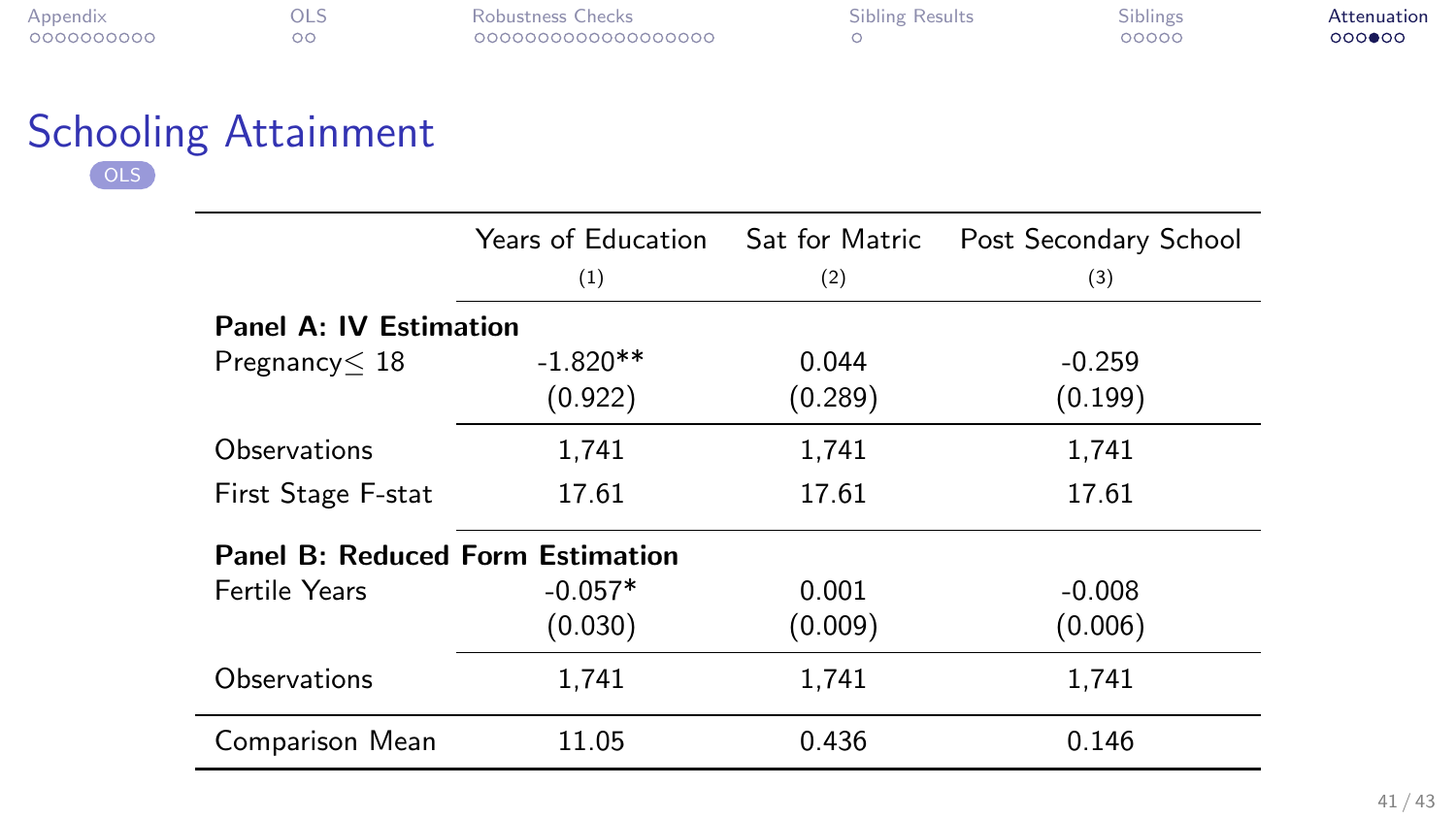| Appendix   | OLS | Robustness Checks  | <b>Sibling Results</b> | <b>Siblings</b> | Attenuation |
|------------|-----|--------------------|------------------------|-----------------|-------------|
| 0000000000 |     | 000000000000000000 |                        | 00000           | 0000●0      |

## Labor Force Participation

|                                         | At age 19<br>(1) | At age 20<br>(2) | At age 21<br>(3) | At age 22<br>(4) |  |  |  |
|-----------------------------------------|------------------|------------------|------------------|------------------|--|--|--|
| <b>Panel A: OLS Estimation</b>          |                  |                  |                  |                  |  |  |  |
| <b>Panel A: IV Estimation</b>           |                  |                  |                  |                  |  |  |  |
| Pregnancy < 18                          | 0.192            | 0.338            | 0.229            | $-0.114$         |  |  |  |
|                                         | (0.260)          | (0.294)          | (0.264)          | (0.266)          |  |  |  |
| Observations                            | 1.741            | 1.741            | 1.741            | 1.741            |  |  |  |
| First Stage F-stat                      | 17.61            | 17.61            | 17.61            | 17.61            |  |  |  |
| <b>Panel B: Reduced Form Estimation</b> |                  |                  |                  |                  |  |  |  |
| <b>Fertile Years</b>                    | 0.006            | 0.011            | 0.007            | $-0.004$         |  |  |  |
|                                         | (0.008)          | (0.009)          | (0.008)          | (0.009)          |  |  |  |
| Observations                            | 1,741            | 1,741            | 1,741            | 1.741            |  |  |  |
| Comparison Mean                         | 0.458            | 0.704            | 0.764            | 0.686            |  |  |  |